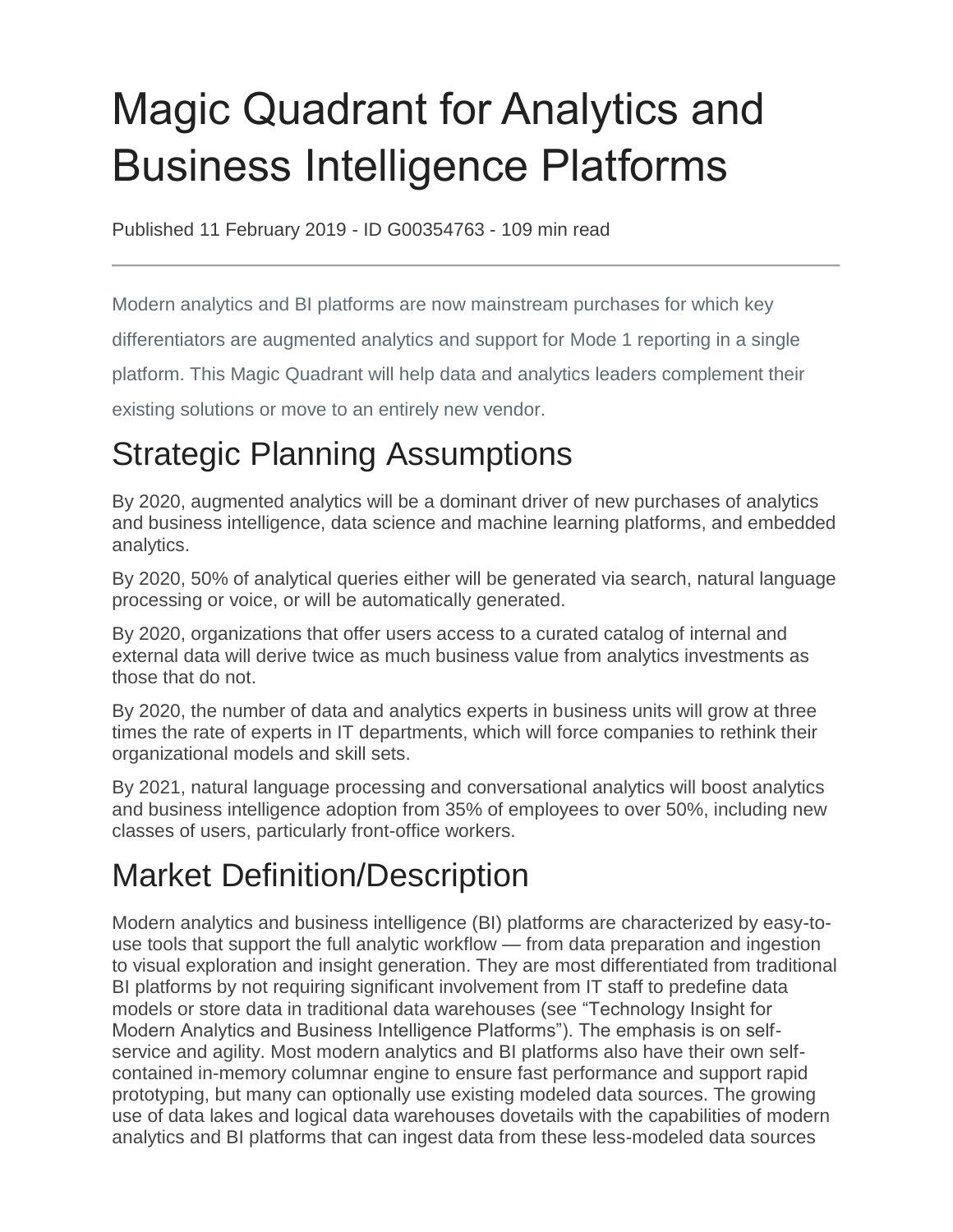(see "The Practical Logical Data Warehouse: A Strategic Plan for a Modern Data Management Solution for Analytics").

The crowded analytics and BI market includes everything from long-standing and large technology players to startups backed by venture capital and smaller, privately funded software vendors. Vendors of traditional BI platforms have evolved their capabilities to include modern, visual-based data discovery that also includes governance, and more recently, augmented analytics. Newer vendors continue to evolve the capabilities that once focused primarily on agility, by extending them to enable greater governance and scalability, as well as publishing and sharing. The holy grail is for customers to have both Mode 1 and Mode 2 capabilities (see Note 1) in a single, seamless platform that draws on existing assets but also has emerging best-of-breed capabilities.

As disruptive as visual-based data discovery has been to traditional BI, a third wave of disruption has emerged in the form of augmented analytics, with machine learning (ML) generating insights on increasingly vast amounts of data. Augmented analytics also includes natural language processing (NLP) as a way of querying data and of generating narratives to explain drivers and graphics. Vendors that have augmented analytics as a differentiator are better able to command premium prices for their products (see "Augmented Analytics Is the Future of Data and Analytics").

This Magic Quadrant focuses on products that meet Gartner's criteria for a modern analytics and BI platform (see "Technology Insight for Modern Analytics and Business Intelligence Platforms"). It is this type of platform that accounts for the majority of net new mainstream purchases in the analytics and BI platform market. Products that do not meet our criteria for a modern platform — either because of the upfront requirements for IT to predefine data models, or because they are reporting-centric are covered in our "Market Guide for Traditional Enterprise Reporting Platforms."

This Magic Quadrant refers throughout to composite measures of success based on a survey of vendors' reference customers. Reference customers scored vendors on each of the metrics defined in Note 2 (see also the Evidence section). Opinions from Gartner Peer Insights contributors are also factored into our assessments; these contributors are referred to as Gartner Peer Insights reviewers.

## The Five Use Cases and 15 Critical Capabilities of an Analytics and BI Platform

We define and assess product capabilities across the following five use cases:

- Agile, centralized BI provisioning: Supports an agile IT-enabled workflow, from data to centrally delivered and managed analytic content, using the platform's self-contained data management capabilities.
- Decentralized analytics: Supports a workflow from data to self-service analytics, and includes analytics for individual business units and users.
- Governed data discovery: Supports a workflow from data to self-service analytics to system of record (SOR), IT-managed content with governance, reusability and promotability of user-generated content to certified data and analytics content.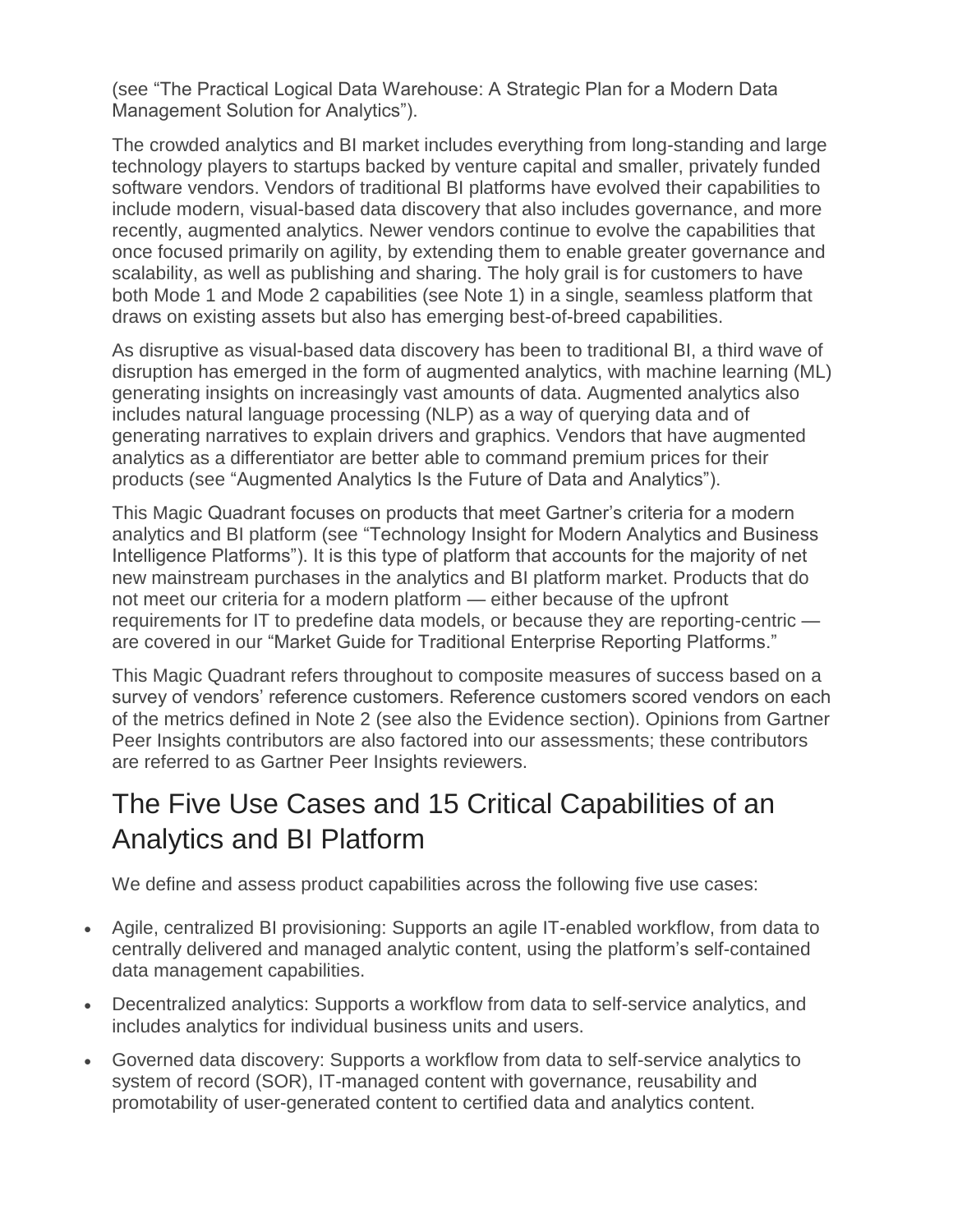- OEM or embedded analytics: Supports a workflow from data to embedded BI content in a process or application.
- Extranet deployment: Supports a workflow similar to agile, centralized BI provisioning for the external customer or, in the public sector, citizen access to analytic content.

We assess vendors on the 15 critical capabilities listed below. (Any changes to the previous year's critical capabilities are listed in Note 3. Subcriteria for each capability are published in "Toolkit: Analytics and BI Platform RFP." How well vendors' platforms support these critical capabilities is explored in greater detail in "Critical Capabilities for Analytics and Business Intelligence Platforms.")

#### **Infrastructure**

- 1. BI platform administration, security and architecture: Capabilities that enable platform security, administering of users, auditing of platform access and utilization, and high availability and disaster recovery.
- 2. Cloud BI: Platform-as-a-service and analytic-application-as-a-service capabilities for building, deploying and managing analytics and analytic applications in the cloud, based on data both in the cloud and on-premises.
- 3. Data source connectivity and ingestion: Capabilities that enable users to connect to structured and unstructured data contained within various types of storage platform (relational and nonrelational), both on-premises and in the cloud.

#### Data Management

4. Metadata management: Tools enabling users to leverage a common semantic model and metadata. These should provide a robust and centralized way for administrators to search, capture, store, reuse and publish metadata objects such as dimensions, hierarchies, measures, performance metrics/key performance indicators (KPIs), and to report layout objects, parameters and so on. Administrators should have the ability to promote a business-user-defined data mashup and metadata to the SOR metadata.

- 5. Data storage and loading options: Platform capabilities for accessing, integrating, transforming and loading data into a self-contained performance engine, with the ability to index data, manage data loads and refresh scheduling.
- 6. Data preparation: "Drag and drop" user-driven data combination of different sources, and the creation of analytic models such as user-defined measures, sets, groups and hierarchies. Advanced capabilities include machine learning-enabled semantic autodiscovery, intelligent joins, intelligent profiling, hierarchy generation, data lineage and data blending on varied data sources, including multistructured data.
- 7. Scalability and data model complexity: The degree to which the in-memory engine or in-database architecture handles high volumes of data, complex data models, performance optimization and large user deployments.

#### Analysis and Content Creation

8. Advanced analytics for citizen data scientists: Enables users to easily access advanced analytics capabilities that are self-contained within the platform, through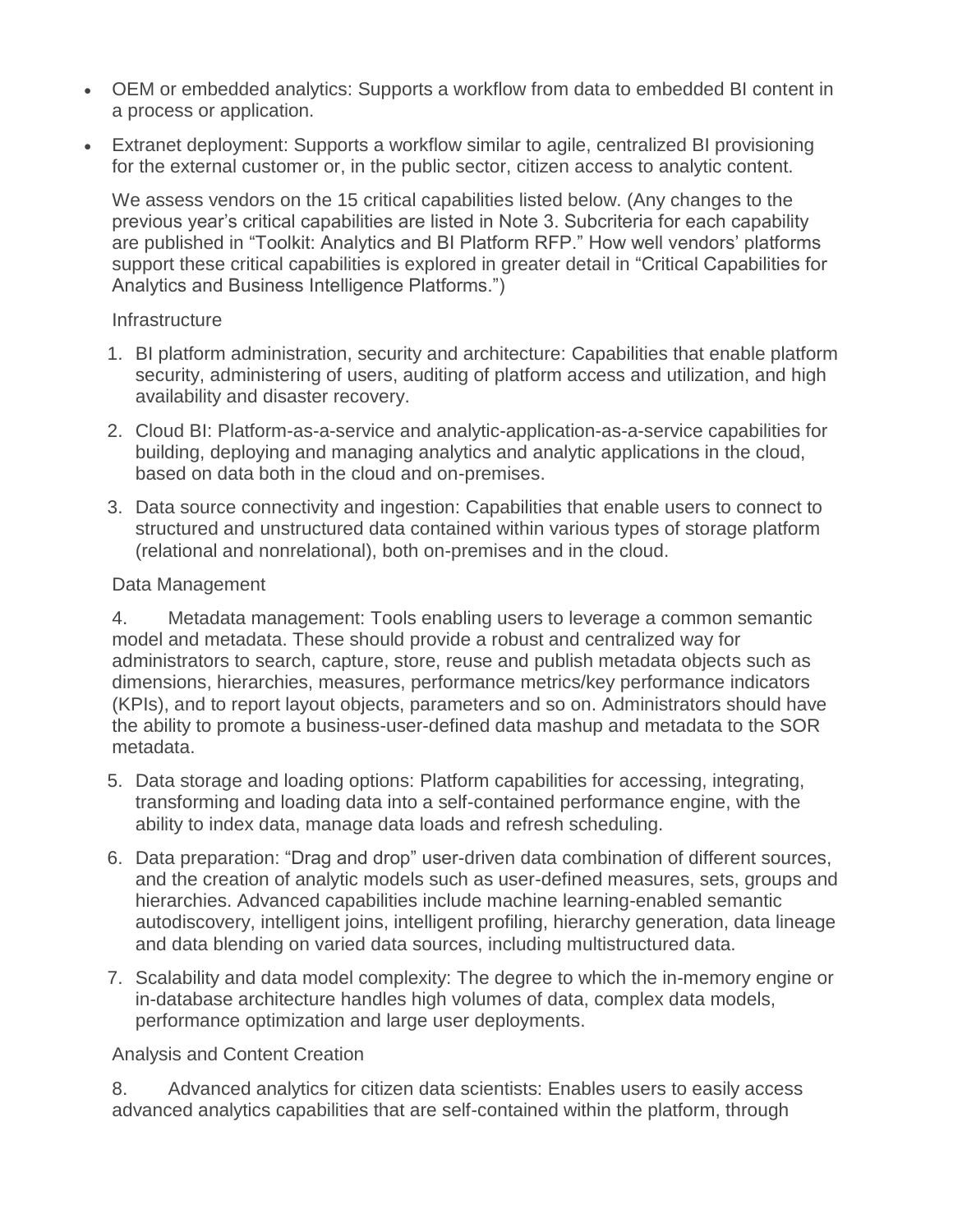menu-driven options or through the import and integration of externally developed models.

- 9. Analytic dashboards: The ability to create highly interactive dashboards and content with visual exploration and embedded advanced and geospatial analytics for consumption by others.
- 10.Interactive visual exploration: Enables the exploration of data via an array of visualization options that go beyond those of basic pie, bar and line charts to include heat and tree maps, geographic maps, scatter plots and other special-purpose visuals. These features enable users to analyze and manipulate data by interacting directly with a visual representation of it, to display it as percentages, bins and groups.
- 11.Augmented data discovery: Automatically finds, visualizes and narrates important findings such as correlations, exceptions, clusters, links and predictions in data that are relevant to users without requiring them to build models or write algorithms. Users explore data via visualizations, natural-language-generated narration, search and natural language query (NLQ) technologies.
- 12.Mobile exploration and authoring: Enables organizations to develop and deliver content to mobile devices in a publishing and/or interactive mode, and takes advantage of mobile devices' native capabilities, such as touchscreen, camera and location awareness.

#### Sharing of Findings

13. Embedding of analytic content: Capabilities including a software developer kit with APIs and support for open standards for creating and modifying analytic content, visualizations and applications, embedding them in a business process and/or an application or portal. These capabilities can reside outside the application, reusing the analytic infrastructure, but must be easily and seamlessly accessible from inside the application without forcing users to switch between systems. The capabilities for integrating analytics and BI with the application architecture will enable users to choose where in the business process the analytics should be embedded.

14.Publish, share and collaborate on analytic content: Capabilities that enable users to publish, deploy and operationalize analytic content through various output types and distribution methods, with support for content search, scheduling and alerts. These capabilities enable users to share, discuss and track information, analysis, analytic content and decisions via discussion threads, chat and annotations.

#### Overall Platform

15. Ease of use, visual appeal and workflow integration: The ease of administering and deploying the platform, creating content, and consuming and interacting with content, as well as the degree to which the product is visually appealing. This capability also considers the degree to which capabilities are offered in a single, seamless product and workflow, or across multiple products with little integration.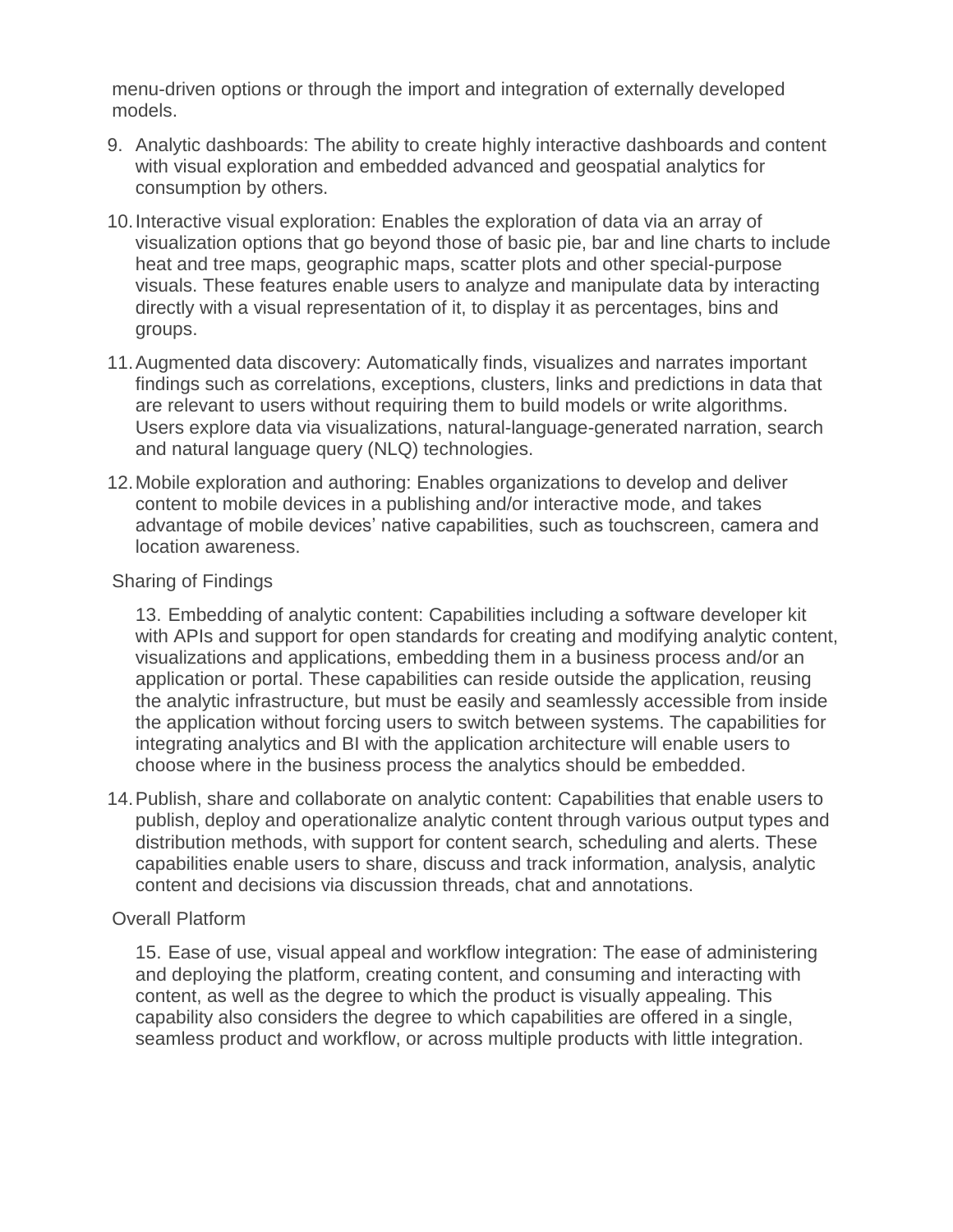## Magic Quadrant

Figure 1. Magic Quadrant for Analytics and Business Intelligence Platforms Source: Gartner (February 2019)



#### Figure 1. Magic Quadrant for Analytics and Business Intelligence Platforms

Source: Gartner (February 2019)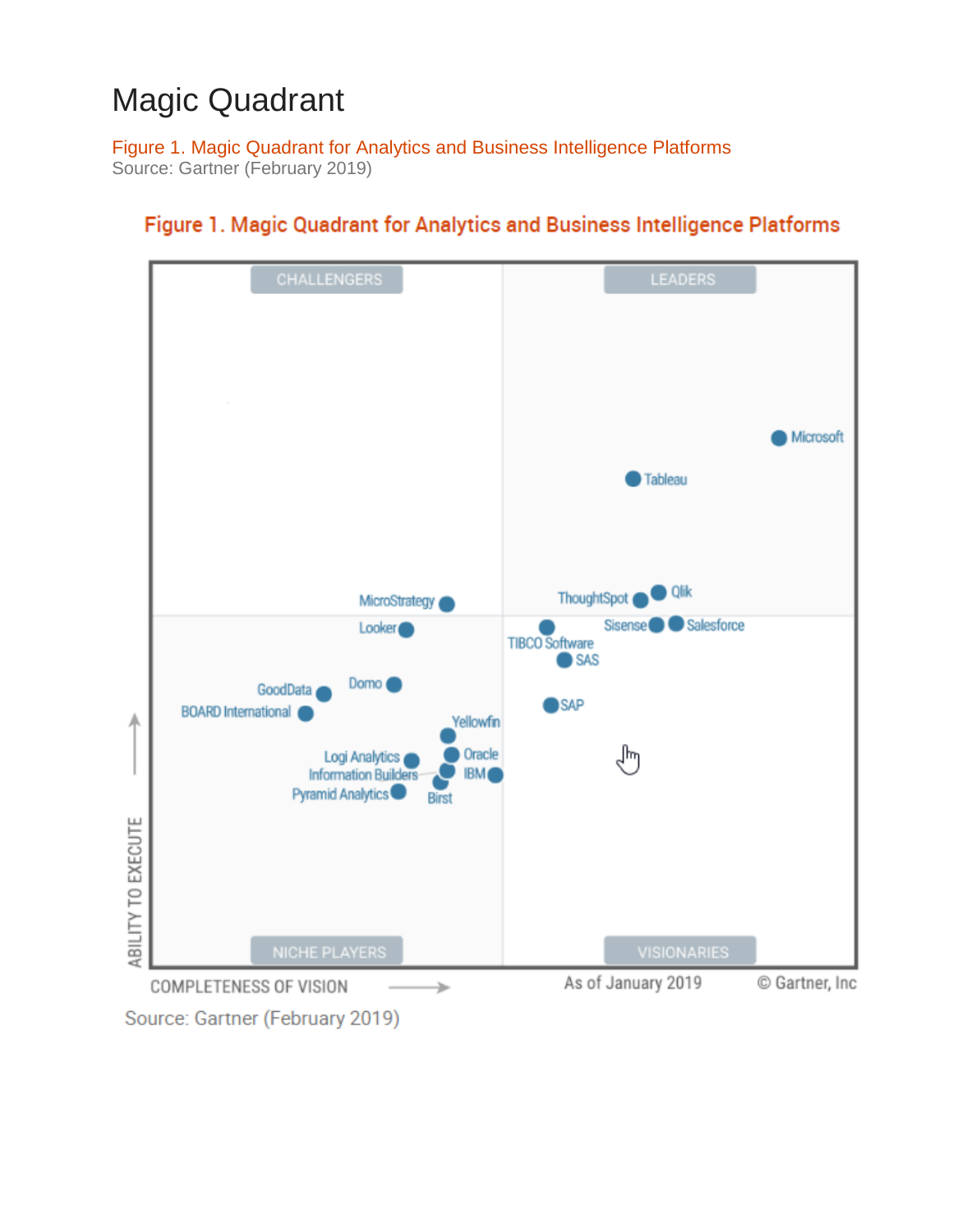## Vendor Strengths and Cautions

### **Birst**

Birst provides an end-to-end data warehouse, reporting and visualization platform built for the cloud. Birst was an early cloud-native vendor, but also offers its product as an on-premises appliance running on commodity hardware.

In 2017, Birst was acquired by Infor. It now operates as a stand-alone subdivision within Infor. Infor has been gradually replacing its packaged analytic applications for Infor's business application solutions (previously built with IBM Cognos) with Birst, dubbing the new applications Birst for CloudSuite. The Birst analytics and BI team, meanwhile, has gained a global footprint, additional sales representatives and data science talent. Birst's new Smart Analytics capabilities, powered by Coleman AI, were on limited release in 4Q18.

Birst is a Niche Player in this Magic Quadrant. Birst's reference customers primarily use its platform for agile, centralized BI provisioning (58%). The next most common use is for decentralized analytics (45%).

#### **Strengths**

- Cloud-native support for Mode 1 and Mode 2: Birst provides data preparation, dashboards, visual exploration and formatted, scheduled reports on a single platform. Few other vendors support both usage styles in this way. The networked semantic layer enables business units to create data models that can then be promoted to the enterprise. A new orchestration capability enables this content to be replicated to multiple instances. Birst supports live connectivity to on-premises data sources. However, its rapid creation of a data model and all-in-one data warehouse that can draw on a range of storage options (Microsoft SQL Server Analysis Services, SAP HANA, Amazon Redshift) is a unique selling point. Sixty-one percent of Birst's surveyed reference customers use Birst as their only analytics and BI standard.
- Vertical applications: Birst for CloudSuite now gives Infor ERP customers prebuilt extraction, transformation and loading (ETL), data models, and dashboards that are fully integrated into Infor business applications. For non-Infor data sources, Birst provides solution accelerators for specific domains, such as wealth management, insurance, sales and marketing.
- Global presence: With the acquisition by Infor, Birst has gained access to a global salesforce and additional R&D talent, particularly in the field of data science. It now also has a physical presence in 44 countries, an increase from three in 2016 when Birst was a stand-alone vendor.

#### Cautions

 Workflow and performance: Although Birst offers a single platform, workflow across the authoring interfaces is not seamless. A large percentage of Birst's reference customers (42%) highlighted poor performance (the highest figure for any vendor in this regard) and 26% complained about absent or weak functionality. Although Coleman AI marks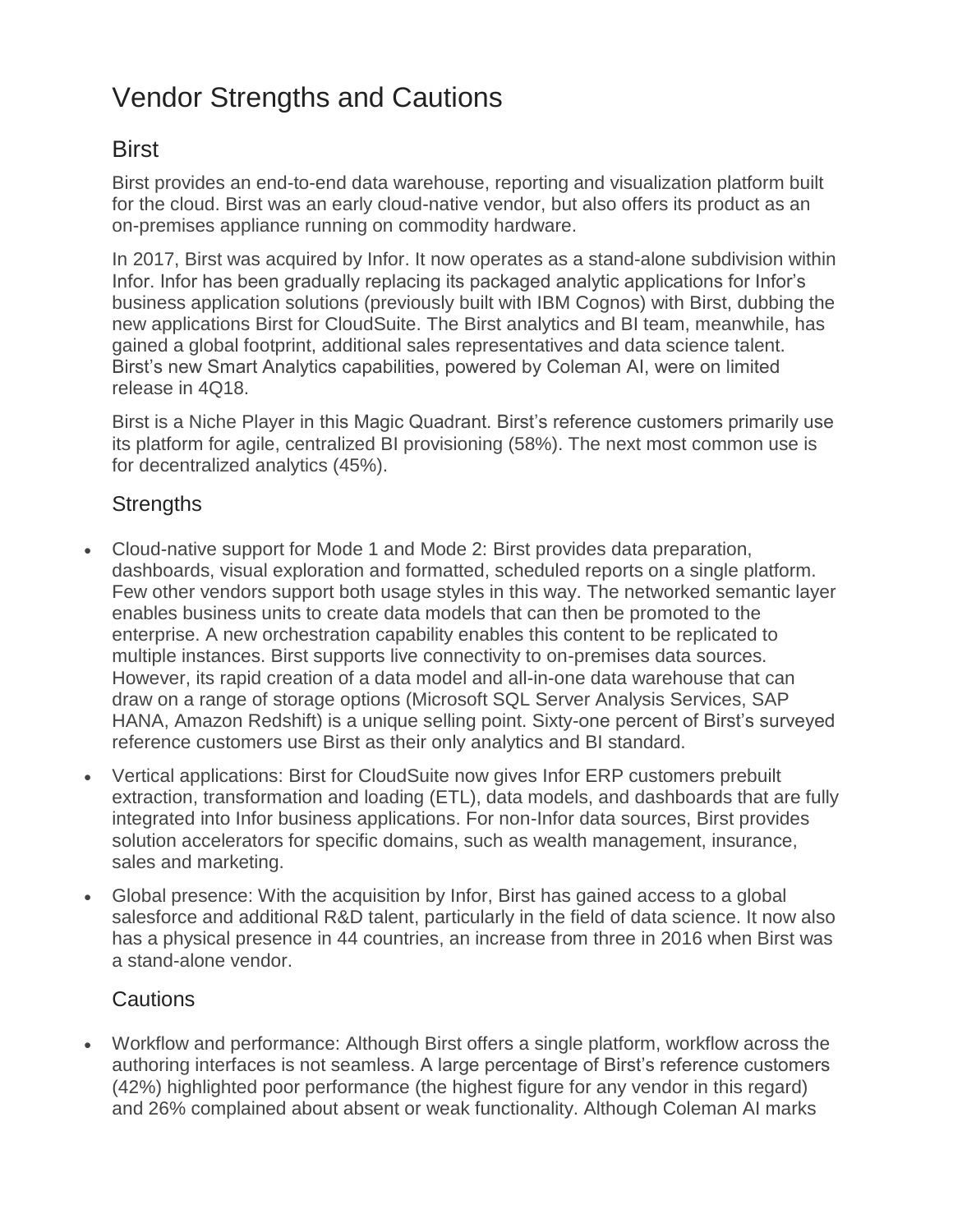some innovation from Birst, initial tests of the limited release software show a cumbersome workflow, and it rarely finds drivers for key metrics.

- Poor operations: Quality and timeliness of support have been perennial problems for Birst, and this has not improved in the past year or under Infor's ownership. Birst's reference customers' scores for support and product quality place it bottom, with 10% considering its operations poor or limited. Gartner Peer Insights reviewers were less negative, however, with Birst being only slightly below average for service and support.
- Reduced relevance in analytics and BI market: There has been a decline in Gartner searches and inquiries related to Birst, in comparison with 2017. Reference customers' responses indicate a decline in the product's viability in this market (Birst was the only vendor for which there was negative sentiment in this regard, which suggests that customers do not see Infor's ownership as a net positive). Birst points to double-digit growth in revenue, but it is unclear how much of this growth derives from only the Infor installed base. Birst also had the highest percentage of reference customers considering discontinuing use of its product.

## BOARD International

BOARD International delivers a single, integrated system that provides BI, analytics and financial planning capabilities. The company's stated aim is to provide an "end-to-end decision-making platform." BOARD continues to report strong revenue growth in excess of 50% year over year, with almost 20% of its revenue now coming from outside Europe, where the company originated.

In January 2019, Board announced that private equity firm Nordic Capital will become a majority shareholder. The deal is expected to close in 1Q19.

BOARD is a Niche Player in this Magic Quadrant. It successfully serves a submarket for centralized, single-instance analytics, BI and financial planning and analysis (FP&A) solutions. BOARD has a narrow focus and the market's awareness of this vendor is limited, although its regional adoption is growing. BOARD has successfully transitioned to a cloud/subscription-based model. Its reference customers reported that the most common use cases for BOARD's system are agile, centralized BI provisioning (61%) and decentralized analytics (57%).

#### **Strengths**

- Unified analytics, BI and FP&A: BOARD is one of only two vendors offering a modern analytics and BI platform with integrated financial planning and reporting functionality (the other being SAP, with SAP Analytics Cloud). As such, it is highly differentiated for the relatively small number of buyers looking to close the gap between BI and financial processes. BOARD is also used for read-only analytics and BI deployments, although, in Gartner's view, this is less commonly the case. BOARD's new self-service reporting capabilities strengthen its Mode 1 support.
- Breadth of usage: BOARD ranks in the top third of vendors in this Magic Quadrant for complexity of analysis. Reference customers use BOARD for a wide range of BI tasks — from viewing reports, creating personalized dashboards and doing simple ad hoc analysis, to performing complex queries, undertaking data preparation and using predictive models.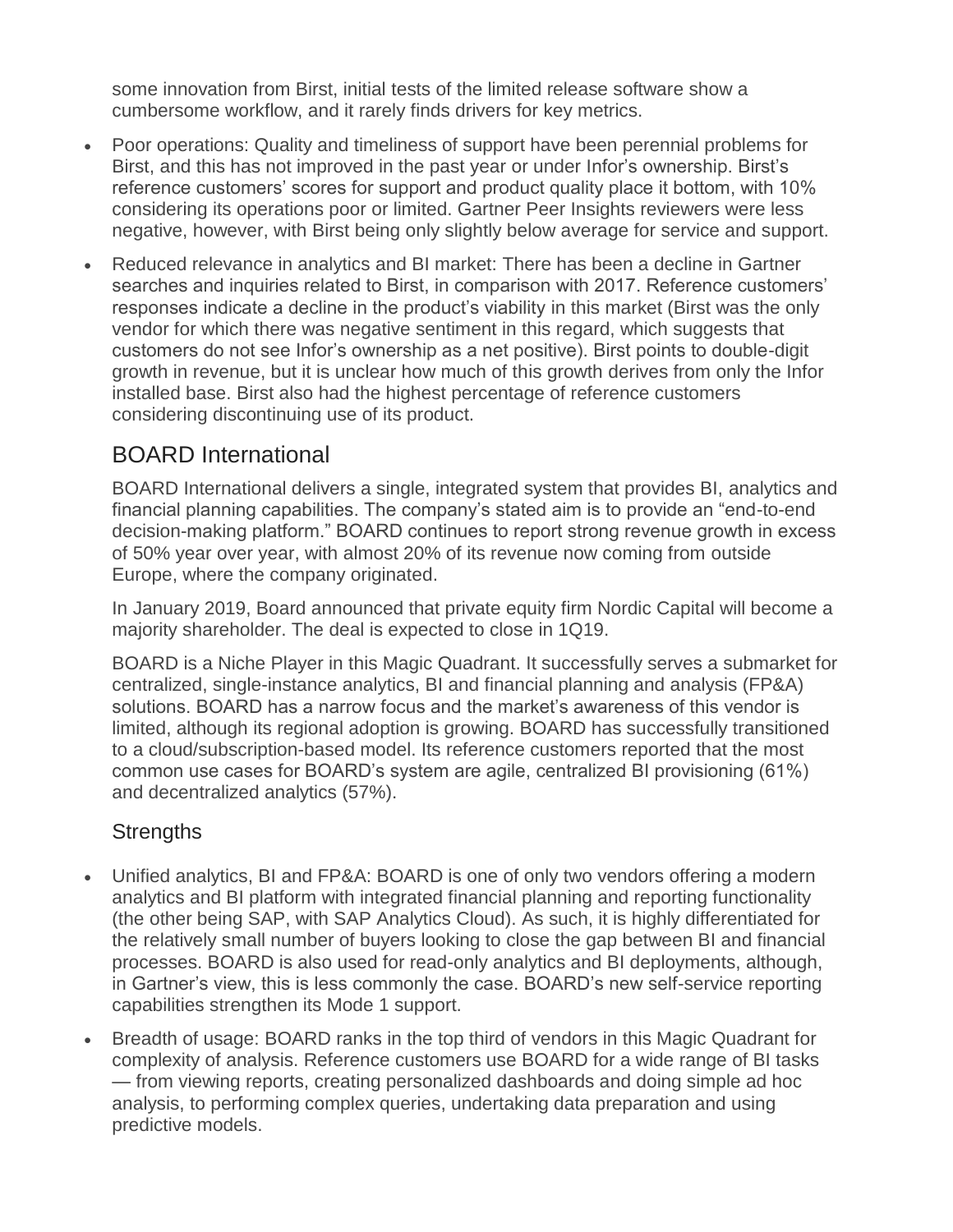System integrator ecosystem: For a relatively small vendor, BOARD has a wellestablished and growing network of system integrator (SI) partners, which are helping to drive its growth, whether as influencers or resellers. BOARD offers them a reliable solution for the niche it operates in. Reference customers identify the main business benefit of using BOARD's platform as the ability to make better decisions faster. Very few indicate that they plan to discontinue use of the product.

#### Cautions

- Cube dependency: BOARD's core cube architecture based on multidimensional online analytical processing (MOLAP) — can become a limiting factor. This is especially true for clients that need to access and analyze diverse data sources, and for those who wish to perform complex types of analysis on diverse data sources.
- Product delivery and vision: BOARD's main software release in 2018, BOARD version 10.3, was minor, adding self-service reporting and exporting to Microsoft Excel — it included little new functionality. The key BOARD 11 release, which will evolve the product beyond its MOLAP legacy, has been delayed by at least nine months. Its roadmap is focused on re-engineering the core calculation and storage engine to take advantage of parallelization and concurrency and to be more flexible in how data is modeled.
- Market awareness: BOARD is less well-known in this market than many of its competitors. Judging from Gartner's interactions with organizations, very few longlist BOARD. It remains a little-known brand and needs to invest in raising its profile in the minds of potential buyers.

#### Domo

Domo offers a cloud-based analytics and BI platform aimed at senior executives and line-of-business users who need intuitive business-facing dashboards. Nearly two-thirds (65%) of its reference customers use Domo for decentralized analytics, and nearly half (48%) for governed data discovery.

Domo went public in 2018, in the process gaining access to equity markets and becoming more transparent about its financial performance. It added new functionality for R and Python integration.

Domo remains a Niche Player. It executes strongly against many measures related to the customer experience, and offers great ease of use. However, it has a narrow sales strategy and a product vision that lags behind those of the Leaders. On the other hand, its roadmap includes new augmented analytics capabilities and automated alerting.

#### **Strengths**

 Rapid deployment of management-style dashboards: Domo offers rapid deployment of intuitive dashboards. Its cloud-native approach, aided by an extensive range of prebuilt connectors to cloud-based data sources and applications, feeds Domo Apps, which are out-of-the-box content packs with KPIs and dashboards (available in both free and premium versions). Domo's ability to connect to enterprise applications is a differentiator in that Domo maintains the connectors in the form of API-like connectors that can respond dynamically to changes in source-side schemas.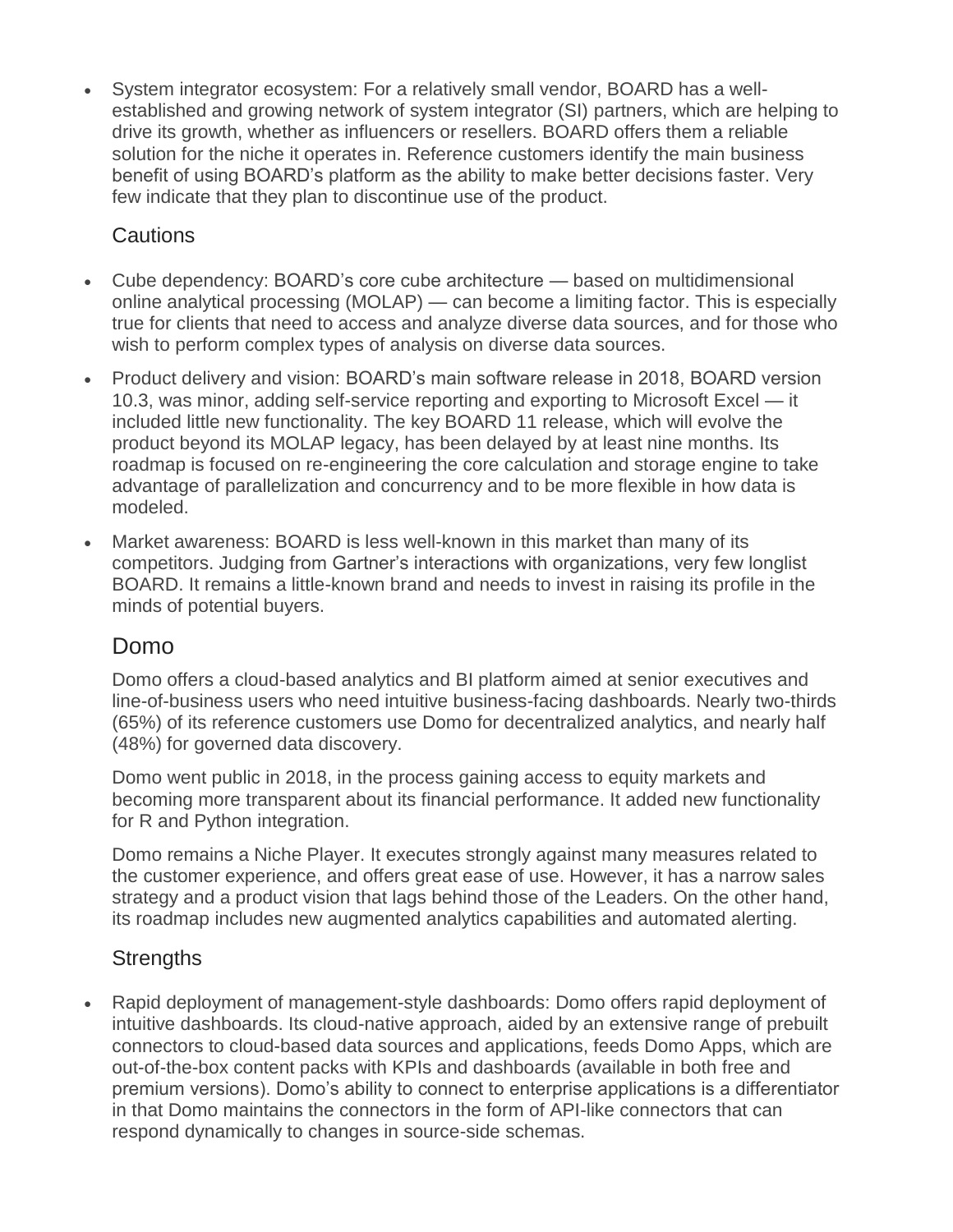- Ease of use: Domo comes joint top for ease of use, with its reference customers giving it among the top-three scores in this Magic Quadrant for ease of deployment, content development and visual appeal. A search-based insights panel, added in 2018, extends its user-friendly capabilities. Domo was selected by reference customers mainly for its ease of use, followed by its data access and integration capabilities.
- Business benefits: Domo's reference customers rated it top for business benefits achieved, giving it the No. 1 rating in five of the seven categories measured. Domo is also in the top third for product quality. Given these findings, it is unsurprising that none of Domo's reference customers plan to discontinue using its product.

#### Cautions

- Narrow usage and low complexity of analysis: Domo's key strength and most-used capability is the management dashboard: 59% of its surveyed reference customers use the platform for paramaterized reports and dashboards. Relatively few (14%) use the product for interactive visual exploration or other types of more complex analysis. This finding is reflected in Domo's below-average score for complexity of analysis, a key driver of current buying requirements.
- Low standardization rate: Only 20% of Domo's reference customers consider it their sole enterprise analytics and BI platform standard, and they report that a competing platform is their enterprise standard more often than those of any other vendor. However, this is likely because Domo is often deployed by lines of business — in isolation from IT — for domain-specific analysis in the areas of marketing, finance and supply chain.
- Competitive pressure: In 2017, Domo's reference customers rated its competitive viability as a BI vendor the highest of all vendors. However, reference customers for this year's Magic Quadrant now consider it below-average in this regard. Further, Domo's direct and indirect sales teams have grown little, if at all, and the company is not profitable (with net losses through 3Q18 running at 121% of revenue). Although Domo does dashboards well, this is not a differentiated capability, and low-cost alternatives are putting pressure on the company.

## GoodData

GoodData offers a comprehensive, multitenant, cloud-only platform focused on embedded analytics for use at scale. The GoodData Enterprise Insights Platform includes data integration and data storage capabilities, an analytics engine, integration with a wide variety of data science and ML technologies, and a front-end presentation layer called Analytical Designer. GoodData differentiates itself by its ability to embed analytics directly into customers' business processes or external customer-facing analytic applications.

In November 2018, GoodData announced a partnership with Snowflake, a scalable cloud data warehouse provider. Its surveyed reference customers indicate that they use GoodData's platform primarily for OEM or embedded analytics (62%), while just over one-fifth (21%) use it for an extranet deployment.

GoodData is a Niche Player because of the narrowness of its product roadmap, given its focus on embedded analytics.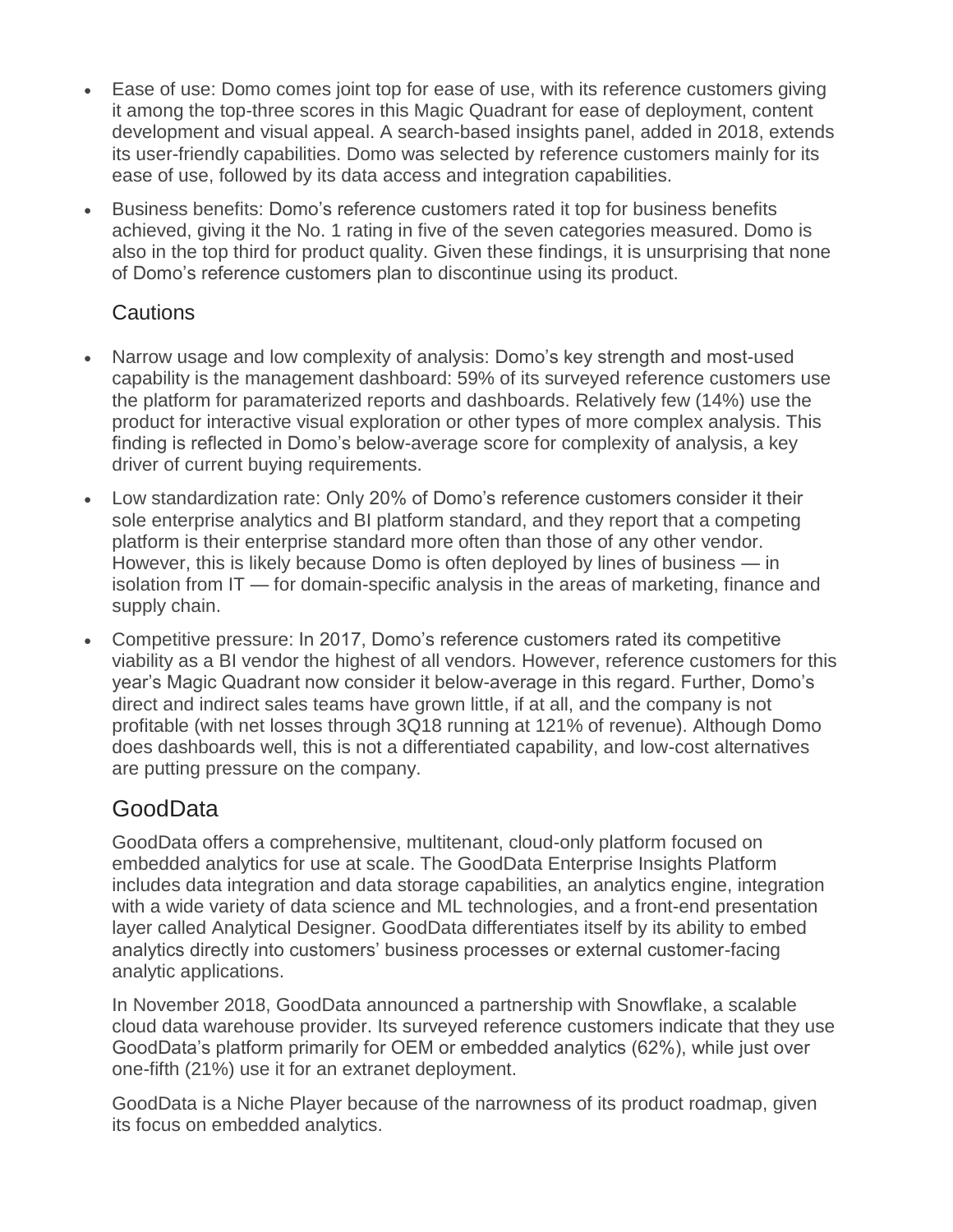#### **Strengths**

- Cloud embeddability with scalability: GoodData enables customers to process terabytes of data across thousands of users and embed cloud-authored analytic content seamlessly into business processes. Almost one-fifth (17%) of its reference customers analyze more than 1 terabyte of data, which is above the average for this Magic Quadrant.
- Operations and flexible pricing: GoodData's reference customers rated it above average in terms of operations, which includes product quality, support and ease of migration. GoodData scored highly for ease of migration, due to its subscription per tenant model, which automatically scales up or down based on usage, so avoiding potential downtime or slow performance. This flexible pricing model enables customers to pay for the appropriate subscription tier each month, regardless of which tier they fell into in prior months.
- Market responsiveness: GoodData estimates its total revenue grew by 34% in 2018, which underlines the viability of its strategy to focus on specific use cases and the ability to handle analytic complexity at scale. A large majority (85%) of its reference customers said they use GoodData's offering as their enterprise-standard analytics and BI tool. GoodData's ability to embed analytics for all audiences is supported by the finding that 35% of its reference customers use its platform in global deployments.

#### **Cautions**

- Product gaps: GoodData's platform lacks a data preparation capability for business users. Instead, connecting, integrating and preparing data involves a separate workflow that is IT- or developer-centric. Connections to most data sources are made using generic Java Database Connectivity (JDBC) drivers. In-database processing is not supported. GoodData scored bottom among the vendors in this Magic Quadrant for ease of use: 16% of its reference customers — a figure in the top third for vendors in this Magic Quadrant — identified ease of use for business users as a limitation in relation to greater deployment.
- Narrow use case: GoodData focuses heavily on the embedded use case and is not pursuing the broader analytics and BI market. In this regard, it is somewhat to be expected that GoodData ranks bottom among the vendors in this Magic Quadrant for both market understanding and complexity of analysis.
- Customer experience: GoodData's reference customers place it in the bottom third of vendors in this Magic Quadrant in terms of the availability of relevant skills in the market. The lack of free online videos, training and a user community presence for the GoodData platform put this vendor last in terms of user enablement.

#### IBM

IBM offers Cognos Analytics, a modern analytics and BI platform, newly enhanced with augmented analytics capabilities that previously existed only in IBM Watson Analytics. As Cognos Analytics is also an upgrade from earlier versions of Cognos, it brings formatted production-style reporting for Mode 1, along with visual-based exploration and agility for Mode 2 analytics and BI.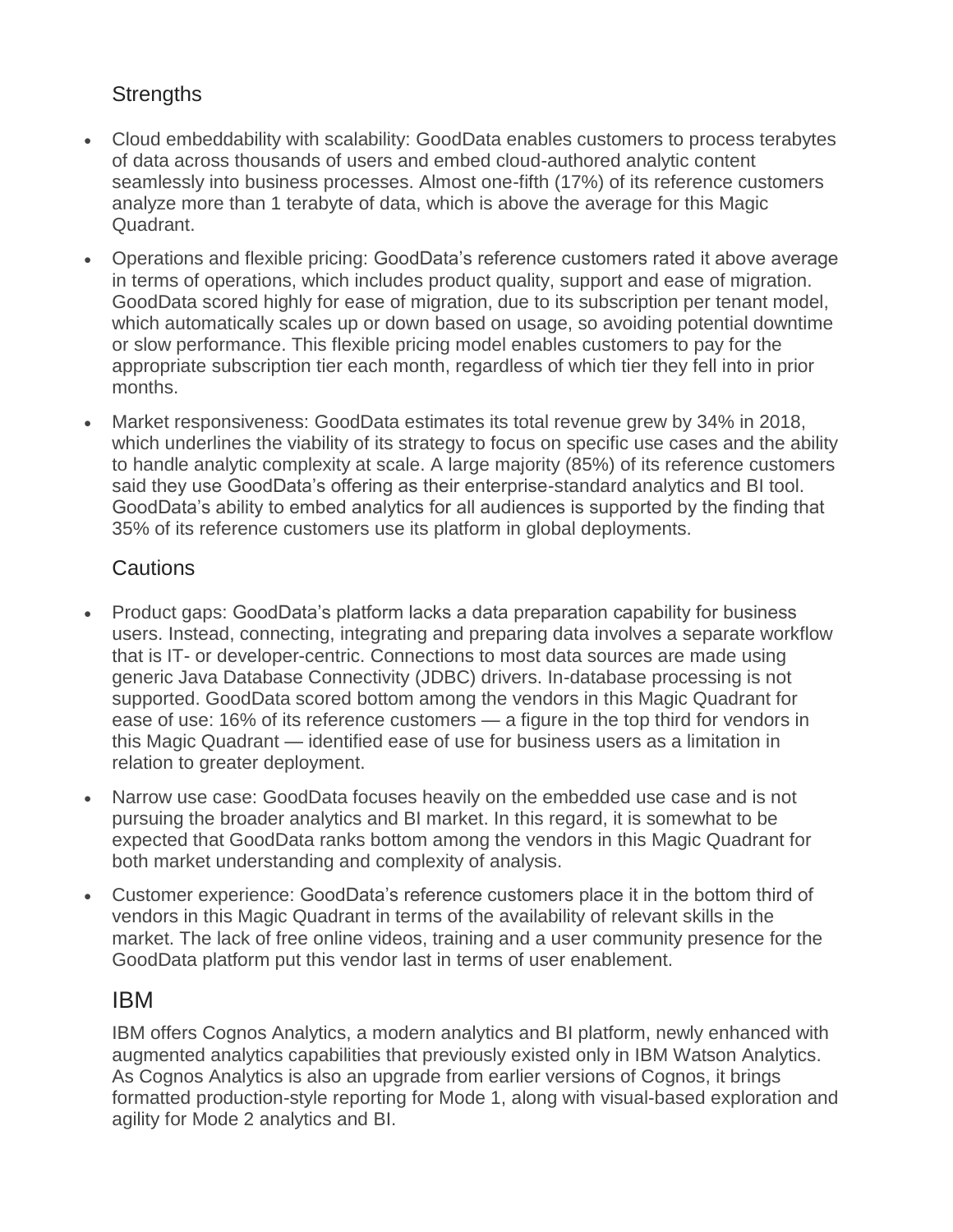IBM Watson Analytics was removed from IBM's pricelist in 3Q18. IBM Cognos Analytics version 11.1 was released in September 2018, initially only in the cloud; on-premises capabilities followed in November 2018.

Of IBM's reference customers, more than half (59%) use it for agile, centralized BI provisioning. The next most common use is for decentralized analytics (49%).

IBM is a Niche Player as it remains of interest primarily to the Cognos installed base, and innovation has slowed while IBM has focused on building augmented capabilities into Cognos Analytics.

#### **Strengths**

- Combined reporting and augmented analytics: Organizations' desire to modernize their traditional BI portfolios has often led them to use multiple BI tools for distinct purposes. IBM Cognos Analytics 11.1 is one of the few offerings that includes enterprise reporting, governed and self-service visual exploration and augmented analytics in a single platform. In addition, as existing IBM Cognos Framework Manager models and reports from earlier versions can be leveraged in the single environment, there is a migration path and the ability to use existing content.
- Product vision: In late 2014, IBM became one of the first vendors to release augmented analytics capabilities. Its latest release also includes an artificial intelligence (AI) assistant interface and native natural language generation (NLG). Visionary elements on IBM's roadmap include crowdsourcing of datasets and a separate product, IBM Analytics Catalog Services. This product will enable analysts, data scientists, data engineers and others to discover, access and identify the lineage of enterprise data assets.
- Global presence: As a megavendor, IBM has a global physical presence and an expansive network of partners. Reference customers place it in the top third of vendors in this Magic Quadrant in terms of the availability of relevant skills.

#### **Cautions**

- Immature product with basic gaps: Although the new Cognos Analytics product is an upgrade from an earlier version, much of it has been redesigned, which has resulted in inconsistencies in platform capabilities across reporting, exploration and augmented analytics. There are also gaps in visual exploration and formatting capabilities. The new product shows limited data scalability and a cumbersome workflow to support multiple fact tables. Reference customers primarily use the product for static or parameterized reports, not for visual exploration and self-service BI, and they place IBM near the bottom of the pack for market understanding.
- Loss of momentum and perception as innovator: IBM is no longer acting as a disruptor, but instead playing catch-up. Interest in IBM Cognos from Gartner clients continued to decline in 2018, judging from their inquiries and searches. Many longtime Cognos customers have modernized their portfolios by adding complementary and competitive products, with some decreasing or ceasing usage of IBM's product. Gartner Peer Insights reviewers place IBM in the bottom half of the vendors in this Magic Quadrant in terms of value received. Prebuilt vertical and domain applications, which had been a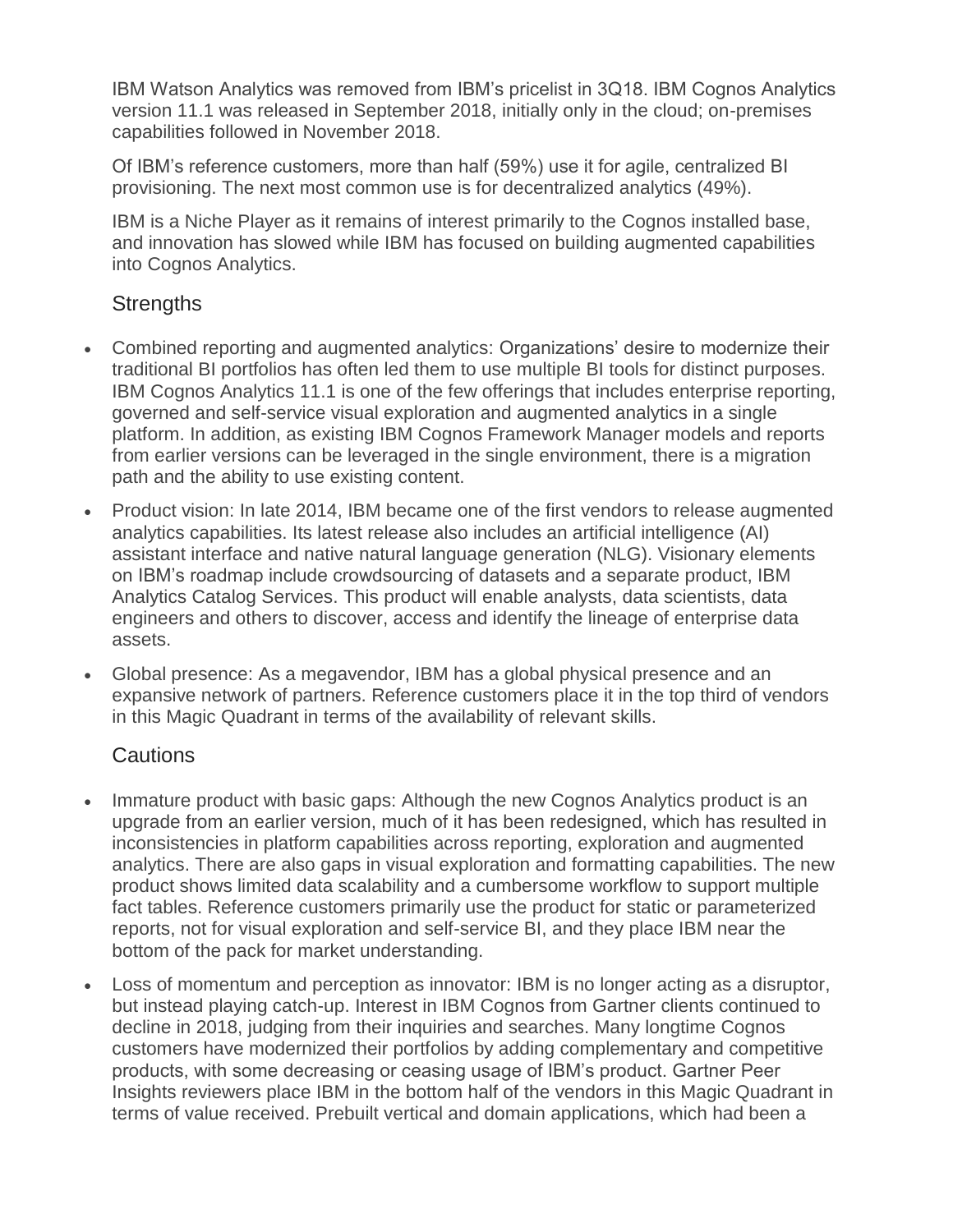strength of IBM's earlier version (10.x), are absent from Cognos Analytics, but are being built out across individual domains.

 Operations: Reference customers placed IBM in the bottom third of the vendors in this Magic Quadrant for operations, which includes quality of technical support, time to resolution, product quality and ease of migration. Product quality is a particular area of weakness. New augmented analytics capabilities are immature in the newly converged platform. Gartner Peer Insights reviewers put IBM bottom for quality of technical support.

### Information Builders

Information Builders sells the integrated WebFOCUS analytics and BI platform, as well as individual components thereof. WebFOCUS Designer (formerly InfoAssist+) includes components from the WebFOCUS stack that are intended to satisfy modern self-service analytics and BI needs. Over half (56%) the company's reference customers reported that they use the platform for decentralized analytics, and 44% for agile, centralized BI provisioning.

For Information Builders, 2018 was a year of transition as it restructured its management and sales teams and further addressed the ease-of-use weakness that characterized older versions of InfoAssist+. In terms of functionality, 2018 saw Information Builders focus on the user experience (UX), integrated search of existing metadata via keyboard or voice, and the ability to integrate Internet of Things (IoT) data.

Information Builders is a Niche Player because WebFOCUS Designer has little visibility or momentum beyond the company's installed base and is not evaluated in many competitive sales cycles.

#### **Strengths**

- Traditional and modern appeal: WebFOCUS Designer is a combination of visual data discovery, reporting, dashboard creation, interactive publishing, mobile content and inmemory engine. It can be completely decoupled from WebFOCUS Server, to enable easier implementation. A core strength is data connectivity, and the main reasons customers give for selecting the product are data access and integration.
- Prepackaged analytic apps: A long-standing strength for Information Builders, these provide prebuilt assets and customizable data models designed for a variety of vertical and horizontal areas. The vendor estimates that 30% of its customers use these offerings, which now cover the banking, healthcare, insurance, law enforcement, visual warehouse/facilities management, retail, public and higher education sectors.
- External and large-scale deployments: Information Builders is well-known for deploying externally facing analytic applications at scale — sometimes to thousands of users. No reference customer had encountered problems with WebFOCUS Designer's ability to support large user numbers or data volumes. These capabilities, coupled with the vendor's strength in mobile and offline usage, make for a strong offering for data operationalization and monetization.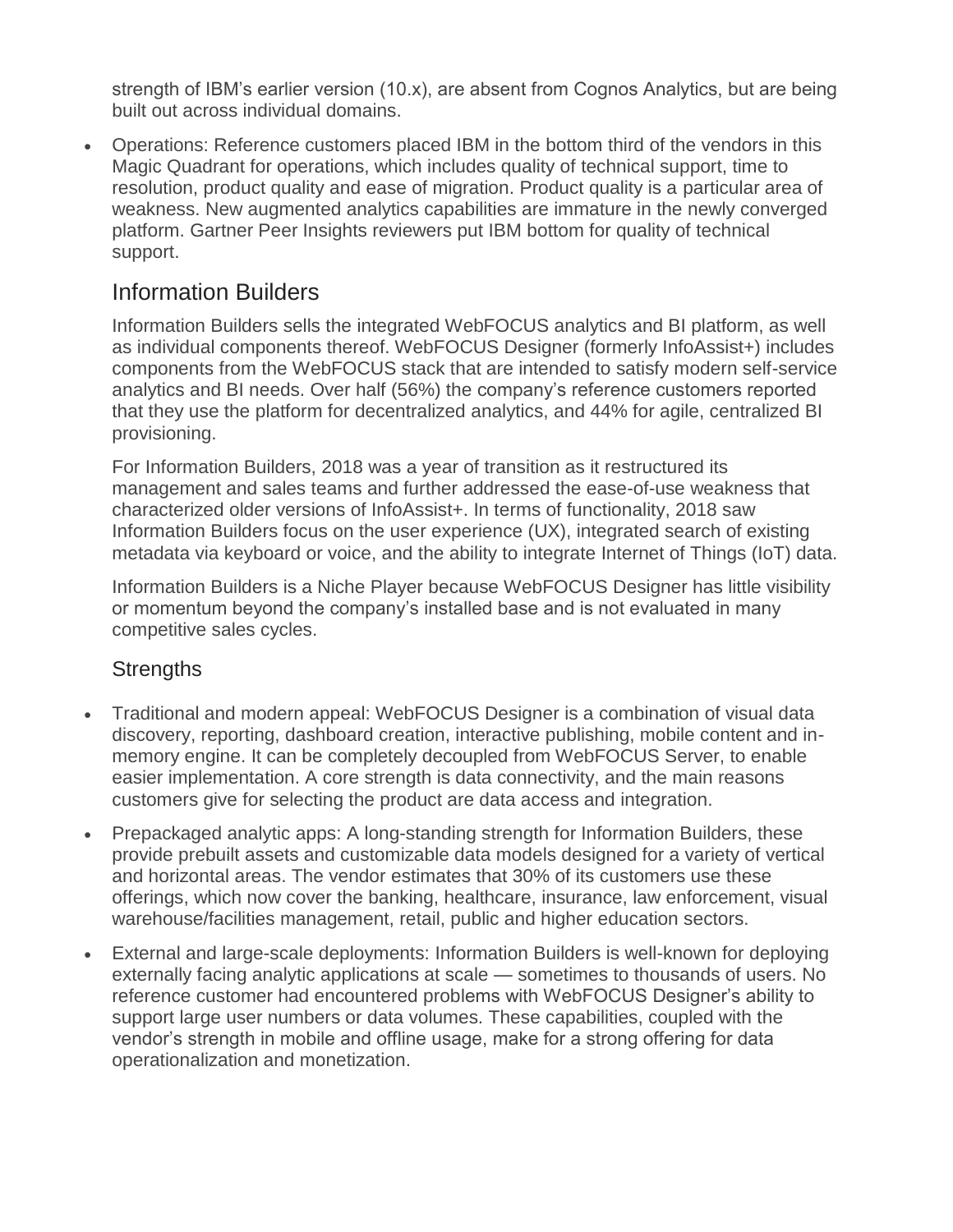#### **Cautions**

- Little market momentum: Judging from Information Builders' figures for new customer acquisition and Gartner's customer search and inquiry data, Information Builders has not generated overwhelming interest — especially as it is trying to position WebFOCUS Designer as a modern analytics and BI platform. WebFOCUS Designer is sold primarily to the existing WebFOCUS Server installed base, as part of Information Builders' traditional information application core business. It is not typically sold on a stand-alone basis. Furthermore, the company slightly reduced its head count in 2018.
- Ease of use: Information Builders is rated below average for ease of use, despite much improvement from earlier versions. From version 8.2.02, Information Builders has put a great deal of effort into improving the UX, and this work is paying off. The proportion of reference customers saying the product is difficult to use has halved, compared with the previous survey, and poor ease of use for business users is no longer seen as a major limitation with regard to wider usage. Version 8.2.05 has further improved usability.
- Internally oriented product vision: One of Information Builders' key aims is to re-create a market-leading company in the analytics and BI market, by modernizing an already robust platform. As such, its development priorities focus on catching up with the market's expectations — hence the prioritization of UX improvement. Its roadmap does include visionary areas like augmented analytics, but its new product leadership aims first to address basic areas such as product release cadence and upgrades. Information Builders' reference customers rate it near the bottom for migration experience.

#### Logi Analytics

Logi Analytics focuses solely on embedded analytics. The Logi Analytics Platform offers a set of capabilities to help software product managers and developers build embeddable analytic apps, and a self-service module to help business users create and interact with dashboards and data visualizations. DataHub is used to ingest, blend and enrich data from multiple sources. The majority (61%) of Logi's reference customers use it for OEM or embedded analytics. More than one-fifth (21%) use it for extranet deployment.

In 2018, Logi further developed its functionality for embedded predictive analytics, enhanced its self-service capabilities (such as complex filtering, drilling and associative filtering) and continued to move to a microservices-based architecture.

Logi's position in the Niche Players quadrant reflects how it is used by the majority of its customers. Its long-standing core strength in embedded analytics for developers reflects a "niche" approach.

#### **Strengths**

 OEM or embedded analytics functionality: Logi's marketing leads with the concept of "developer-grade analytics," and Logi scores highly in the embedded use case from a product perspective. It offers a full set of APIs to enable organizations to build sophisticated analytics within apps or websites. This is important to an increasing number of companies: More than three-quarters (78%) of Logi's reference customers stated that Logi provides their sole enterprise analytics and BI platform.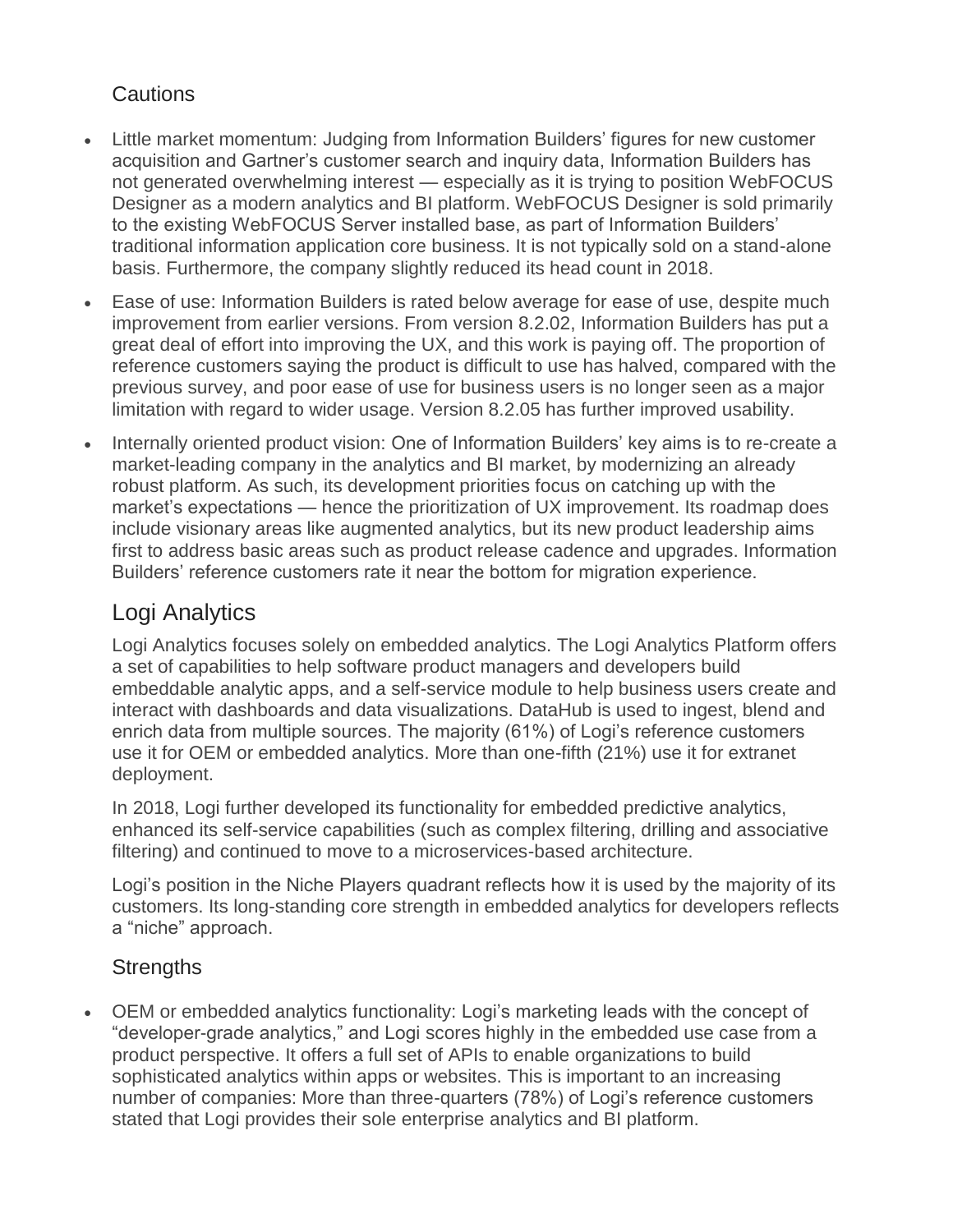- Predictive analytics vision: The capabilities of Logi Predict a product released in 4Q17 — go beyond the tendency to deliver only reporting and data visualization features in embedded apps. Logi provides advanced analytics for the citizen data scientists that its partners serve — via functionality to automatically generate models and embed predictive analytics in OEM applications. Significantly, this can enable an OEM's end customers to retrain predictive models on their data in a self-service mode.
- Flexible pricing: Logi is among the top-three vendors among reference customers who identify license cost as a reason for selection. It offers an attractive and flexible corebased pricing model. According to Logi's reference customers, the top reasons for selecting its platform are ease of use for content developers and authors, license cost and software development kits.

#### **Cautions**

- Simple, dashboard-oriented usage: Logi ranks in the bottom third of vendors in this Magic Quadrant for complexity of analysis. Overall, Logi's reference customers reported that they use its platform mostly for dashboards and least (of all products) for interactive data discovery or visualization tasks. The bulk of Logi users use Logi Info to consume parameterized reports and dashboards. Although Logi offers strong predictive functionality, the reference customers who took part in our survey do not report using it for this capability.
- Customer experience: Logi has been through a significant transition as it pivoted its product offering and go-to-market strategy to solely target those embedding analytics. The turbulence evident among reference customers in 2017 lessened in 2018, and, importantly, reference customers regained a positive view of Logi's viability as an analytics and BI supplier. However, according to reference customers' scores, Logi still ranks in the bottom third for customer experience, being relatively weak in terms of user enablement. They expressed particular concern about the availability of skilled resources in the market.
- Underlying ease-of-use issues: Logi's reference customers rate it below average on all measures of ease of use. The percentage identifying difficulty with implementing this vendor's product was in the top third for this Magic Quadrant. In addition, 13% identified shortcomings in terms of ease of use for developers as a constraint on usage expansion.

#### Looker

Looker offers a modern analytics and BI platform that enables users to explore and visualize data using agile data modeling and modern analytic databases. The company received an additional \$103 million in venture capital funding in 2018, bringing its total to \$280.5 million. Looker is primarily deployed in the cloud, but can also be deployed onpremises.

Looker differentiates itself by offering a data platform that, in addition to supporting visualizations and dashboards, enables data engineers to model data and then pass data and calculations on to other applications. Its platform can also be used to build analytical applications. In 2018, Looker added integrations for data science use cases including support for Google BigQuery ML, as well as Action Hub integrations that enable data to be moved to other apps, including TensorFlow. It also released a digital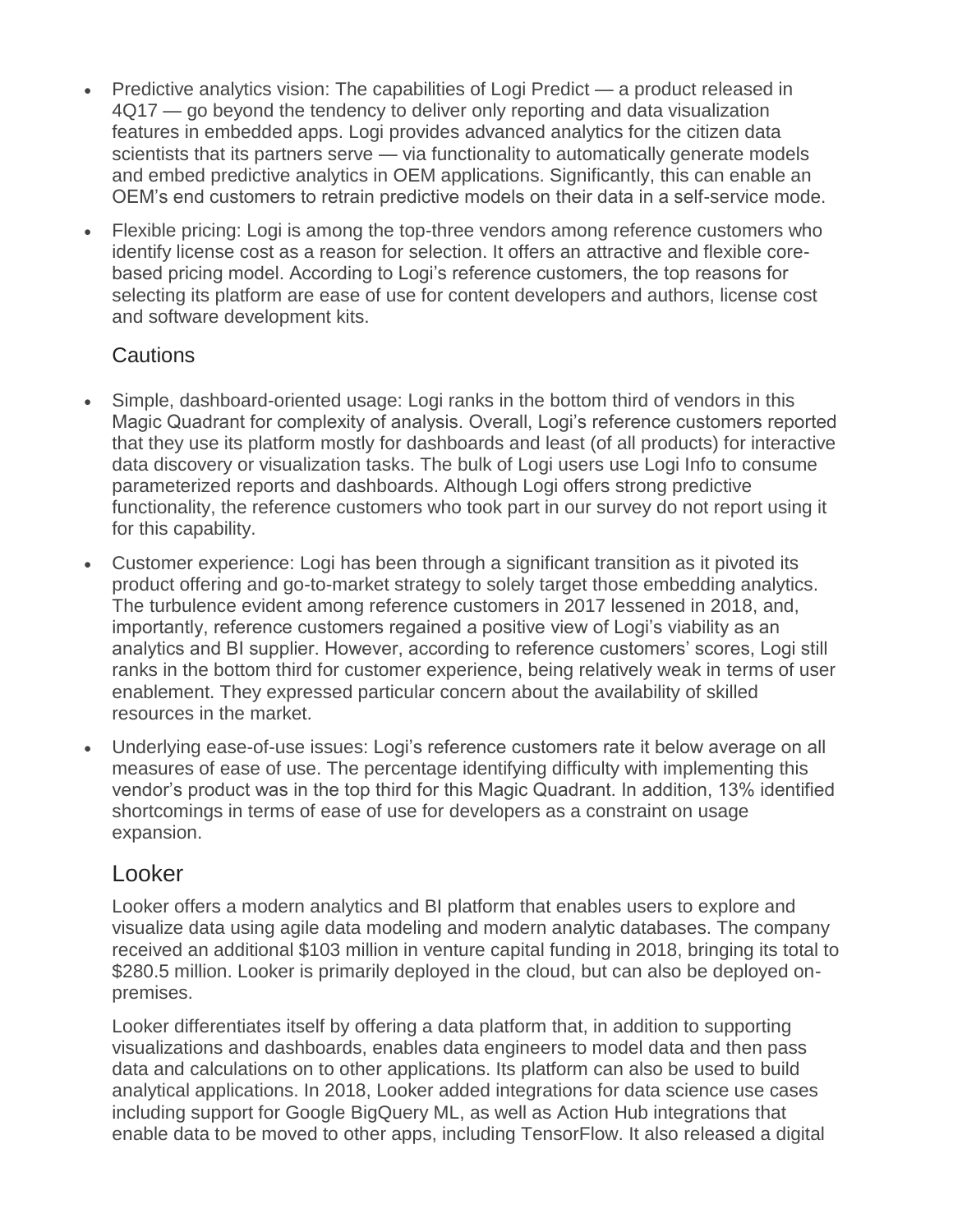marketing application in 2018, the first of several planned domain analytical applications. Looker 6 was released in November 2018, adding support for MongoDB and dashboard performance improvements.

A large majority of Looker's reference customers use it for decentralized analytics (72%). More than half (56%) use it for agile, centralized BI provisioning.

Looker's position in the Niche Players quadrant reflects its strong momentum and high operations scores, but a relatively narrow product vision and limited market understanding.

#### **Strengths**

- Native cloud support and optimization for analytic databases: Looker's key differentiator is native support for cloud-based analytic databases, particularly Amazon (Redshift, Athena), Google BigQuery and Snowflake. Whereas most competing tools use their own in-memory, columnar storage, Looker always uses the database for processing and mashups. LookML is a browser-based, SQL-like modeling language for power users. Its data scalability is in the top tier, with 36% of Looker's reference customers analyzing more than 1 terabyte of data and a median of 585 million row tables.
- Excellent support: Reference customers' scores place Looker among the highest vendors for satisfaction with operations, including quality of support, time to resolution, and ease of migration. Gartner Peer Insights reviewers similarly rate it the best for service and support. Looker also offers the relatively rare ability to contact support via chat or email directly from within its product.
- Momentum: Looker has continued to increase its presence and head count to about 600 as of December 2018 (a 47% year-over-year rise). Almost three-quarters (73%) of its reference customers say that Looker is their only enterprise analytics and BI standard — one of the highest percentages for a single standard. Looker's technical partnerships now include IBM as a reseller for part of the IBM Watson Studio (used for building ML models). OEM and "Powered by Looker" business now accounts for 30% of Looker's revenue. Looker launched the Looker for Good charitable program in 2018, pledging 1% of product and service revenue to nonprofit organizations.

#### Cautions

- Coding versus point and click: As Looker's data modeling requires coding, business users find its product more difficult to use than point-and-click solutions. A large percentage of its reference customers (40%) said that poor ease of use for business users limits broad deployment — the highest figure for any vendor in this Magic Quadrant. The product lacks key capabilities for visually manipulating data and native mobile apps. Business users may now merge queries from multiple data sources, but there is no mechanism to correct for overstated measures in a many-to-many join.
- Narrow product roadmap: Whereas most other vendors are working on bringing NLP and augmented analytics to all users, Looker is closing basic visualization gaps, such as smart use of color in Looker 6 and custom themes. It continues to build interoperability with data science use cases and actions.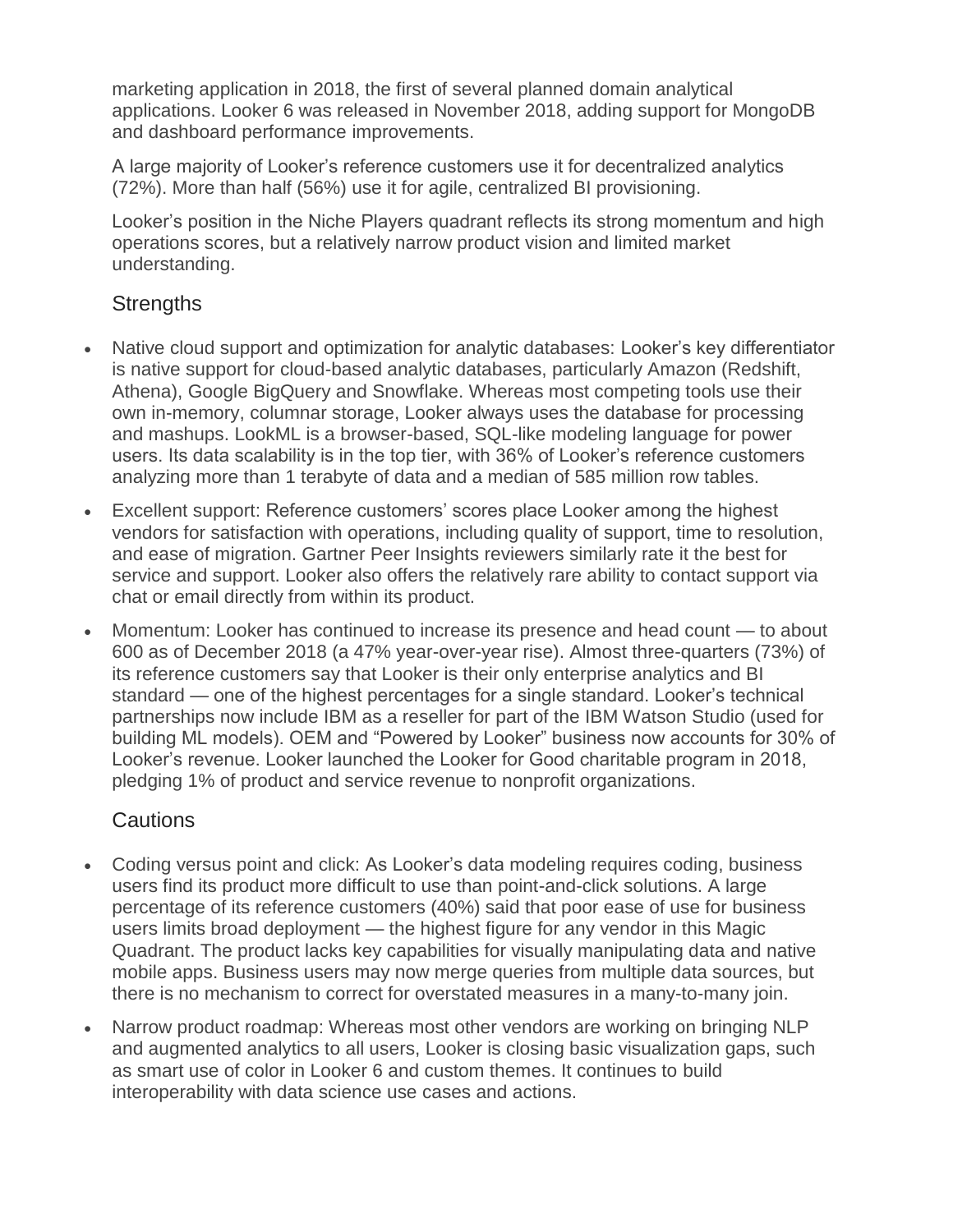Limited geographic presence: Looker operates primarily in the U.S. and Europe. Localization of its software for Japanese, French and German markets is planned for 2019.

### **Microsoft**

Microsoft offers data preparation, visual-based data discovery, interactive dashboards and augmented analytics via a single product, Power BI. It is available as a SaaS option running in the Azure cloud or as an on-premises option in Power BI Report Server. Power BI Desktop can be used as a stand-alone, free personal analysis tool. It is also required when power users are authoring complex data mashups involving on-premises data sources.

Although Power BI started out being used primarily as a self-service analytics and BI tool, Microsoft's reference customers now use it mainly for decentralized analytics (61%) and agile, centralized BI provisioning (54%).

Microsoft is a Leader. It has a comprehensive and visionary product roadmap aimed at globalizing and democratizing Power BI for all analytics use cases. At the same time, it continues to demonstrate strong uptake and global adoption of Power BI, with high levels of customer satisfaction.

#### **Strengths**

- Low-priced incumbent with positive sales experience: Microsoft has put downward pricing pressure on the analytics and BI market with its low per-user, virtual server subscription and embedded capacity-based pricing. Given that many organizations have Microsoft enterprise software agreements, even when Power BI is not yet deployed, it appears on most shortlists by default. License cost was the second most important reason for reference customers to choose Microsoft Power BI: More than 15% of them identified this as a reason for selecting this platform. Reference customers also put Microsoft in the top third of vendors in this Magic Quadrant for sales experience an improvement on the previous year.
- Ease of use for complex types of analysis: Reference customers continue to recognize Microsoft for its ease of use — they gave it top-third ratings across all aspects of ease of use. Microsoft's "first five-minute experience" (it aims to have users register for a trial and be "wowed" within five minutes) and a robust user community contribute to this result. Power BI supports complex data models with integrated advanced analytics. In an improvement over the previous year, Microsoft came in the top third for the use of its product for complex types of analysis.
- Comprehensive product vision: Microsoft is investing in a broad set of visionary capabilities and integrating them with Power BI. Investments include enhancements to augmented analytics and making new AutoML features available in Azure Machine Learning. Azure cognitive services, such as text, sentiment and image analytics and AI, will also be available through Power BI for use by people with minimal data science skills, among many others. Important roadmap items include full support for existing Reporting Services reports, a common and open data model, and open data preparation with data flows.

#### **Cautions**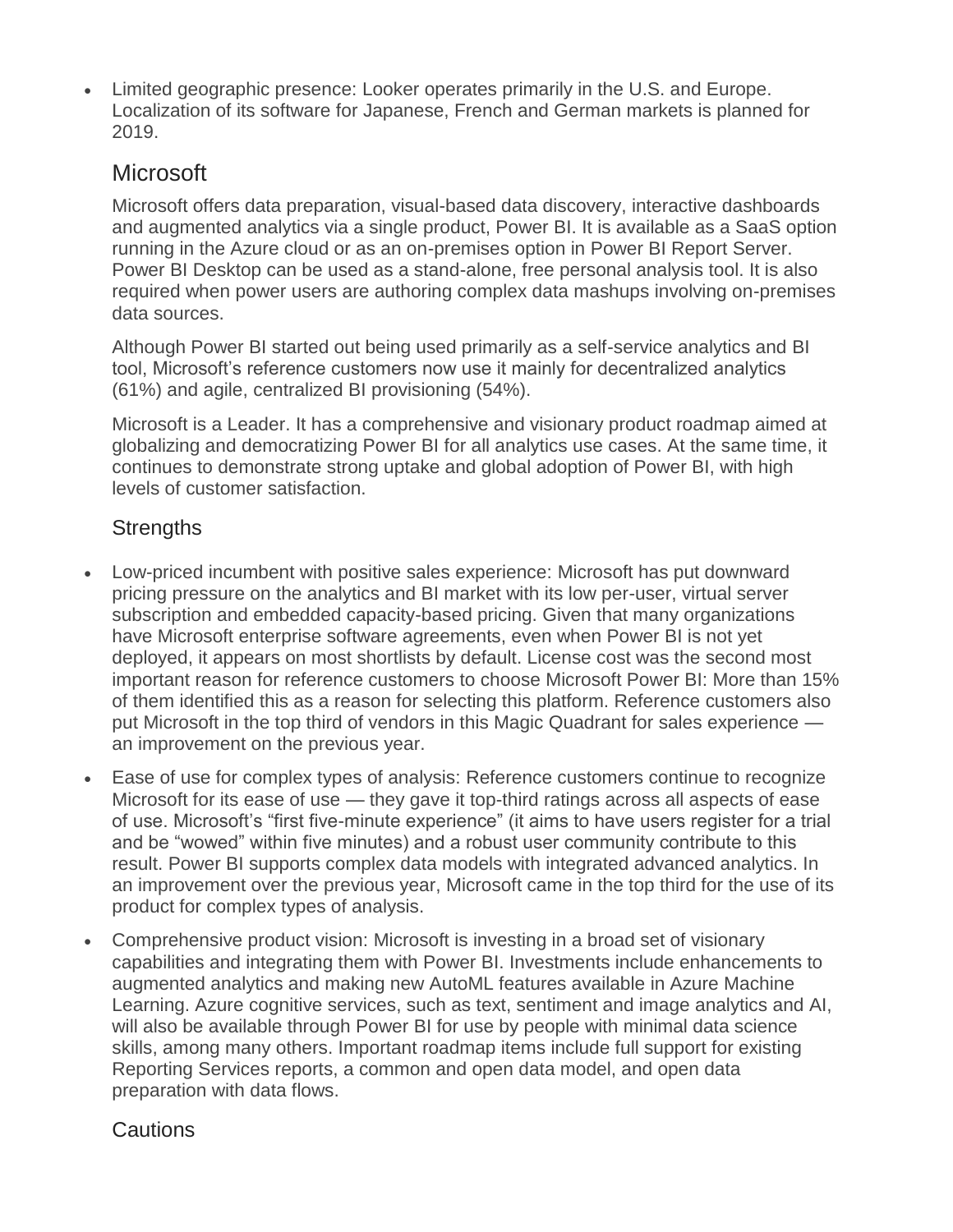- Differences in on-premises and cloud service with Azure cloud only: Power BI Report Server enables users to share reports (not dashboards) and lacks some of the ML capabilities found in Power BI SaaS. Users also report inconsistencies in the support of different data sources. Microsoft does not give customers flexibility to choose a cloud infrastructure as a service (IaaS) offering, instead running only in Azure.
- Integration of Mode 1 and Mode 2: With Power BI, Microsoft has mainly focused on requirements for Mode 2 (agile, self-service) analytics. On-premises SQL Server Reporting Services meets the needs of Mode 1 (for scheduled, distributed reports). This has resulted in a two-product deployment with different capabilities and different deployment approaches. Reporting Services content authoring and report distribution in Power BI is on the short-term roadmap.
- Multiple products: Although the core of Power BI is a self-contained product, Microsoft's roadmap spans multiple products. For example, more robust conversational analytics is supported through the Cortana personal digital assistant. Data scale-up options require multiple products. Turnkey integration or "unification" is a focus of Microsoft's roadmap and a work in progress.

### **MicroStrategy**

MicroStrategy offers MicroStrategy 2019, a platform combining data preparation, visualbased and NLQ-based data discovery and exploration, dashboards and mobile capabilities with enterprise analytics and BI. MicroStrategy reference customers report fairly balanced use across agile, centralized BI provisioning (61%), governed data discovery (56%) and decentralized analytics (54%) use cases.

Over the past year, MicroStrategy has continued to improve its platform's usability, deployability and embeddability. Enhancements to its semantic graph provide the foundation for crowdsourced content recommendations, newly added NLQ capabilities and promising investments in augmented analytics. The semantic graph is also core to a new category of content, which the company calls HyperIntelligence. HyperIntelligence overlays and dynamically surfaces predefined insights within existing applications, such as browser-based applications and search results (a related email capability is on the vendor's short-term roadmap). Significantly, MicroStrategy has opened up its semantic layer to other analytics and BI tools.

MicroStrategy is in the Challengers quadrant. It has leading product capability scores, an improved customer and operations experience, and a number of visionary elements on its roadmap. However, its new marketing, sales and customer success initiatives, though promising, are still in the early stages of execution. Limited market momentum and limited awareness of MicroStrategy outside its installed base hinder wider adoption.

#### **Strengths**

 Strong, integrated product for all use cases: MicroStrategy received among the highest product scores in this Magic Quadrant, both overall and for all evaluated use cases. It offers best-in-class enterprise reporting and mobile capabilities, delivered in a single, fully integrated platform and workflow. This makes MicroStrategy better-suited to largescale SOR reporting and governed data discovery deployments for large and complex datasets than most other vendors in this Magic Quadrant.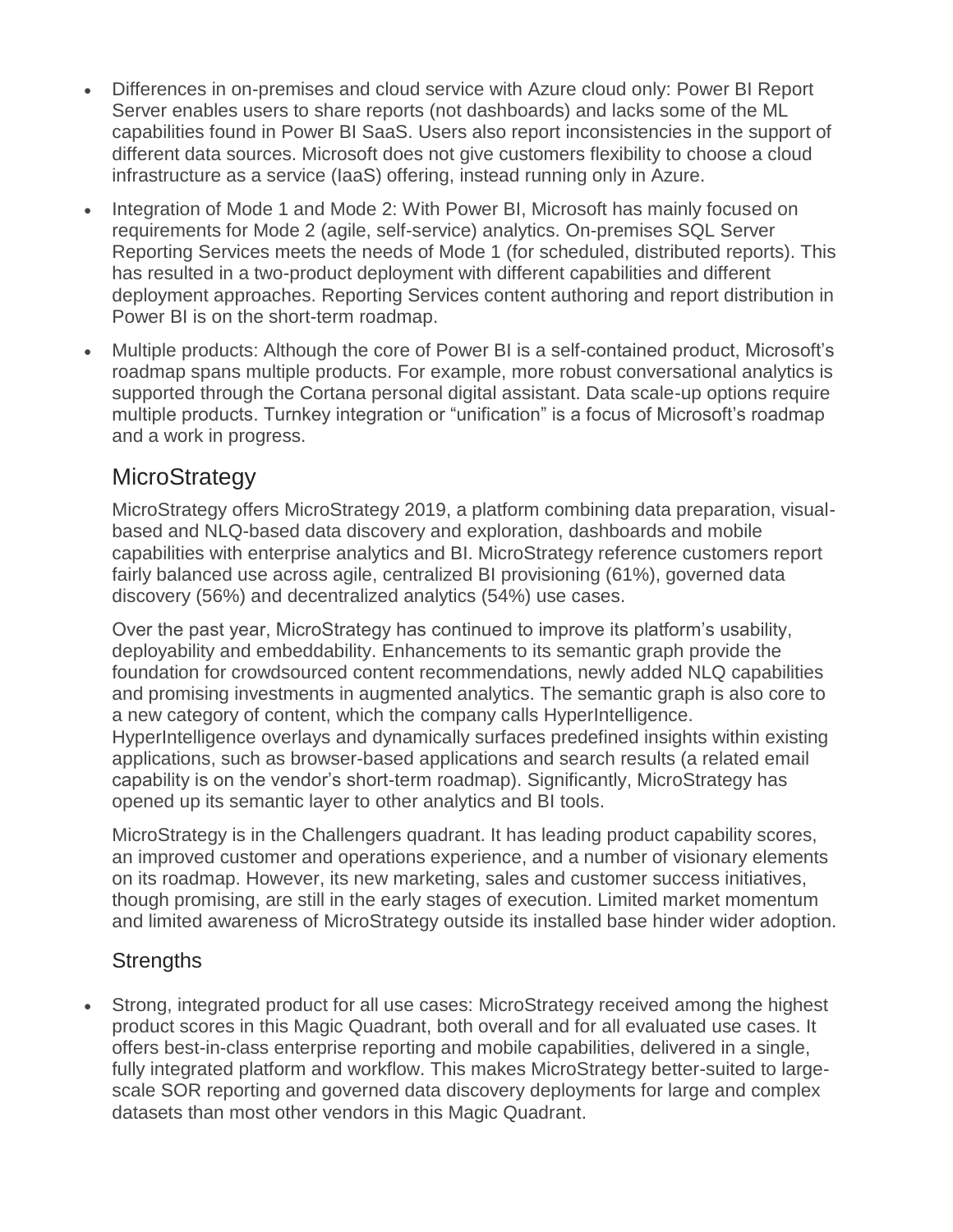- Focus on customer success: MicroStrategy continues to improve its customer-centric initiatives, which include customer success programs, proactive support and a community portal. These investments are paying off. Reference customers placed MicroStrategy in the top third for product quality, achievement of business benefits and most aspects of user enablement.
- Complex analysis of large data and enterprise deployments: MicroStrategy's reference customers report average deployment and data sizes in the top third for vendors in this Magic Quadrant. It also has top-third ratings for complexity of analysis. Advanced data manipulation, enterprise-grade security and an in-memory columnar data store give business users a highly interactive data exploration experience for very large and complex datasets and models. With enhanced client-side ML libraries, users can build and expose the output of data science and ML models in all MicroStrategy content types.

#### Cautions

- Gaps in cloud BI and augmented analytics: MicroStrategy's single-tenant cloud solution lacks packaged domain and vertical content. It is also missing a robust content marketplace for customers and partners. Augmented analytics features such as automated insight generation are lacking in the current product, but are on the roadmap.
- Cost of software: In a market experiencing downward pricing pressure, 27% of MicroStrategy's reference customers identify the cost of its software as a limitation with regard to broader deployment — a percentage in the top third for vendors in this Magic Quadrant.
- Need for IT staff involvement in enterprise deployments: Ease of use for content developers remains below average, according to MicroStrategy's reference customers. The task of streamlining the configuration, administration and migration of enterprise deployments is, however, receiving ongoing investment from MicroStrategy.

### **Oracle**

Oracle offers a broad range of analytics and BI capabilities, both in the Oracle Cloud and on-premises. The modern components of Oracle Analytics Cloud (OAC) are the focus of this Magic Quadrant. OAC includes integrated data preparation, data discovery (with advanced exploration and augmented analytics) and interactive dashboards. Oracle Data Visualization Desktop is available as a free download for personal use. OAC is primarily deployed by its reference customers for agile, centralized BI provisioning (58%) and decentralized analytics (72%) use cases.

Oracle is in the Niche Players quadrant. It has invested in, and delivered, a number of augmented analytics capabilities earlier than most other vendors. Additional visionary elements are on its product roadmap. However, based on Gartner inquiries and other measures of momentum, Oracle's sales and marketing strategy has yet to translate these advances into wider recognition within this market.

#### **Strengths**

 Augmented analytics, interactive exploration, dashboards and mobile capabilities: Augmented analytics features that include NLQ, automated insights and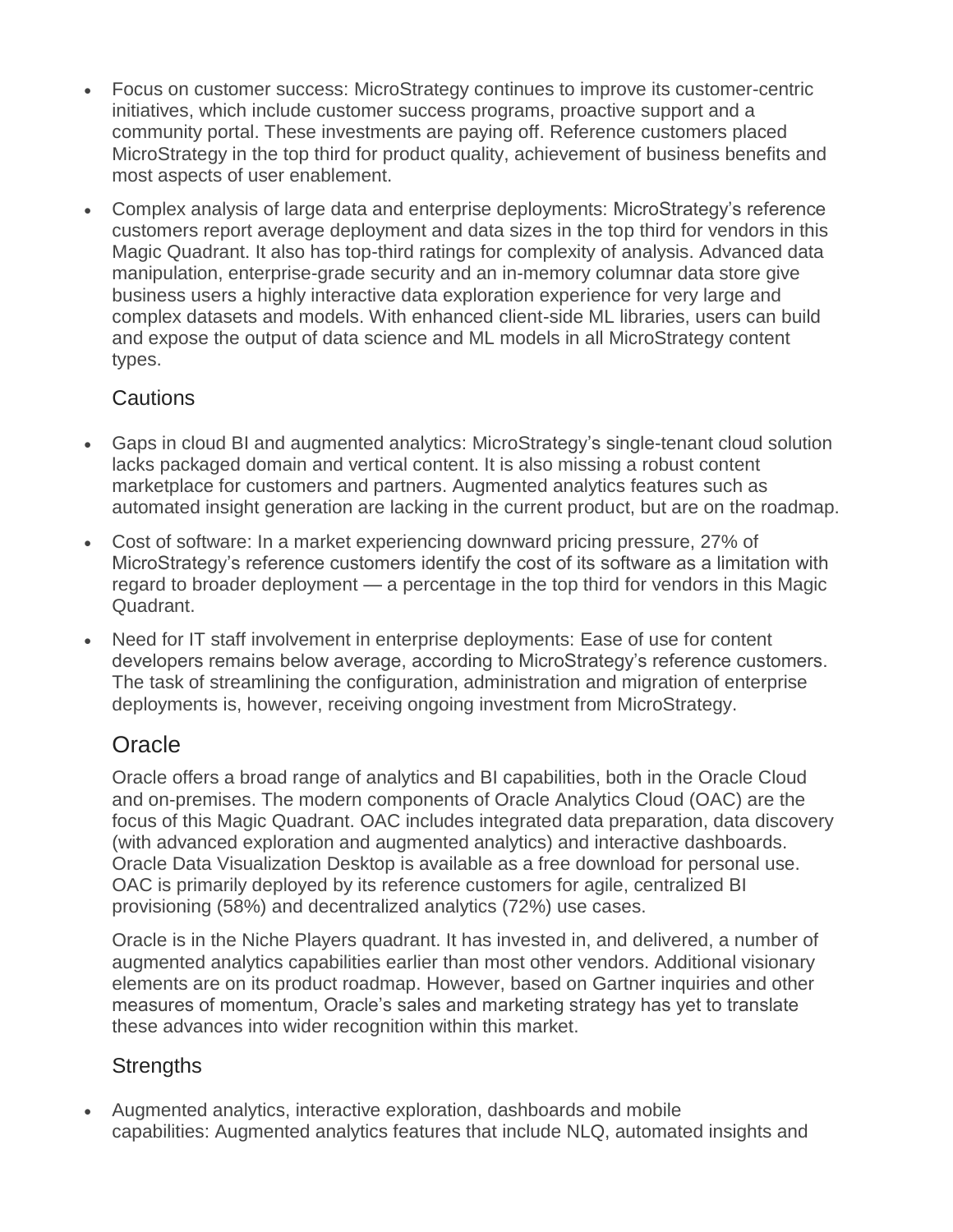natural language narration differentiate OAC from most other vendors' platforms, as does Day by Day, its mobile app. Oracle has implemented augmented analytics capabilities across its platform. These include understanding of data distribution and correlations, and insight generation for identifying significant segments, clusters, drivers, outliers and anomalies. They also include narration of findings and prescriptive actions. OAC offers an integrated design experience for interactive analysis, reports and dashboards. It also supports advanced exploration, including of custom groups, and drag-and-drop advanced analytic functions, such as forecasting, clustering, trending and outlier detection.

- Product vision: Oracle is making significant investments to its augmented analytics, with text and voice for NLP, as well as chatbots. It has also made early investments in virtual reality via its mobile capabilities. Part of this investment includes semantic enrichment in support of augmented analytics. This is used to gather intent and to improve the accuracy and relevancy of its analytics and data inference capabilities.
- Global cloud presence with optimizations for Oracle applications: Oracle reference customers report selecting OAC, rather than competing offerings, because of its cloud capabilities. Oracle offers cloud data centers in almost all regions of the world. Additionally, customers value the integration with Oracle enterprise applications. Although on-premises Oracle BI Applications are not sold in OAC, Oracle offers a number of free Oracle E-Business Suite and Oracle SaaS application content packs. These enable rapid deployment of analytic content on Oracle on-premises and cloud application data sources.

#### **Cautions**

- Enterprise features require IT-centric Oracle Business Intelligence: Enterprise features such as data lineage and impact analysis in metadata management require use of the IT-centric BI capabilities of OAC or of Oracle Business Intelligence on-premises. OAC also lacks the ability to combine multiple tables in one data connection in data preparation. These capabilities require either custom SQL or use of Oracle Business Intelligence, either on-premises or in OAC, with the work being done in the model by technical experts. In addition, publish and share capabilities, such as collaboration, discussion threads and content ratings, are not supported. Furthermore, scheduling, alerting, and extensive formatting are not possible without OAC's IT-centric traditional BI capabilities.
- Sales experience and operations: Oracle introduced new pricing and streamlined packaging in late 2017 with the option to "pay as you go" and reallocate subscriptions on demand. However, reference customers gave Oracle the lowest score of any vendor in this Magic Quadrant for sales experience. Regarding operations, reference customers' scores place Oracle in the bottom third for product quality and support, and report a below-average migration experience. Gartner Peer Insights reviewers also rate the service and support in the bottom third.
- Used for less complex types of analysis: Reference customers report using OAC for the less complex types of analysis (despite the product's advanced exploration and augmented analytics features). Also, the workflow for Mode 1 and Mode 2 analytics and reporting is less than seamless.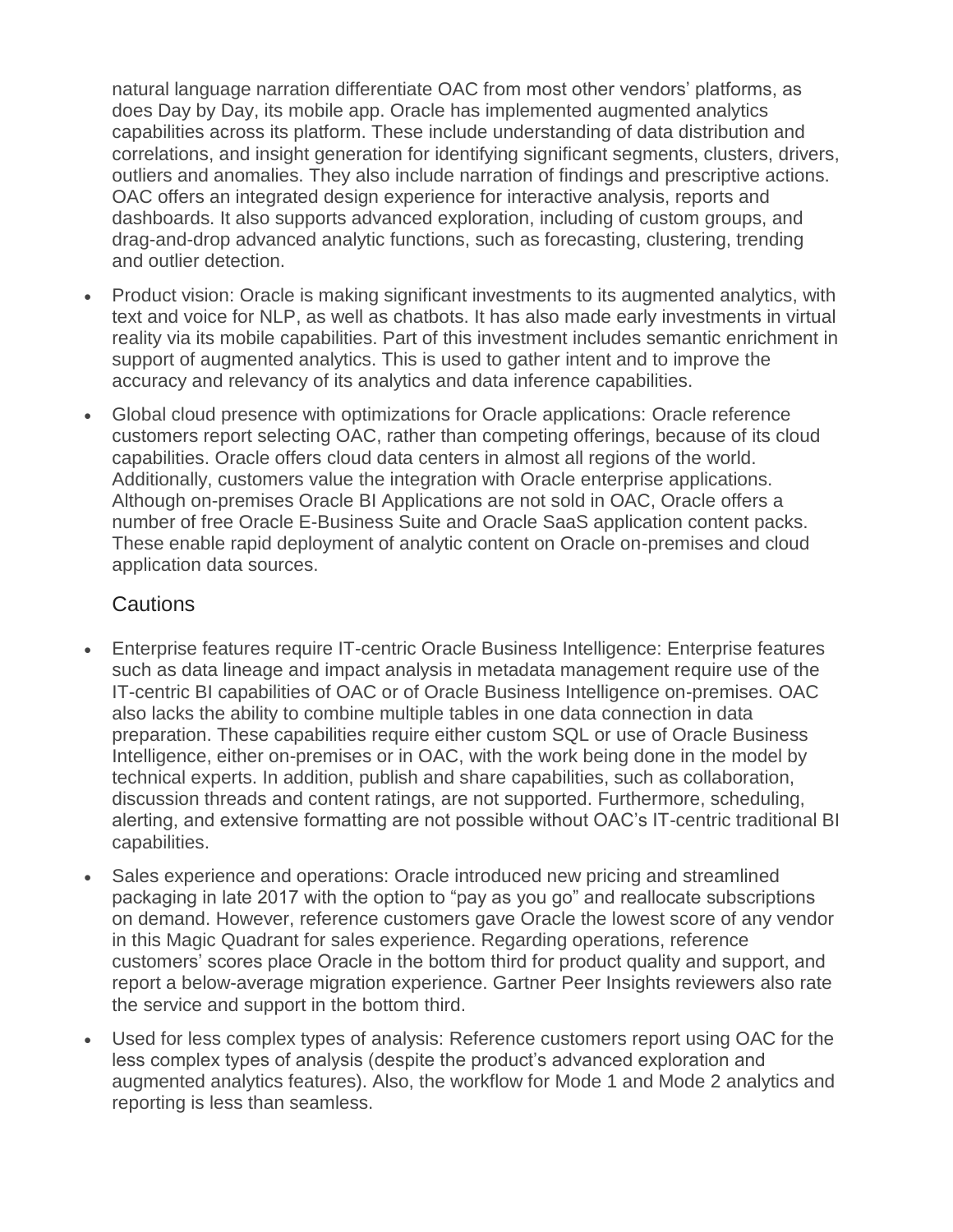## Pyramid Analytics

Pyramid Analytics offers an integrated suite for modern analytics and BI. It has a broad range of analytics capabilities, including ad hoc analysis, interactive visualization, analytic dashboards, mobile capabilities and collaboration. It also features an integrated workflow for SOR reporting. Reference customers report using the platform primarily for governed data discovery (74%) and agile, centralized BI provisioning (66%). The highest percentage of reference customers of any vendor use Pyramid's platform for extranet deployment (33%).

Over the past year, Pyramid has continued to mature its rearchitected solution. It has moved from a strictly Microsoft-centric stack to an agnostic Java and HTML5-based one with optimizations for Microsoft. Pyramid has also introduced new competitive, subscription-based, named-user pricing.

Pyramid is a Niche Player due to its challenges with customer experience, limited awareness of Pyramid in the market, and narrow adoption. Early investments in innovation, together with visionary roadmap components after its platform rebuild, also contribute to its position.

#### **Strengths**

- Broad range of use cases, including integrated Mode 1 and Mode 2: Pyramid supports agile workflows and governed, report-centric content within a single platform and interface. The solution is well-suited to governed data discovery, with features such as BI content watermarking, reusability and sharing of datasets, metadata management and data lineage. Reports and dashboards support scheduling and distribution, alerting and discussions — Mode 1 reporting capabilities that are often lacking in competing products.
- Optimizations with Microsoft's environment, but platform-agnostic: Pyramid has, as in 2017, a high percentage of deployments on top of Microsoft-based enterprise data warehouses, at 44% of its reference customers. However, this figure is down from 70% in 2017, which shows that its product is platform-agnostic. Nevertheless, Pyramid continues to offer tight and extensive integration with Microsoft's environment. Pyramid should therefore be assessed especially when such integration is a top requirement. It should also be evaluated for multi-infrastructure environments, as the platform has matured its support for other data infrastructure environments, such as SAP HANA and Snowflake.
- Easy to deploy, administer and support in a single workflow: Reference customer scores place Pyramid's platform in the top third in this Magic Quadrant for ease of administration, implementation and deployment and for overall support. They rate the platform above average for integrated workflow — not surprisingly, given the platform's integrated approach that supports all analytics and BI use cases.

#### **Cautions**

 Product vision and innovation remains limited: Pyramid has made early investments in innovation, but more visionary elements are still only on its product roadmap.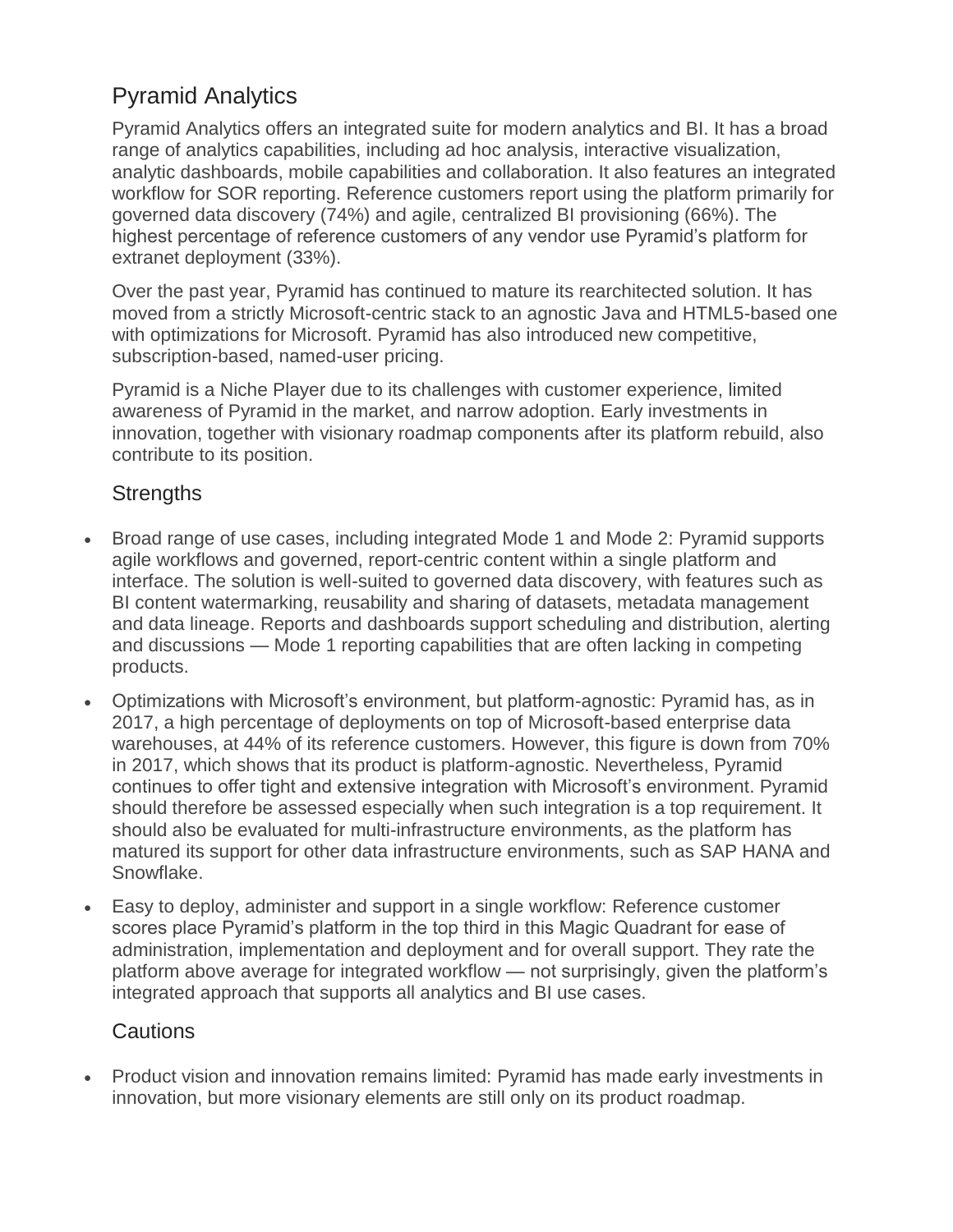- Customer experience: As in the previous two surveys, reference customers' scores place Pyramid in the bottom third of vendors for customer experience, including achievement of business benefits, user enablement and availability of skilled resources from the vendor. For the first time, scores from reference customers surveyed for this Magic Quadrant put Pyramid's product quality and migration experience in the bottom third. This is unsurprising, given that customers are migrating to a completely rebuilt platform.
- Lack of awareness in crowded market: For Pyramid, 2017 and 2018 were "retooling" years. They were years in which modern analytics and BI innovations around visualbased exploration became mainstream. Pyramid was once differentiated by its optimizations for Microsoft environments at a time when Microsoft lacked a compelling offering. However, Pyramid has struggled to communicate its new differentiators in a crowded market.

### Qlik

Qlik delivers governed data discovery and agile analytics and BI via its lead product, Qlik Sense, which is built on the Qlik Analytics Platform. The platform can be used to build customized applications via an extensive set of APIs to support the embedded analytics use case. Qlik's original product, QlikView, accounts for a large portion of the company's installed base, but Qlik Sense now generates more than 67% of its license revenue. According to reference customers, Qlik is used primarily for decentralized analytics (70%) and agile centralized BI provisioning (66%) use cases.

In July 2018, Qlik acquired Podium Data to broaden its data management capabilities. Subsequently, in January 2019, Qlik acquired Crunch Data in order to provide conversational analytics. In 2018, it launched a new pricing model to encourage QlikView customers to move to Qlik Sense, or to add Qlik Sense to their deployments; it offers dual licenses for a nominal fee.

Qlik's position in the Leaders quadrant is partly attributable to its strong product roadmap, geographic reach and market understanding. But its market responsiveness scores are lower than those of other Leaders.

#### **Strengths**

- Product features and extensibility: Qlik has added augmented features via its Cognitive Engine. Improved self-service capabilities and Insight Advisor help users find useful insights faster with automatic chart generation, as well as suggested insights that the engine thinks may be important. Qlik Core, added in 2018, is a development platform on which developers can build applications for cloud or edge deployments. Qlik's scalable in-memory engine enables customers to build robust, interactive, visual applications, due to its ability to support multiple data sources, complex data models and complex calculations.
- Customer experience: Qlik's active user community is a key contributor to reference customers' high scores for user enablement. These are supported by high scores from Gartner Peer Insights reviewers relating to the quality of the peer user community. Qlik's business-value-based messaging, Data Literacy Project campaigns, and multiple conference series help to influence the market and stimulate demand.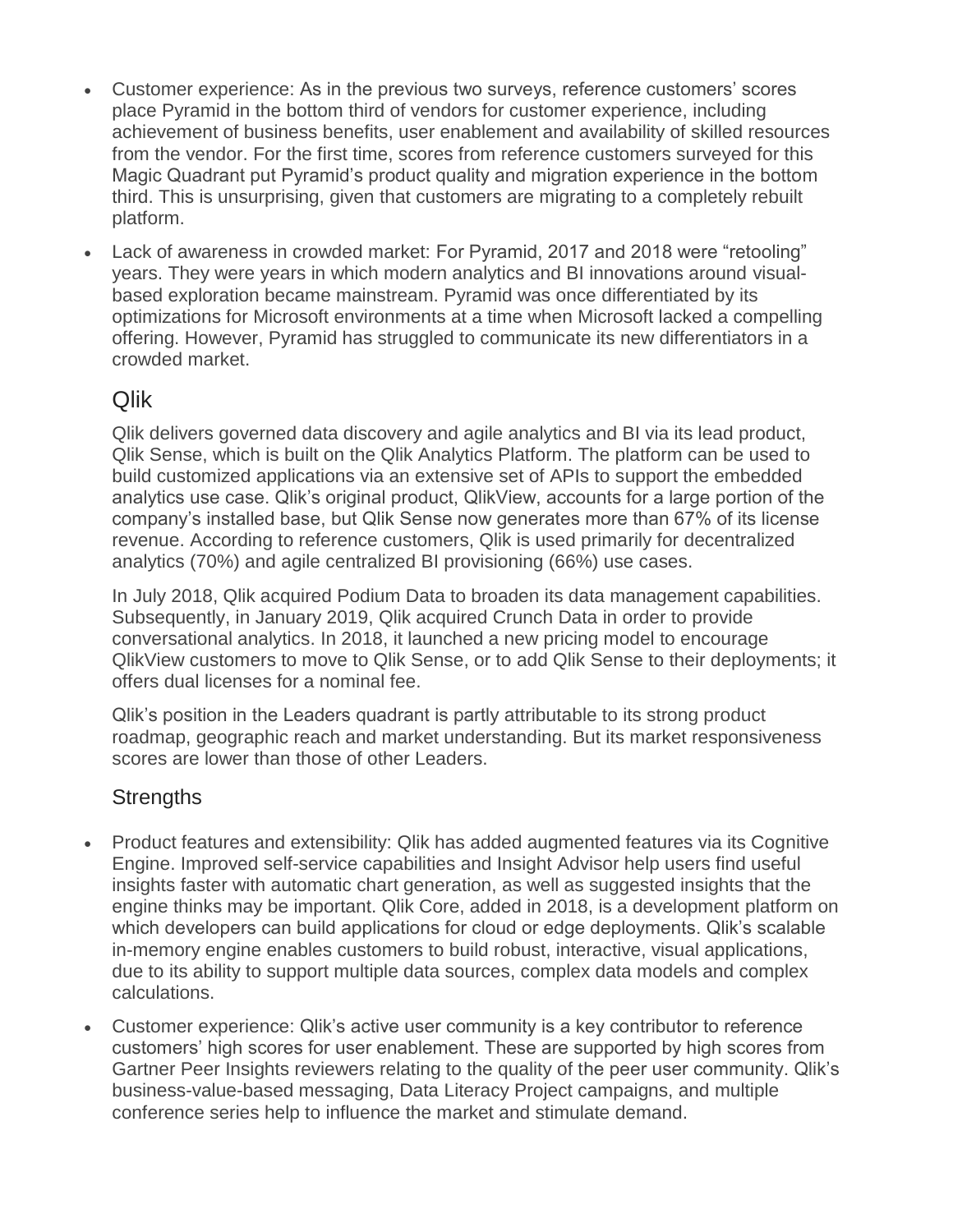Product vision: Qlik continues to extend and enhance its platform as the market evolves. Qlik was the first to have a vision for multicloud deployments managed in a single interface. Qlik handles big data with its On-Demand App Generation and will expand these capabilities with its new Associative Big Data Index. Qlik continues to execute on its augmented analytics roadmap, as well as improve its data preparation and embedded analytics capabilities.

#### **Cautions**

- Product workflow: QlikView and Qlik Sense require multiple products to accommodate specific pieces of an analytics workflow. Podium Data, now called Qlik Data Catalyst, will become a stand-alone product to deliver data cataloguing and more advanced data preparation. Qlik's NPrinting requires a separate installation to be used for structured Mode 1 reporting.
- Migration experience: Qlik announced a new pricing model in July 2018, with an option for existing QlikView customers to start using Qlik Sense. However, Qlik's reference customers score the vendor below average for operations, with the main contributor being low scores for migration experience. When asked to name limitations with regard to wider deployment, Qlik's reference customers frequently identified functional differences between QlikView and Qlik Sense (product releases subsequent to our survey have aimed to address these differences, specifically in advanced authoring and extension bundles). Gartner Peer Insights reviewers also rate Qlik's service and support as below average.
- Lower momentum: Qlik reduced its head count significantly in 2018. Compared with 2017, there has been a slight decline in interest in Qlik from Gartner clients, judging from Gartner's client inquiry data for 2018 and social media analytics. This was particularly evident for first-time customers evaluating Qlik against other leading vendors in this market.

## **Salesforce**

Salesforce offers the Einstein Analytics Platform (formerly Wave), Einstein Discovery (augmented analytics), and Einstein Data Insights (AI-automated insights for Salesforce reports). The Einstein Analytics Platform offers point-and-click interactive visualizations, dashboards and analysis with integrated data preparation for Salesforce and non-Salesforce data. Einstein Discovery is newly packaged with Einstein Analytics (Einstein Analytics Plus) and shares the same data model. It is also largely integrated with the Einstein Analytics workflow. Salesforce reference customers report equal of use of Einstein Analytics for agile, centralized BI provisioning (35%) and decentralized analytics (35%).

Einstein Discovery's disruptive innovation around augmented analytics is now integrated with Einstein Analytics. This combination, together with strengths in terms of product vision, global presence, partner network, positioning, and marketing and sales execution potential, makes Salesforce a Visionary.

#### **Strengths**

 Lead in augmented analytics: Integration of the AI-driven augmented analytics capabilities in Einstein Discovery with the rest of the Salesforce Analytics portfolio has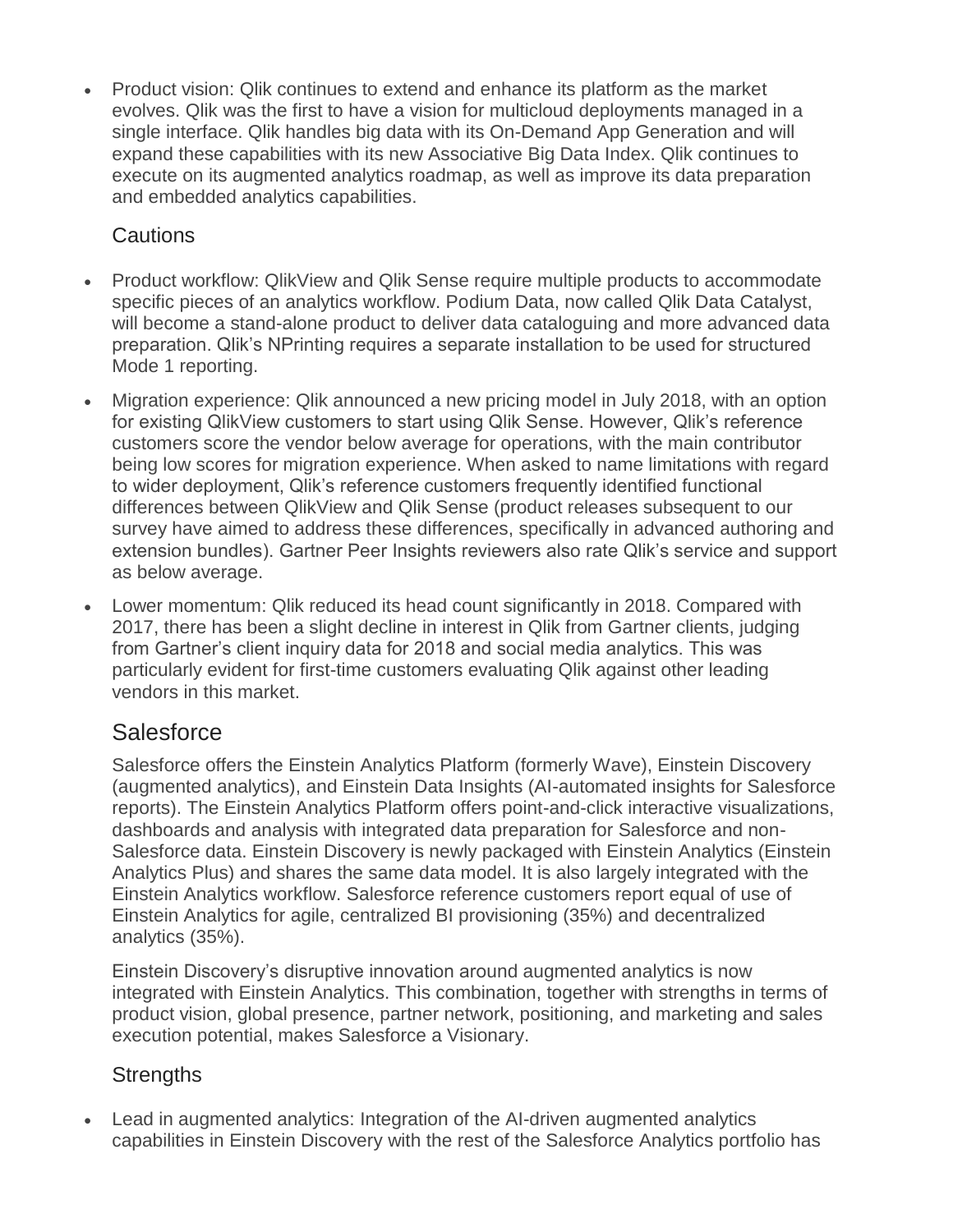disrupted the market in a way that other vendors are trying to emulate. Salesforce continues to invest in augmented analytics innovations in the field of data preparation, and in conversational analytics, and proactive alerting is on its roadmap. To build trust from automatically generated insights, Einstein Analytics exposes the key drivers of insights to users. The underlying model is also open to data scientists to validate. Salesforce is extending these capabilities by adding AI model bias detection and model explainability and accountability features before most other vendors.

- Optimization for Salesforce: Although Salesforce customers increasingly use its platform to analyze both non-Salesforce and Salesforce data, Einstein Analytics is natively integrated with Salesforce business applications. This integration includes security, collaboration, metadata and usage monitoring, and automatic geocoding with simplified access to Salesforce application tables. Users can invoke Salesforce actions from within Einstein Analytics and collaborate using Chatter. Salesforce's integration of MuleSoft (acquired in May 2018) will improve Einstein Analytics' connectivity to a broad range of data sources, without the need for third-party ETL tools.
- Partner ecosystem and developer marketplace: Salesforce's robust partner ecosystem includes ETL, data science and ML vendors, independent software vendors (ISVs) and SIs. They make use of Salesforce's highly rated embedded analytic content capabilities. Salesforce's developer marketplace, AppExchange, provides a platform for ISVs and developers to build and sell custom content (such as datasets, lenses and applications). Notably, Salesforce receives some of the top ratings in the software industry for diversity and desirability as a place to work from Forbes and Fortune. Salesforce reference customers surveyed for this Magic Quadrant gave it high scores for ethics, culture and diversity.

#### **Cautions**

- Cost: Over half (52%) of Salesforce's reference customers identify cost as the main barrier to broader deployment of its software — a higher percentage than for any other vendor in this Magic Quadrant. These customers' cost concerns may have adversely affected their perception of the sales experience (including pricing and contracting), which they rated as below average. Gartner Peer Insights reviewers express similar views about Salesforce's pricing and contract flexibility. It is too early to say whether Salesforce's recent changes to pricing and packaging will fully address these concerns.
- Not the enterprise analytics and BI standard: Einstein Analytics is not used as an enterprise analytics and BI platform by the majority of its customers. Although deployment sizes and the amount of non-Salesforce data analyzed in Einstein Analytics continue to grow, the platform is primarily used for customer-facing analytics by customers with other Salesforce applications.
- Ease of deployment: Reference customers' scores for ease of administration, development and deployment, and for integrated workflow, put Salesforce in the bottom third of vendors in this Magic Quadrant. This finding may relate to concerns expressed by Gartner customers about custom programming still being required for many actions that are often available "out of the box" in other platforms. Salesforce also received below-average scores from reference customers for the availability of relevant skills, both from the vendor and in market.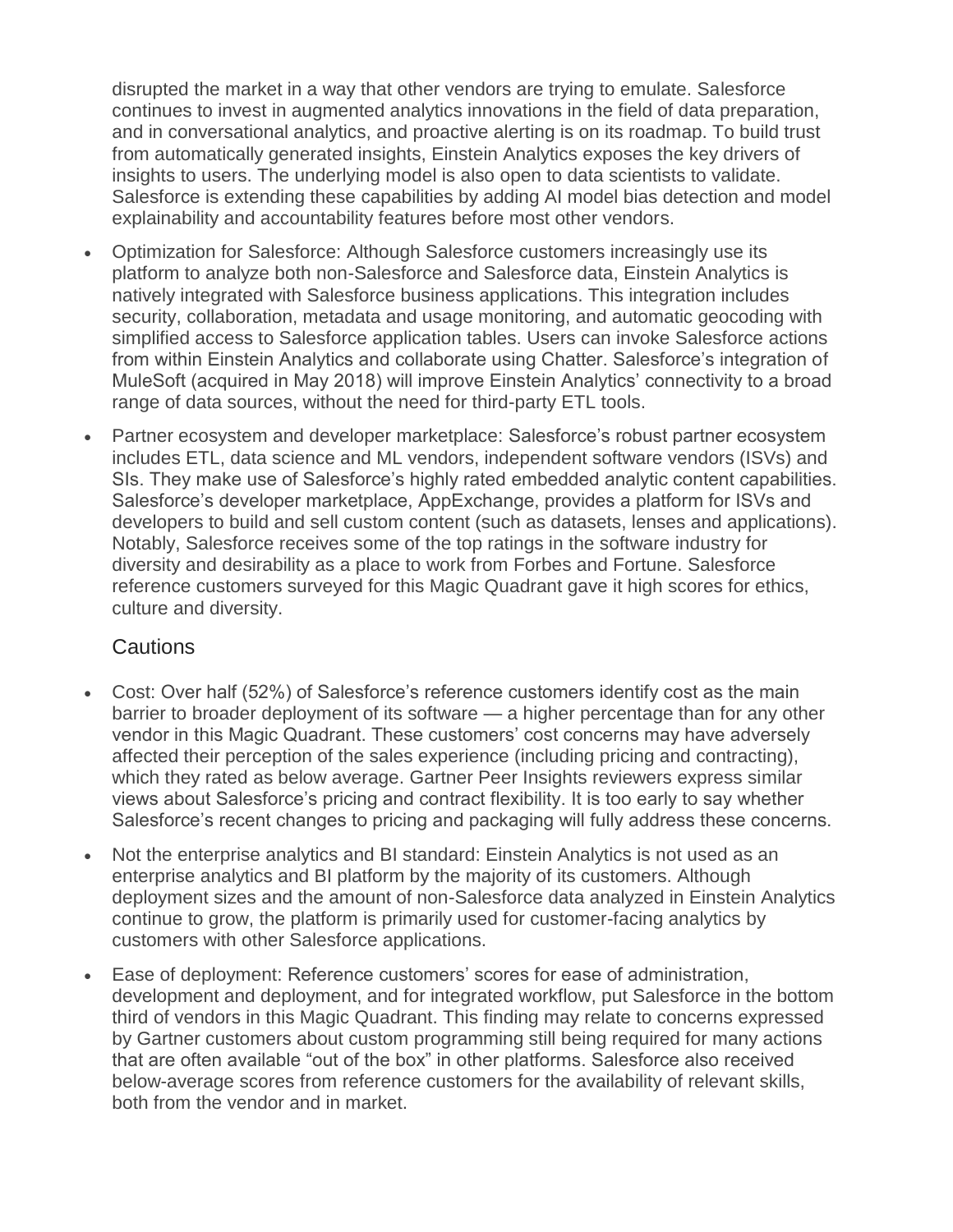## **SAP**

SAP's lead product for modern analytics and BI is SAP Analytics Cloud. The majority of companies that choose SAP Analytics Cloud already use some SAP business applications.

Reference customers report that SAP Analytics Cloud is most often used for agile, centralized BI provisioning (67%) and decentralized analytics (62%).

SAP is a Visionary, its position in the Magic Quadrant being influenced by product limitations and relative weakness in terms of sales and marketing strategy. SAP still does not have the broad market momentum of the Leaders in this market. Its decision to focus on one product is beginning to improve its competitiveness, however. Reference customers for SAP Analytics Cloud report a much improved view of SAP's viability as a vendor of modern analytics and BI.

#### **Strengths**

- Augmented, cloud-centered, hybrid vision: Smart Insights new ML-driven functions, including NLP-based search — make SAP Analytics Cloud one of the highest rated platforms for augmented data discovery capability. Further, SAP Analytics Hub is intended to bridge cloud and on-premises deployments, providing a single front end for SAP and partner-originated analytic offerings. This vision is resonating — reference customers for SAP Analytics Cloud showed a bigger improvement in their view of their vendor's viability than any other group of reference customers surveyed for this Magic Quadrant.
- Differentiated closed-loop capability: SAP Analytics Cloud's integrated functionality for planning, analytical and predictive capabilities in a unified, single platform is a differentiator. SAP is one of only two vendors in the Magic Quadrant with such an offering. The associated SAP Digital Boardroom is another differentiator, one particularly attractive to executives because it supports "what if?" analysis and simulations.
- Prepackaged analytic content: Drawing on the business content approach it pioneered with SAP Business Warehouse, SAP offers a library of prebuilt content available online for SAP Analytics Cloud customers. The content covers a range of industries and lineof-business functions. It includes data models, data stories and visualizations, template SAP Digital Boardroom agendas, and guidance on using SAP data sources.

#### **Cautions**

- Functional limitations: Although ease of use has improved with the Fiori-styled UX, SAP Analytics Cloud still lags behind in a number of areas, particularly scalability and model complexity (for which its reference customers reported a median of 72 users and were in the bottom third for data volumes being analyzed). In addition, the SAP-sourcedominated data source connectivity and ingestion capability, and the ability to embed analytic content, are relatively weak.
- Product quality and performance: SAP's reference customer scores put its product quality in the bottom third of the vendors in this Magic Quadrant. Performance is also an issue: 14% of those using SAP Analytics Cloud say they experienced poor performance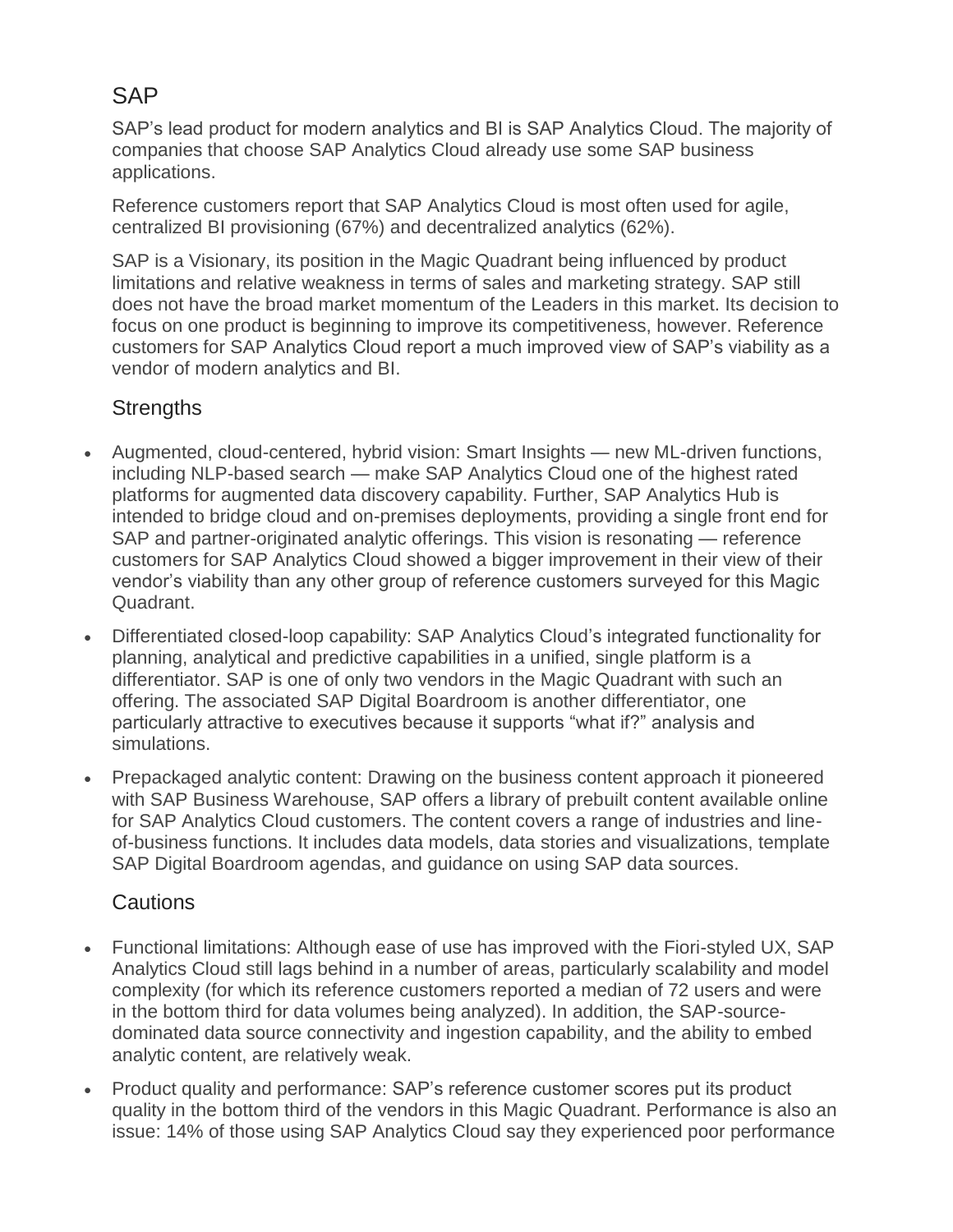(the second-highest percentage for this complaint). Performance is the primary limitation with regard to wider deployment of SAP Analytics Cloud, according to its reference customers. They put SAP's product support — specifically its time to respond to and resolve issues — in the bottom third of vendors in this Magic Quadrant.

 Cloud-only: Most organizations now view cloud-based software as part of data and analytic deployments, but a significant minority still do not. For that minority, SAP Analytics Cloud isn't a good fit, although it can connect directly to on-premises SAP resources (SAP BusinessObjects Universes, SAP Business Warehouse and SAP HANA) for live data and to some non-SAP data sources for data ingestion. SAP's alternative on-premises offering, SAP Lumira, will be supported through 2024. Judging from interactions with users of Gartner's client inquiry service, those using SAP Lumira are less positive about it (the few Lumira reference customers we surveyed gave the lowest vendor viability scores and showed the largest decline in this regard). SAP customers requiring fully on-premises deployment of modern analytics and BI are evaluating non-SAP offerings.

## SAS

SAS offers Visual Analytics on SAS Viya. This offering combines reporting, data preparation, visual exploration and dashboards in a single product; it also provides the underpinnings of SAS solutions (prebuilt analytical applications). SAS Visual Analytics is also a component of the company's data science product, SAS Visual Data Mining and Machine Learning. SAS is one of the largest privately held software vendors.

SAS Visual Analytics is primarily deployed on-premises, but is also available through various cloud and hosting options. Reference customers use it mainly for decentralized analytics (56%) and agile, centralized BI provisioning (49%).

In 2018, SAS released augmented analytics capabilities with driver analysis and NLG to explain the importance of each variable for a given metric.

SAS's position as a Visionary reflects its robust product, industry solutions and global presence, as well as the challenges it faces with regard to ease of use, sales experience and migration.

#### **Strengths**

- Support for Mode 1 and Mode 2 with scalability: SAS Visual Analytics has some of the highest critical capability ratings for both agile, centralized BI provisioning and decentralized analytics. As a server-based platform, it provides governance and scalability with an open architecture that includes Hadoop Distributed File System (HDFS) and Direct Network File System (DNFS) for persistence and its own in-memory engine for fast performance. The menu-driven advanced analytics, with open models, remains a competitive differentiator, as does the support for IoT and real-time data.
- Innovative roadmap: SAS is one of only a few vendors in this Magic Quadrant to natively support text analytics, in addition to structured data. With the release of its new automated analysis object, SAS now also offers rich driver and variable analysis. Voice integration with personal digital assistants (such as Amazon Alexa) is supported, and additional chatbot integration is on the roadmap.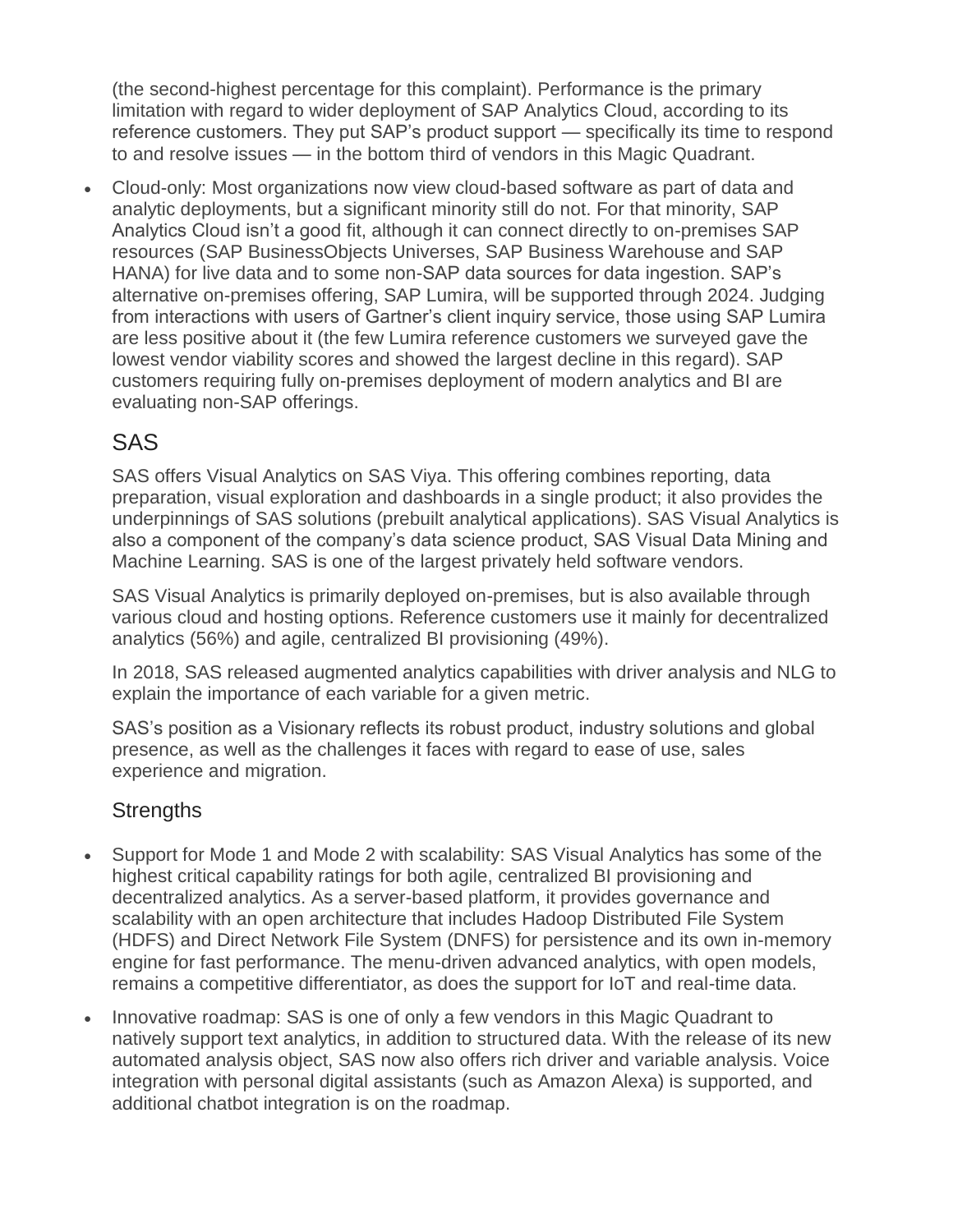Global vendor: SAS has a physical presence in 47 countries, and reference customers' responses put it in the top third of vendors in this Magic Quadrant for overall support (Gartner Peer Insights reviewers place it in the middle). It has long been a leader in its efforts to recruit and retain a diverse workforce. It has created a unique Data for Good application, GatherIQ, that combines video with data on social projects. Reference customers also put SAS in the top third of the vendors in this Magic Quadrant for overall support.

#### Cautions

- Less easy to use: Ease of use remains one of the most important buying criteria, impacting both product assessments and market understanding. SAS Visual Analytics ranks in the bottom third of Magic Quadrant vendors for overall ease of use. Reference customers gave it the lowest scores of any vendor in this Magic Quadrant for ease of deployment, ease of content authoring and ease of content consumption. Fifteen percent of SAS reference customers identified difficulty with implementing the product (the second-highest figure for a vendor in this Magic Quadrant). Menu options for routine tasks are not obvious, and sometimes hidden. Almost one-quarter (23%) of SAS reference customers identified its software's limited ease of use for business users as a barrier to wider deployment.
- Sales experience: Reference customers' scores put SAS in the bottom third of the vendors in this Magic Quadrant for sales experience, and Gartner Peer Insights reviewers place SAS near the bottom for price and contract flexibility. In addition, Gartner Peer Insights reviewers put SAS near the bottom for value for money.
- Migration challenges: SAS Viya represented a major redesign of the UX and platform to create a more open environment. However, migration to the latest release has been a challenge, with reference customers' scores putting SAS last for this operational metric by a wide margin among the vendors in this Magic Quadrant. Migration difficulty may be exacerbated by shortcomings in terms of product quality, for which SAS ranks in the bottom third of vendors in this Magic Quadrant.

### Sisense

Sisense offers data preparation, analytics and visual exploration of complex data mashups. The company received an additional \$80 million in venture capital funding in 2018, bringing its total to \$200 million. Although Sisense has historically focused on small and midsize customers, it is increasingly pursuing enterprise accounts.

Sisense's reference customers use it primarily for the OEM or embedded use case (46%), followed by agile, centralized BI provisioning (42%).

Sisense 7.3 was released in November 2018. The Elastic Data Hub now allows more seamless blending of data both in memory and in database, with multiple tables. Sisense Hunch is a newly released AI capability that can be embedded in edge devices. It reduces terabytes of data to a neural network of a few megabytes that can be queried to find patterns and outliers.

Sisense remains a Visionary. The company scored well for most aspects of Ability to Execute, with improved scores for product, market responsiveness and operations, in particular.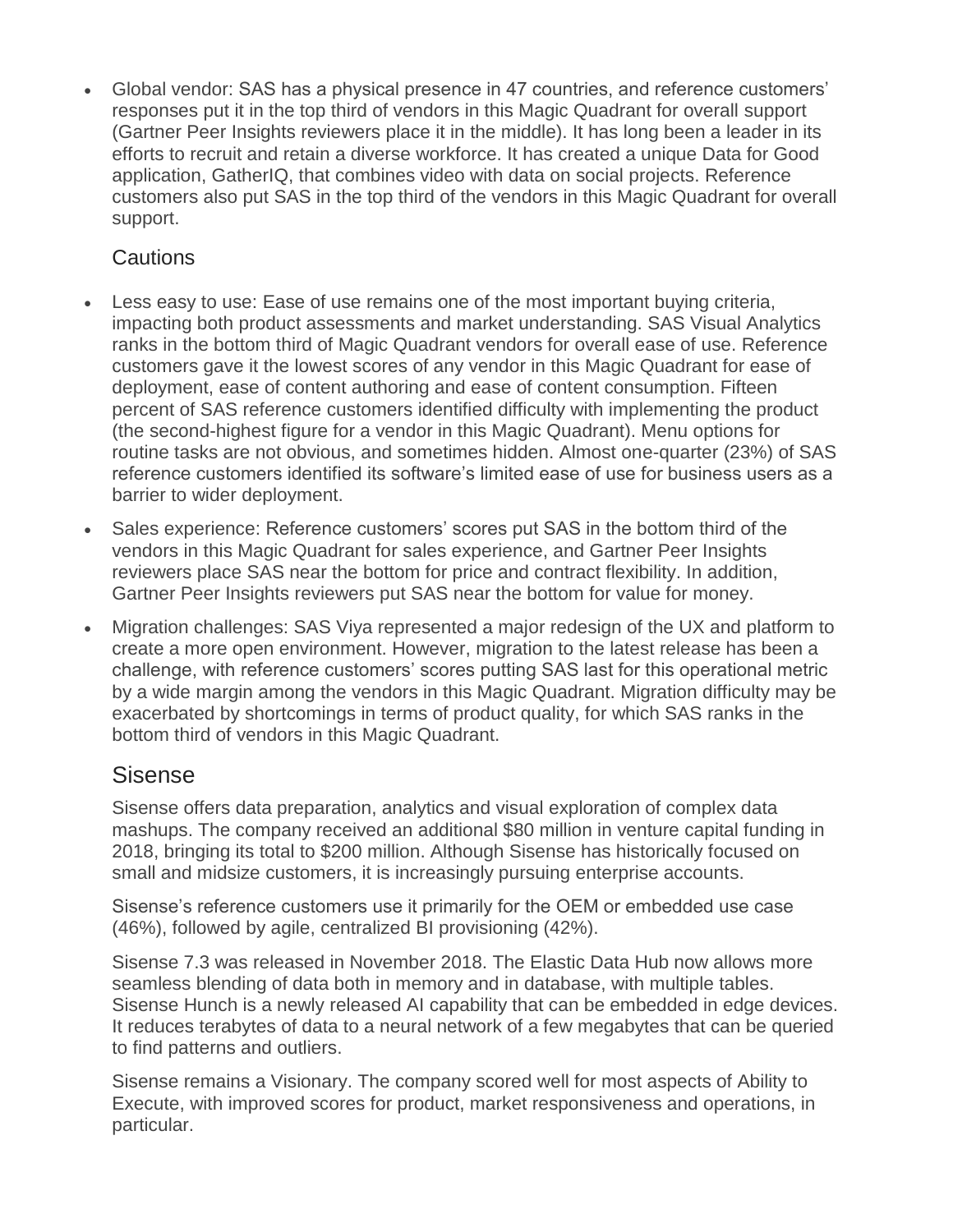#### **Strengths**

- Complex mashups: Sisense enables customers to ingest data from a range of data sources, while also cleansing and transforming the data. Data can optionally be left indatabase for some high-performing databases, or brought into the Sisense ElastiCube — the vendor's proprietary caching engine that uses both in-memory and in-chip processing for fast performance. It is noteworthy, therefore, that Sisense had the highest percentage of reference customers with no data warehouse (13%).
- Early innovation: Sisense has been an early innovator in the emerging fields of automated insight generation, integration with Amazon Alexa and chatbots. Sisense Hunch further reflects this innovation by embedding ML in edge devices, for example, to identify the root causes of quality problems in manufacturing. Sisense's alerting engine, Pulse, now also includes proactive alerting about anomalies.
- Customer satisfaction, culture and execution: Sisense's reference customers gave it the highest ratings for customer and sales experience. In addition, Gartner Peer Insights reviewers put Sisense top for value delivered and in the top third for support. Reference customers also consider Sisense one of the top vendors for operations, which includes support, time to resolution, expertise and upgrade experience. Many of these high scores can be attributed to the company's culture and ethics, to which reference customers also gave the highest ratings.

#### **Cautions**

- Gaps in core functionality: Sisense's product lacks visual grouping and menu-driven advanced analytics for citizen data scientists. Additionally, there is no undo function within the dashboard authoring, storytelling and threaded discussion capabilities. Further, the ability to use "drag and drop" to build queries or dashboards is not available to business users accessing embedded content.
- Limited global presence: Sisense operates largely in the U.S. and Israel. It lacks a physical presence in Latin America, and offices in the U.K. and Japan opened only recently. Sisense has historically focused on small and midsize organizations, but has since grown its revenue from enterprise and strategic accounts (these now account for half its revenue). Even so, the median deployment size by number of users is in the bottom third, among the vendors in this Magic Quadrant.
- Less mind share: Sisense's strong focus on the embedded use case, which is one of the smaller segments of the analytics and BI market, has resulted in the market being less aware of this vendor than of competitors. The embedded use case accounts for just over half this vendor's revenue.

#### **Tableau**

Tableau offers an intuitive, interactive, visual-based exploration experience that enables business users to access, prepare, analyze and present findings in their data without technical skills or coding. Tableau's offering is primarily deployed on-premises, either as a stand-alone desktop application or integrated with a server for sharing content; Tableau Online is the cloud-based SaaS offering.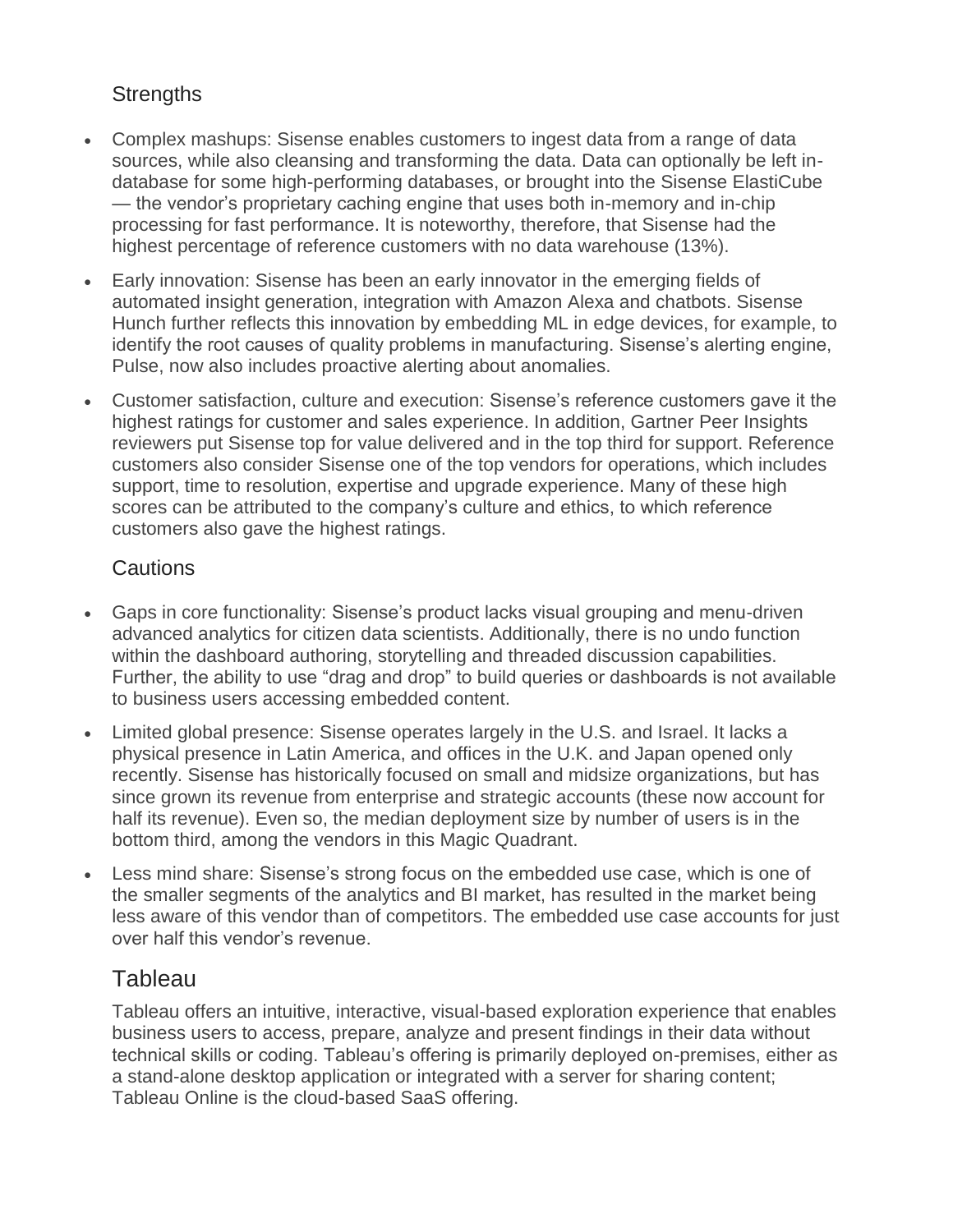In 2018, Tableau introduced a new, lower-priced Viewer role and now leads with named-user, subscription-based pricing. Tableau Prep was released to improve data preparation and profiling within Tableau Desktop — and more robust server-based scheduling capabilities are in beta testing. Tableau also acquired Empirical Systems in 2018 to broaden its augmented analytics capabilities.

Tableau's reference customers report that they use it primarily for decentralized analytics (70%) and agile, centralized BI provisioning (51%).

Tableau is a Leader, thanks to the popularity of its product, high customer satisfaction scores and strong roadmap.

#### **Strengths**

- Easy visual exploration and data manipulation: Tableau enables users to rapidly ingest data from a broad range of data sources, blend them, and visualize results using best practices in visual perception. Data can be manipulated while visualizing — such as when creating groups, bins and new hierarchies — all with a high degree of ease of use.
- Customers as fans: Customers have a fanlike attitude toward Tableau, as evidenced by the record 17,000 users that attended its 2018 annual user conference. Reference customers placed Tableau in the top third of Magic Quadrant vendors for customer experience, and gave it high scores for achievement of business benefits. Tableau sets the industry standard for user enablement with Meetup groups, roadshows, online tutorials and availability of skills in the market.
- Momentum: Tableau grew its total revenue to just over \$800 million through 3Q18 double-digit growth compared with 2017. This was despite moving to subscriptionbased licensing, which often impairs a vendor's growth. Tableau remains at the top of many customers' shortlists, and continues to expand within its installed base. The Tableau Foundation and Tableau Public have been a force in the Data for Good movement, having recently pledged \$100 million in funding over the next seven years.

#### Cautions

- Product gaps: Support for querying multiple fact tables and complex schemas in a single data source is absent from Tableau's product, which is used primarily for Mode 2 use cases. It does not support scheduled, bursted reports in a variety of output formats, or the promotion of content through development, testing and production processes. Support for bursted reports with output to PDF is on the short-term roadmap.
- Support decline: The responses of surveyed reference customers, together with other Gartner research, indicate that the quality of Tableau's product support declined in 2018. In this regard, reference customers' responses put it in the bottom third of vendors in this Magic Quadrant, due partly to more difficult upgrades. Hyper was a major engine replacement to boost performance — one that has not gone as smoothly as previous releases. Further, 12% of Tableau's reference customers say poor performance remains a problem, and 13% say the product cannot handle the required data volumes (both percentages are above the average).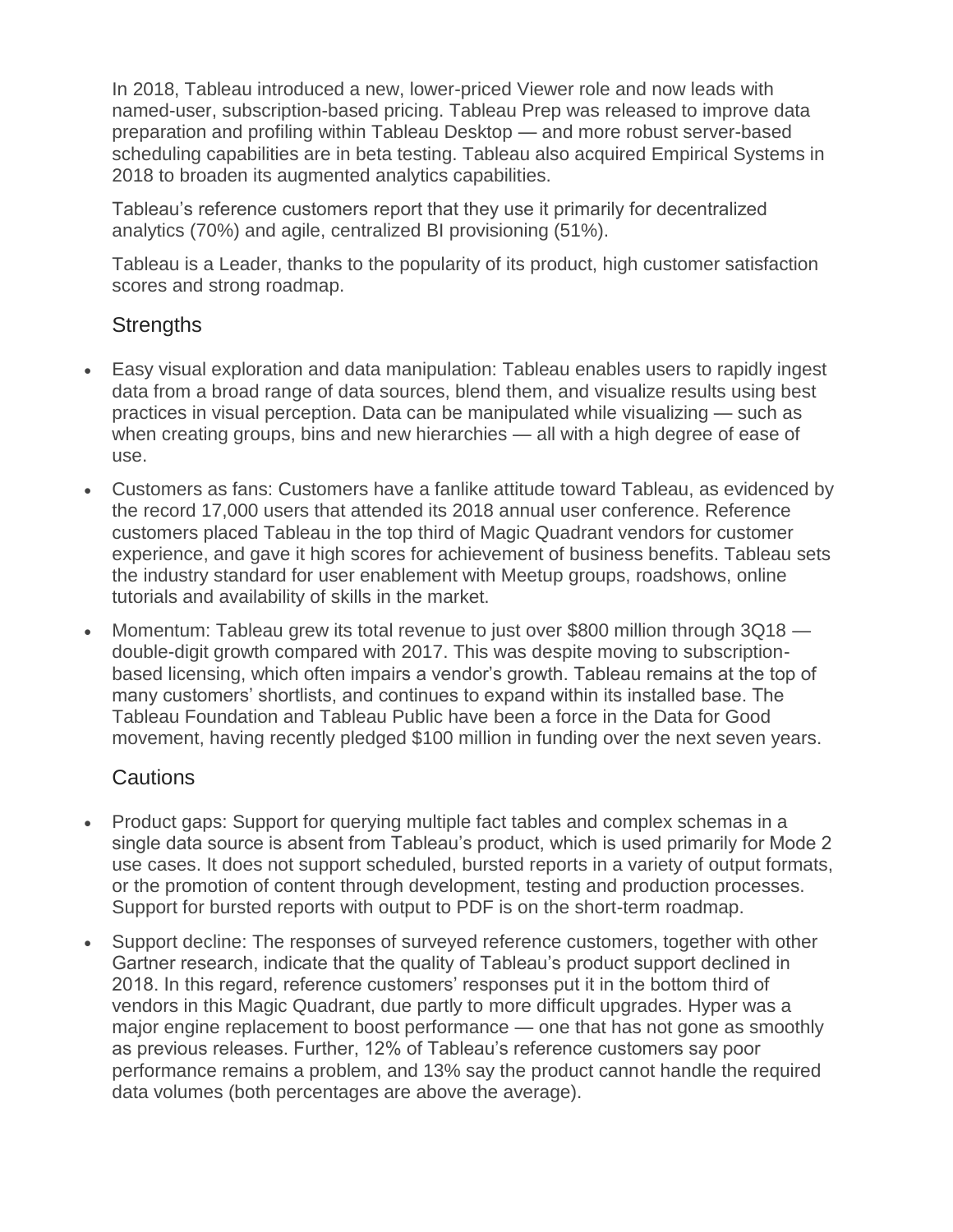Sales experience, contracting and cost: Tableau did well to introduce a new, lowerpriced viewer license to compete better against Microsoft in particular, but this license is only available with a subscription license. Consequently, perpetual customers have to move to a new named-user and subscription model to be able to buy this new license. These conversions can be a point of friction, which may explain why Tableau's reference customers place it in the bottom third of vendors in this Magic Quadrant for sales experience. Gartner Peer Insights reviewers place it in the bottom third for price and contract flexibility. Over one-third (35%) of Tableau's reference customers identified cost as a limitation with regard to wider deployment (the second-highest figure among vendors in this Magic Quadrant).

## **ThoughtSpot**

ThoughtSpot differentiates itself on its search-based interface with augmented analytics at scale. The company was founded by former Google executives, and received an additional round of series D funding in 2018 of \$145 million, bringing its total funding to \$306 million.

ThoughtSpot's software can be deployed in the cloud or as an on-premises appliance on commodity hardware, with data loaded in-memory into a massively parallel processing (MPP) engine and indexed for fast query performance. In 4Q18, ThoughtSpot released SearchIQ to support voice-driven queries from mobile devices. Proactive alerting was also released, by which users are notified of unusual changes in data, as opposed to those that are simply threshold-based. Over three-quarters (78%) of ThoughtSpot's reference customers use its product for decentralized analytics, and 62% for agile, centralized BI provisioning.

ThoughtSpot has moved from the Visionaries quadrant to the Leaders quadrant, thanks to strong execution, high customer satisfaction scores and rapid innovation.

#### **Strengths**

- Search and AI at scale: Using search and NLP as the primary interface for accessing data, ThoughtSpot is bringing data to new classes of user — ones who previously may not have used BI. Questions can be posed by typing or speaking. The types of question supported are analytically complex, such as "Give me sales within 50 miles, comparing products A and B." SpotIQ, the augmented analytics interface, generates anomalies and correlations with no coding. New integration with R extends the product's advanced analytics capabilities, and DataRobot support is planned for mid-2019. ThoughtSpot ranks in the top third of vendors for complexity of analysis and ease of use, with 34% of its reference customers analyzing more than 1 terabyte of data in memory.
- Sales and operations: Reference customers put ThoughtSpot in the top third of vendors in this Magic Quadrant for operations and sales experience. Gartner Peer Insights reviewers put it in the top third for pricing and contract flexibility. Whereas much of the analytics and BI market focuses on named-user pricing, ThoughtSpot is solely serverand data-volume-based, which enables its product to be deployed for an unlimited number of users.
- Momentum: ThoughtSpot's growth rate, particularly with enterprise customers, is among the fastest in this market: The company now claims to have over 200 customers, along with a large average deal size. The company's head count (an indicator of growth and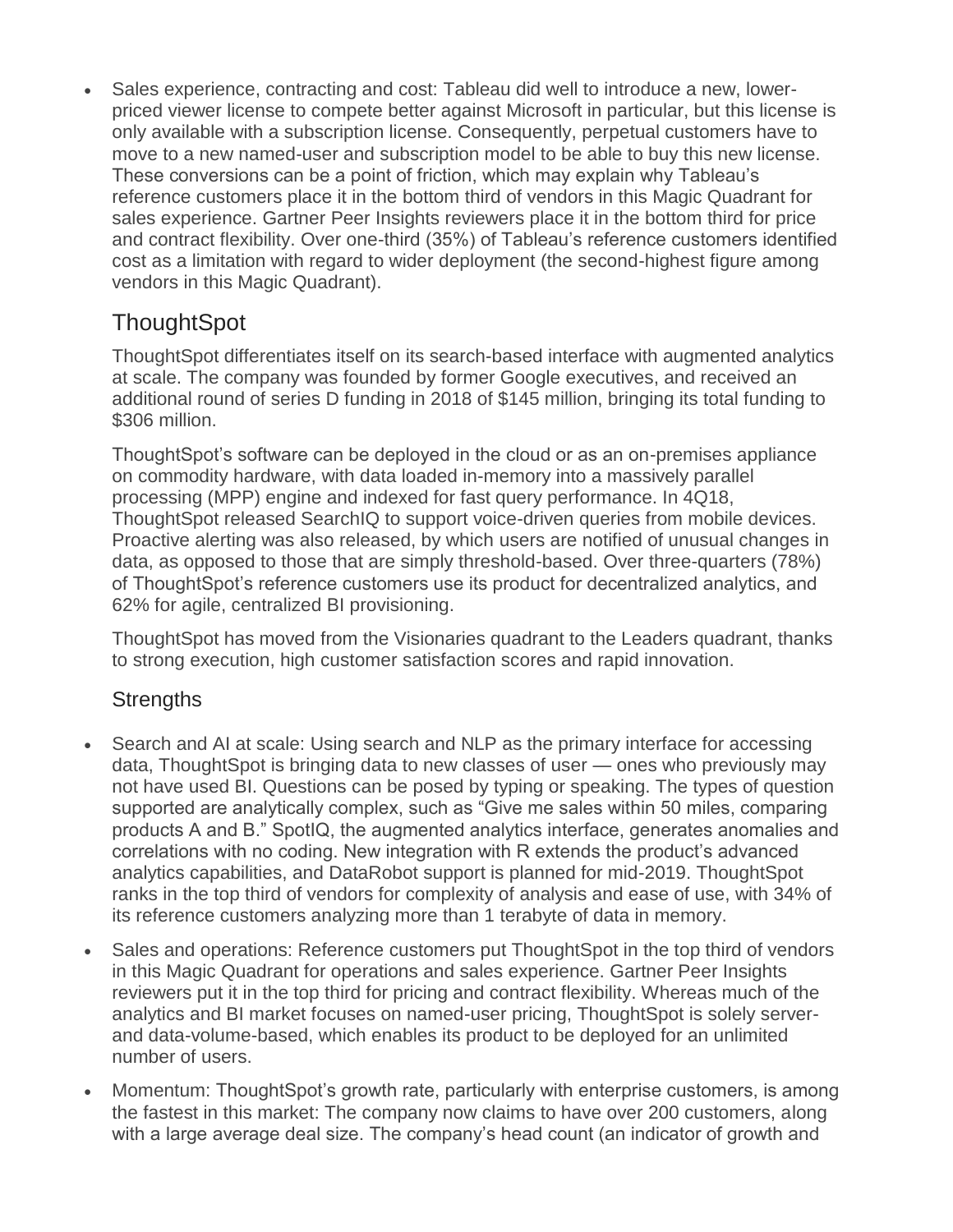company health) was 370 at end of 2018, a 60% year-over-year rise. Reference customers put ThoughtSpot in the top third for overall operations, which includes support, product quality and migration experience.

#### **Cautions**

- Gaps in data preparation, visual exploration, dashboards and architecture:ThoughtSpot requires all data to be loaded into its MPP engine, as opposed to using in-database processing or high-performing analytic databases. Data must be prepared and cleansed using third-party tools. The software does not allow users to readily manipulate data into groups or bins, and it lacks important chart types. Dashboards are basic, without rich mapping. Sixteen percent of ThoughtSpot's reference customers identified missing functionality as a problem (a figure in the top third for this complaint across the vendors in this Magic Quadrant). Over half (56%) of ThoughtSpot's reference customers use its product along with multiple standards (one of the highest percentages for vendors in this Magic Quadrant). This illustrates how it complements other products, but does not fulfill the full spectrum of analytic and BI requirements.
- Small vendor with few partners: ThoughtSpot is one of the smallest vendors in this Magic Quadrant in terms of revenue. Furthermore, it has few partnerships around the world or with large SIs. To date, all deployments have been handled directly by ThoughtSpot itself. Consequently, reference customers' scores put it in the bottom third for availability of skills in the market.
- Absence of prebuilt vertical content: ThoughtSpot's product lacks prebuilt content for specific vertical and functional domains. In this regard, customers must build their own applications for particular functional areas, with no prebuilt content to shorten the time to value in relation to implementation or the sales process. This is a competitive weakness for ThoughtSpot, compared with other Leaders and its chief competitors.

## TIBCO Software

TIBCO Software was an early visual-based data discovery disruptor with Spotfire, which helped shift the market from traditional reporting to modern analytics and BI. Spotfire offers extensive capabilities for analytics dashboards, interactive visualization and data preparation in a single design tool and workflow. It also offers flexible processing options, either in-memory or in-database.

Through acquisitions and OEM relationships, TIBCO has continued to expand its capabilities to include data science, ML and streaming analytics, location intelligence, data cataloging and data virtualization. Its latest release  $-$  Spotfire  $X -$  adds automated insight generation, NLQ and augmented visual data preparation. It also includes enhancements to real-time analytics and a single, simplified user interface. TIBCO's reference customers use it mainly for decentralized analytics (63%) and agile, centralized BI provisioning (37%) use cases.

TIBCO is a Visionary, thanks to its global presence and differentiated vision. Its Ability to Execute position is due, on the one hand, to strong product scores and improved reference customer ratings for customer and sales experience, and, on the other, to more limited mind share than that of the Leaders.

#### **Strengths**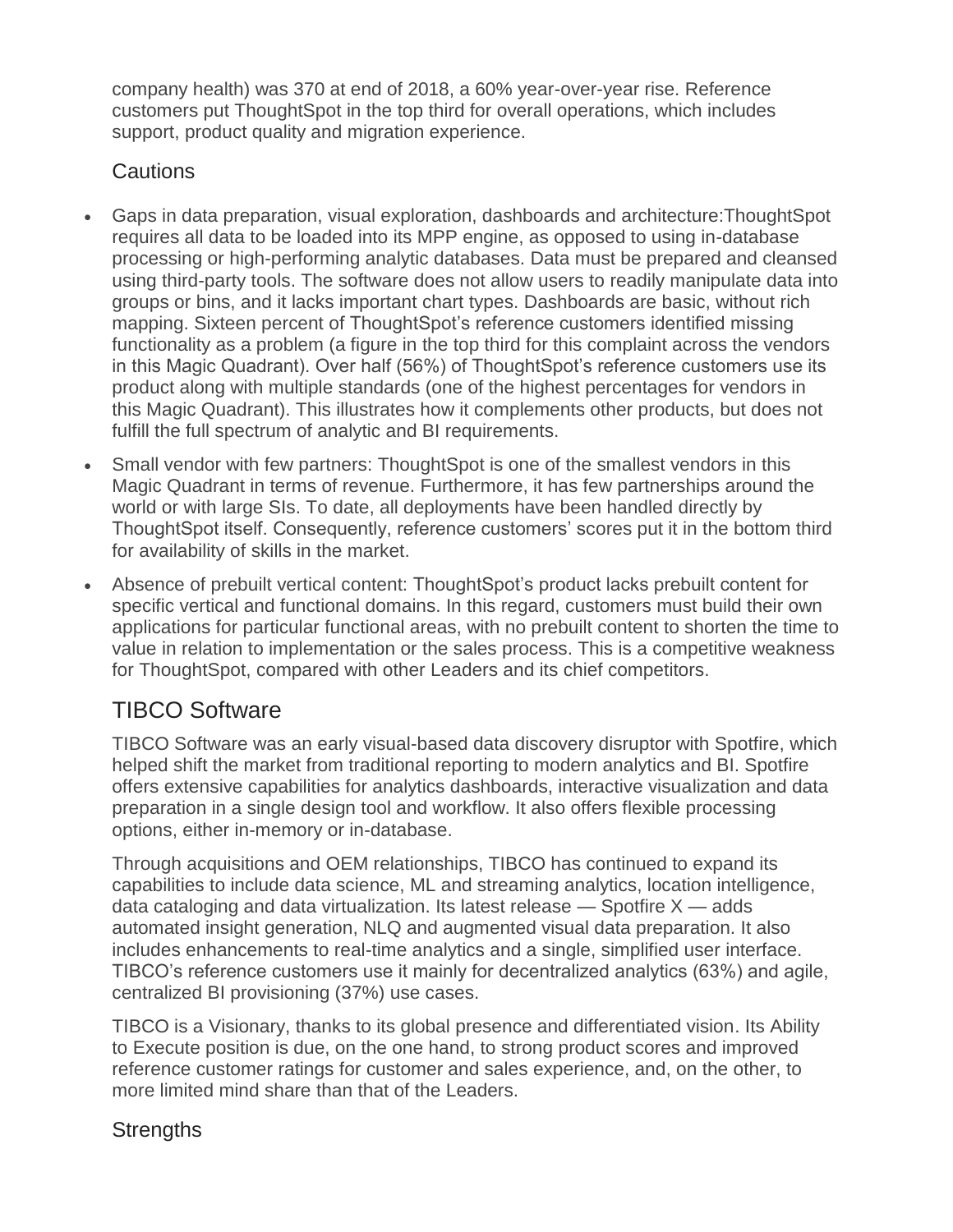- Strong overall product suited to all use cases: TIBCO is in the top third for product scores overall, with ratings of excellent or outstanding for the majority of critical capabilities. It has particular strengths in data source connectivity, data storage and loading options, advanced analytics for citizen data scientists, analytic dashboards and embedded BI. Superior product functionality is the main reason why reference customers selected Spotfire (a higher percentage selected this reason for TIBCO than for any other vendor in this Magic Quadrant).
- Customer and sales experience: Reference customers put TIBCO in the top third for customer experience. Above-average scores for availability of skills from the vendor, and high scores for its ability to help customers achieve business benefits, were the main contributors to this result. TIBCO is also in the top third for sales experience.
- Ease of use for complex types of analysis: An improved user interface and streamlined user workflow contribute to TIBCO's top-third rating for overall ease of use. Spotfire receives the highest rating for complexity of analysis of any product in this Magic Quadrant, now that its streaming capabilities are better integrated. The platform features ML-based data preparation capability for building complex data models. An end-to-end workflow is accomplished in a unified design environment for interactive visualization and for building analytic dashboards. As part of that environment, analysts and citizen data scientists have access to an extensive library of drag-and-drop advanced analytic functions, with some automated insight features. Capabilities from Statistica are fully integrated with Spotfire, along with the existing TIBCO Enterprise Runtime for R (TERR) engine.

#### Cautions

- Product gaps: NLG for findings is not native to TIBCO's offering  $-$  it is available only via partnerships. In addition, the ability to rate content and use those ratings and user behavior to recommend related content is absent, although planned for a future release. TIBCO has native mobile apps for iOS and Android devices, but users cannot explore content offline on mobile devices.
- Market momentum: Major investments by TIBCO in social media marketing, strategic partnerships and thought leadership programs over the past year have yet to materially improve its market momentum.
- License cost and migration experience: Cost was identified as a barrier to wider deployment by an above-average percentage of TIBCO's reference customers (23%). In addition, reference customers rated their migration experience below-average. Gartner Peer Insights reviewers put TIBCO in the bottom third for service, support and quality of technical support, but reference customers rated these aspects more favorably.

### Yellowfin

Yellowfin began primarily as a vendor of a web-based modern analytics and BI platform, but quickly expanded to include data preparation and augmented analytics.

Yellowfin 8, released in October 2018, includes a new automatic insight generation product called Signals. In addition, a newly released Stories feature is one of the best examples of how to combine visual exploration with storytelling and infographics.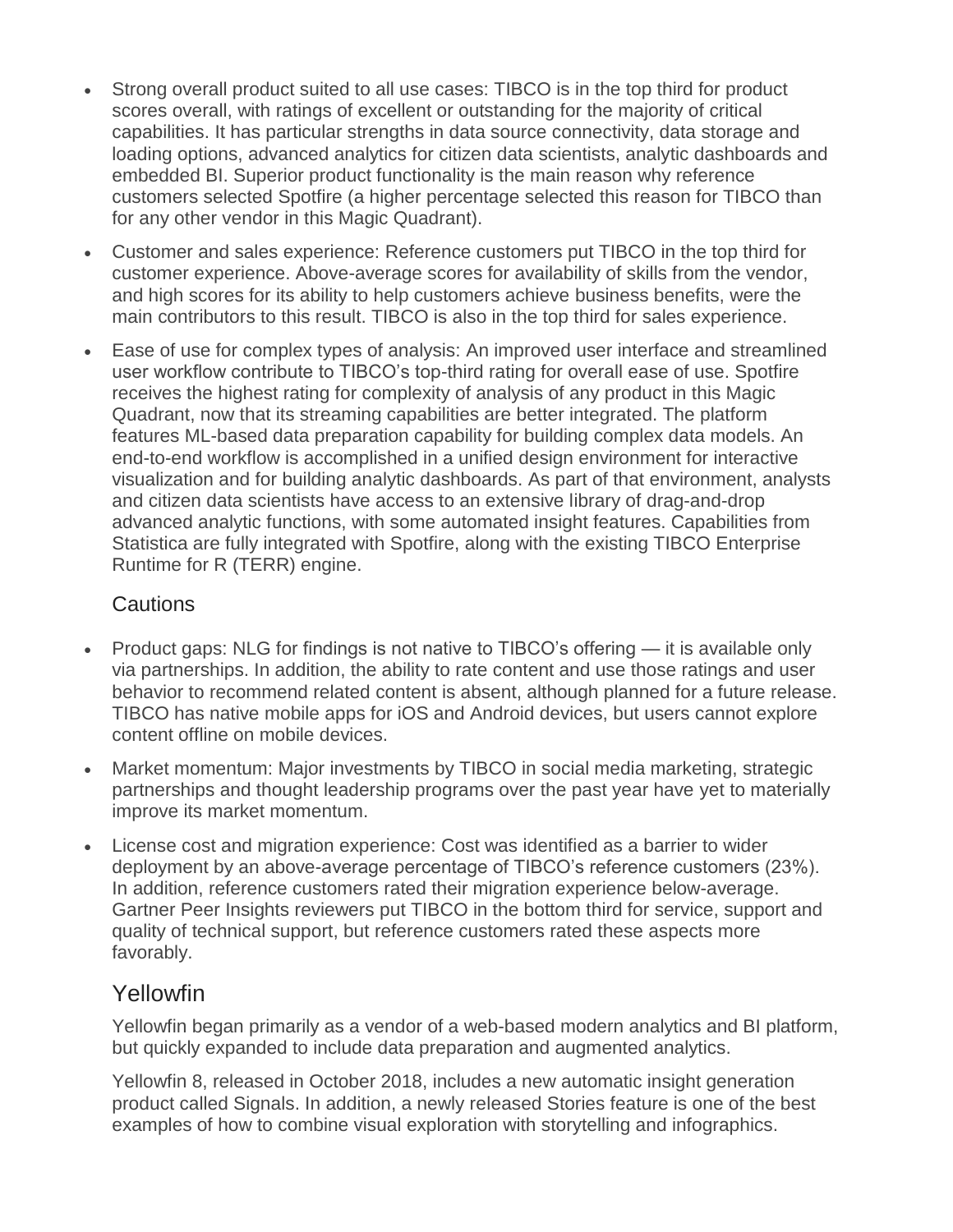Reference customers frequently use Yellowfin for agile, centralized BI provisioning (43%) and decentralized analytics (34%).

Yellowfin remains a Niche Player as it specializes in lower-priced analytics and BI, particularly in Asia/Pacific and for OEM use cases. Below-average scores for customer experience and operations contribute to its relatively low position on the Ability to Execute axis.

#### **Strengths**

- Easy to use for Mode 1 and Mode 2: Yellowfin's single platform includes one of the broadest ranges of capabilities, spanning data preparation, reporting with scheduled distributions, visual exploration and augmented analytics. Reports, dashboards and administration are all accessed via a browser-based interface, with no desktop components. Data is usually queried live from a relational data source, as caching into the columnar, in-memory engine is optional.
- Innovation: Yellowfin was one of the first to bring augmented analytics capabilities to market in 2017, and it expanded them in 2018. Signals brings personalized alerting based on ML algorithms — a clear differentiator as only a few vendors support such a capability. While many vendors integrate NLG capabilities from third parties, Yellowfin provides them natively and in a range of languages. In recognition of the reality that many customers have multiple analytics and BI tools, Stories supports embedding of content from Tableau and Qlik Sense, with an interface inspired by social platforms. Beyond product innovation, Yellowfin has been active in the Data for Good movement and strives to increase workforce diversity in the fields of science, technology, engineering and mathematics.
- Sales strategy: Yellowfin has one of the best sales strategies, with a strong partner network and clear, attractive pricing and packaging. Over one-fifth (21%) of Yellowfin's reference customers identified low price as a key reason why they selected its product — a higher percentage than for any other vendor in this Magic Quadrant. Yellowfin sells on a subscription basis (named-user or number of processor cores). There are starter packages for small and midsize deployments, and flexible pricing models for OEMs.

#### **Cautions**

- Limited scalability and product gaps: Performance has been a perennial problem for Yellowfin, even though it has added caching and columnar storage as an option. Fourteen percent of its reference customers identified poor performance as a problem, with 9% considering it a barrier to wider deployment (a percentage in the top third for this complaint among vendors in this Magic Quadrant). The product does not readily support complex queries from multiple fact tables in the business views.
- Weak momentum: Yellowfin, a privately owned company and one of the smaller vendors in this Magic Quadrant, has grown more slowly than key competitors. This may be partly due to Yellowfin's lack of venture capital funding. Yellowfin rarely appears on vendor shortlists and is best known in Asia/Pacific. Its employee head count as of December 2018 was 183, a 6% year-over-year increase; this represents modest growth, compared with competitors with more momentum.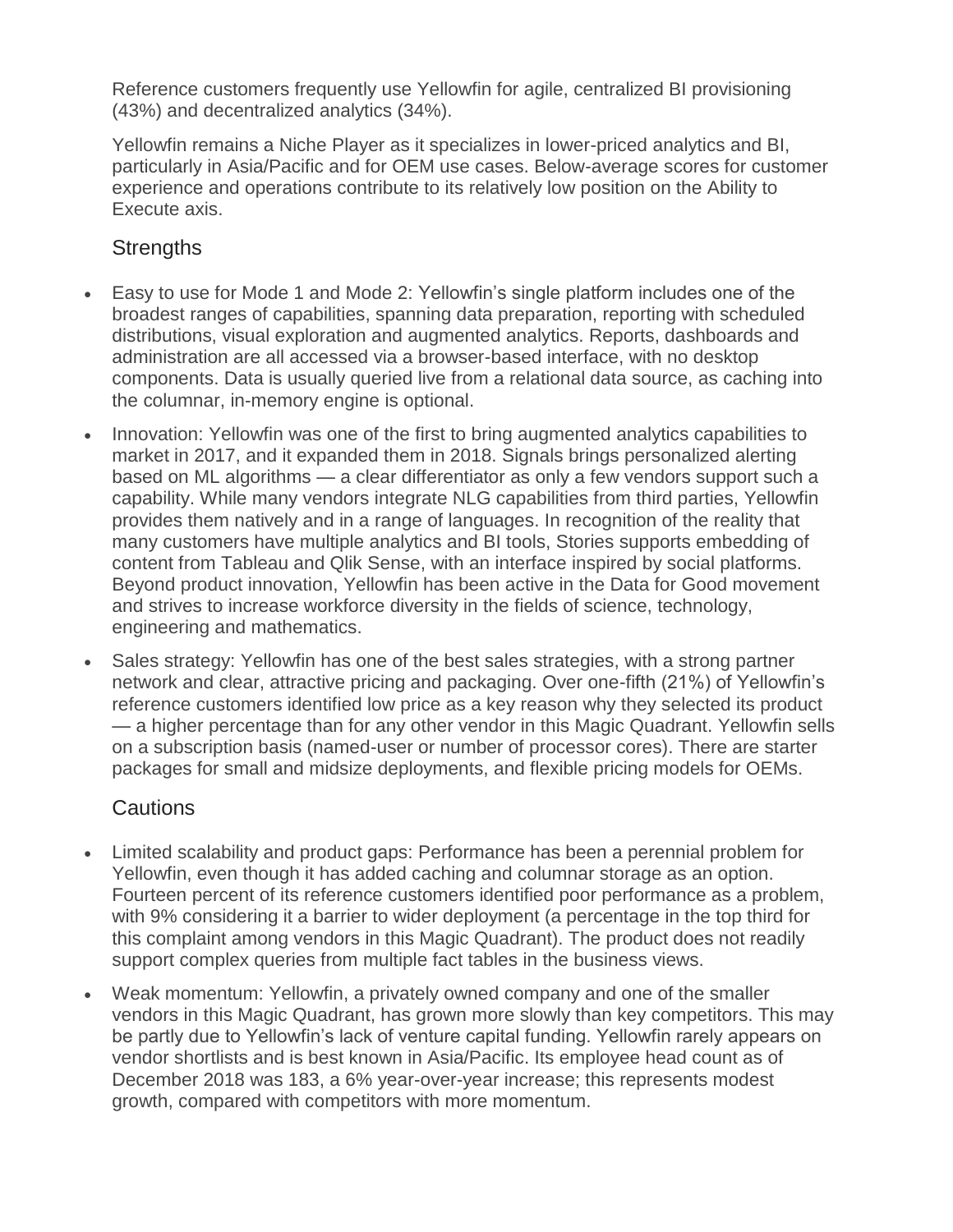Operations and customer experience: Reference customers' scores put Yellowfin in the bottom third of Magic Quadrant vendors for both customer experience and operations. Product quality has been a continual problem, and 9% of Yellowfin's reference customers identified this as a limitation in relation to wider deployment.

## Vendors Added and Dropped

We review and adjust our inclusion criteria for Magic Quadrants as markets change. As a result of these adjustments, the mix of vendors in any Magic Quadrant may change over time. A vendor's appearance in a Magic Quadrant one year and not the next does not necessarily indicate that we have changed our opinion of that vendor. It may be a reflection of a change in the market and, therefore, changed evaluation criteria, or of a change of focus by that vendor.

### Added

GoodData

## Dropped

None

## Inclusion and Exclusion Criteria

This year's Magic Quadrant includes 21 vendors, which met all the inclusion criteria described below.

#### Modern Analytics and BI Platform Assessment

Gartner analysts evaluated whether vendors' platforms qualify as modern analytics and BI platforms, as defined by Gartner. Their answers were determined by the extent of IT involvement that is considered mandatory before a platform can be used by a business analyst or information worker to analyze data without IT assistance.

Products that did not meet our definition of a modern platform required significant IT involvement — internal or external to the platform — to load and model data, create a semantic layer or build data structures as a prerequisite for use.

IT-developer-centric platforms focused on custom coding of analytic applications were also excluded.

Vendors of products that met our definition of a modern analytics and BI platform were evaluated for inclusion in this Magic Quadrant based on a funnel methodology. In other words, each vendor had to meet the requirements for one tier of inclusion criteria in order to progress to the next tier.

Vendor-Level Criteria

- Tier 1. Revenue:\* Modern analytics and BI platform revenue for each vendor was assessed with regard to two common licensing models:
	- 1. Perpetual license model: Software license, maintenance and upgrade revenue (excluding hardware and services) for the calendar years 2016, 2017 and 2018 (estimated).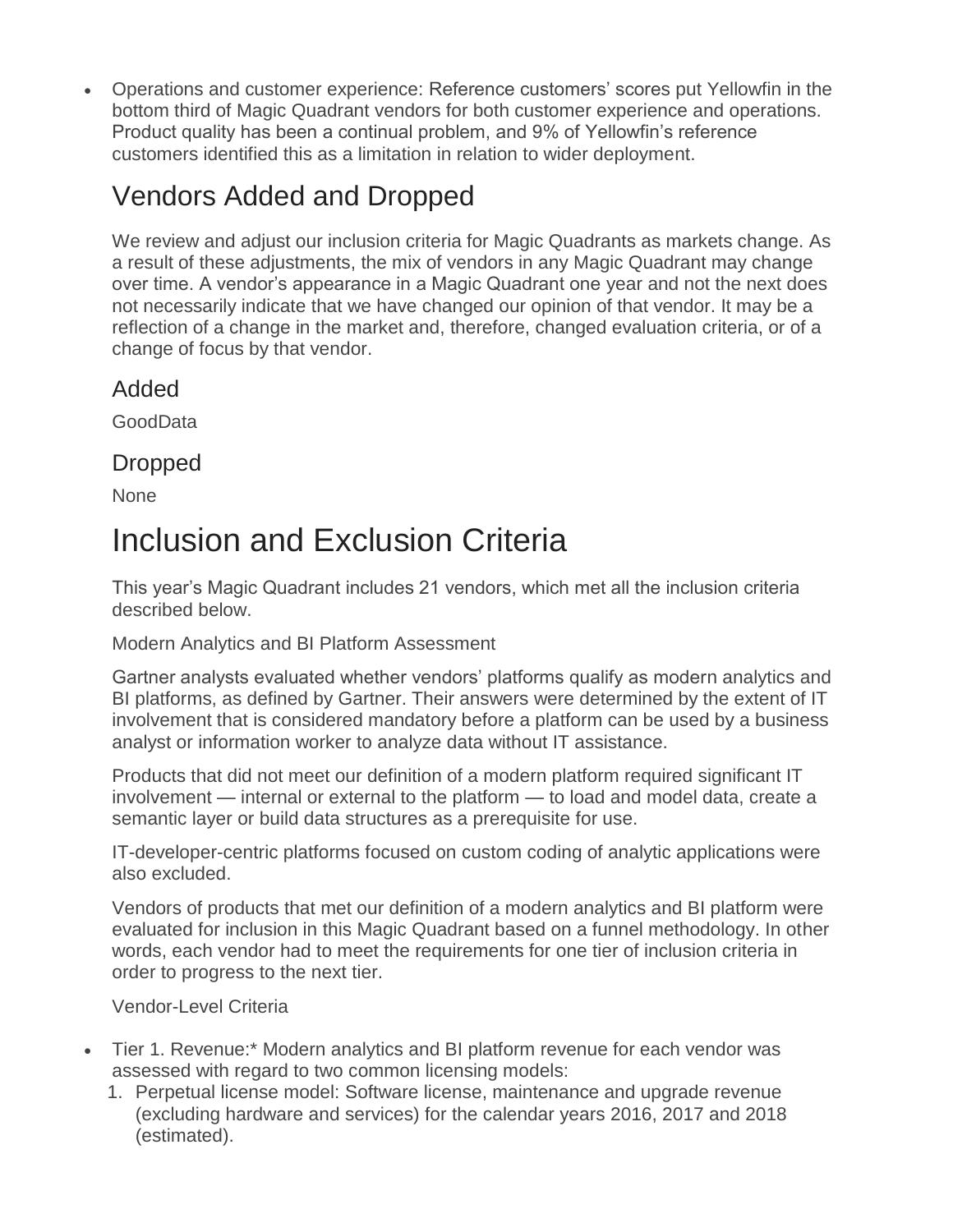- 2. SaaS subscription model: Annual contract value (ACV) for year-ends 2016, 2017 and projected ACV for year-end 2018, excluding any services included in annual contracts. For multiyear contracts, only the contract value for the first 12 months was used.
- Revenue from each model (if applicable) was combined and evaluated against three revenue inclusion levels:
- o \$25 million in 2018 (estimated) combined perpetual license revenue and 2018 (estimated) ACV
- o \$15 million in 2018 (estimated) combined perpetual license revenue and 2018 (estimated) ACV with 50% year-over-year growth
- o \$10 million in 2018 (estimated) combined perpetual license revenue and 2018 (estimated) ACV with 100% year-over-year growth
- *\* Gartner defines total software revenue as revenue that is generated from appliances, new licenses, updates, subscriptions and hosting, technical support and maintenance. Revenue from professional services and hardware is not included (see "Market Share Analysis: Analytics and BI Software, 2017").*
- Tier 2. Market presence: For each vendor meeting the Tier 1 revenue criteria, a composite metric was applied. It assessed the interest in the vendor shown by Gartner's client base and the broader market, as indicated by internet search volume, job postings and trend analysis, and social media presence. *Note: Vendors were considered for inclusion based on data valid as of August 2018. Vendors whose products were considered merely complementary to analytics and BI platforms were excluded.*
- Tier 3. Magic Quadrant evaluation inputs: Full participation by a vendor in the Magic Quadrant process involved:
- o Completing and providing documentation for an RFP-style questionnaire of detailed critical capabilities.
- o Completing an online questionnaire about market presence, growth, go-to-market strategy and differentiation.
- $\circ$  Submitting a video of up to one hour in length that demonstrated how included products delivered on the predefined analytic scenarios defined by Gartner.
- o Verifying final modern analytics and BI revenue for 2016, 2017 and 2018 (estimated).
- $\circ$  Providing details of reference customers for an online survey of customers and OEMs.
- $\circ$  Providing a vendor briefing to the authors of this Magic Quadrant.
- o Providing access to evaluation software.
- o Providing factual review of sections of this Magic Quadrant.
- If a vendor declined to participate fully (or at all) and did not respond to requests for supplementary information, Gartner based its analysis on other credible sources. These included previous vendor briefings, customer inquiries, Gartner Peer Insight reviews and other publicly available information.

Product-Level Criteria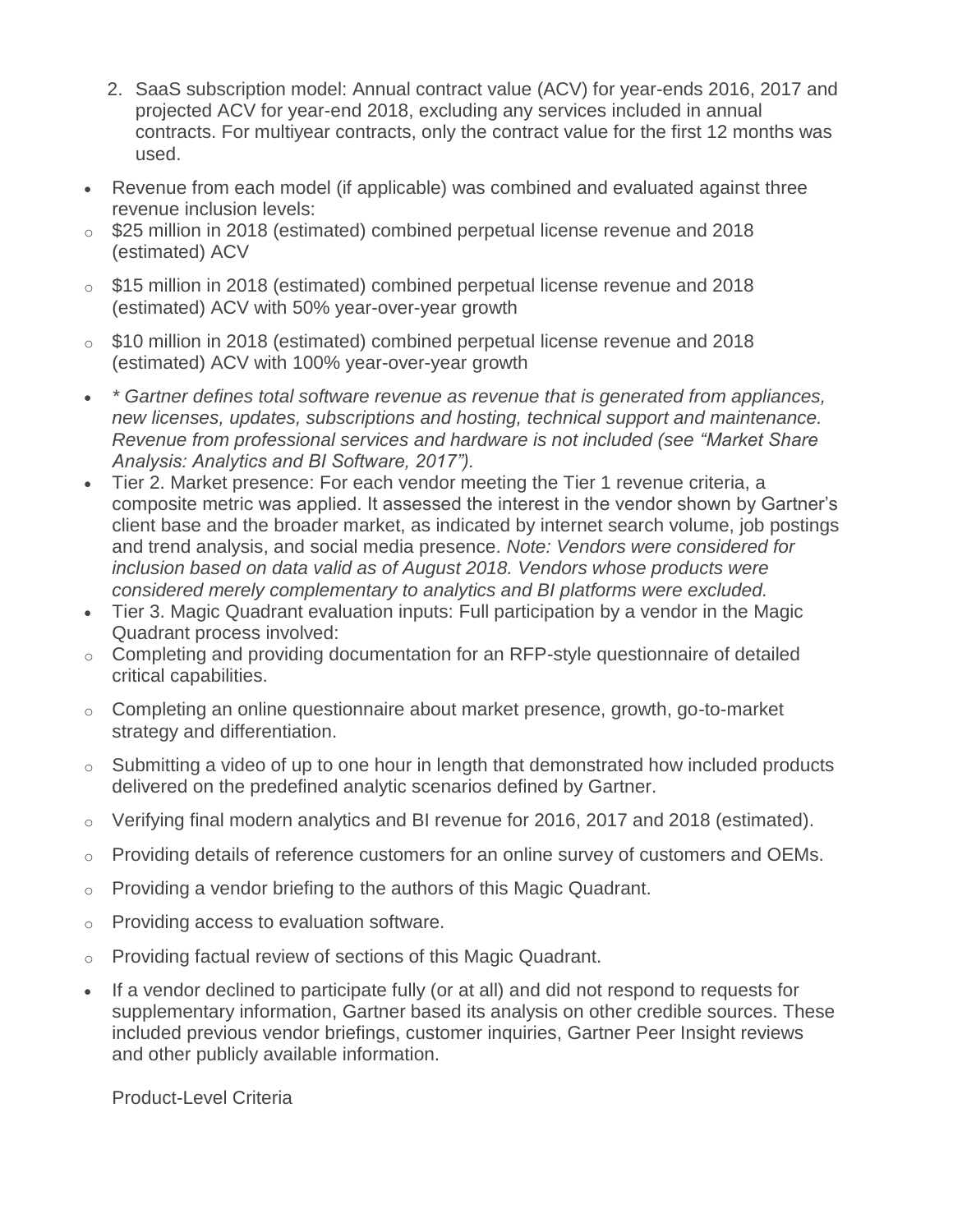- Tier 4. Breadth of coverage: Each vendor had to demonstrate breadth across industries and geographic regions, as specified by Gartner.
- Tier 5. Product assessment: Products that progressed to this final tier were assessed by Gartner analysts using the information provided by each vendor in Tier 3. The final step involved narrowing the field to the 21 vendors for inclusion in this Magic Quadrant.

*Note: Gartner has full discretion to include in this Magic Quadrant a vendor (or vendors) which it deems important to the market, regardless of that vendor's level of participation in the Magic Quadrant process. This discretion was not exercised this year, because all vendors participated fully in the process.*

## Honorable Mentions

The following vendors did not fulfill one of the inclusion criteria for this Magic Quadrant.

- Amazon Web Services (AWS): Amazon QuickSight is a cloud-based analytics and BI service for performing ad hoc analysis and publishing interactive dashboards. The platform ingests data from a variety of on-premises and cloud-based data sources into its parallel, in-memory calculation engine, SPICE. AWS offers competitive and flexible pricing for both the embedded use case and usage-based pricing.
- ClearStory Data: This vendor's analytics and BI offering provides augmented data discovery and preparation, data storytelling and collaboration in a single platform that can be run in multiple clouds or on-premises. It uses Spark-based processing to handle large data volumes. ClearStory's smart data inference and Intelligent Data Harmonization use ML to recommend how to cleanse, prepare and blend data.
- Periscope Data: This vendor combines agile data modeling, data science and visual exploration in a single cloud-based platform. Data can be queried directly or modeled and explored to create reusable data models, with data coming from multiple blended data sources. SQL, R and Python scripts can be executed locally and saved as a new dataset.
- Manthan: This vendor offers the Manthan Analytics Platform, an end-to-end, cloudbased, AI-powered BI and advanced analytics platform. The platform uses built-in AI at many layers, including the data management and conversational interface layers. Manthan is better known for its analytics products for retail and consumer-focused business.
- OpenText: This vendor offers two modern analytics and BI products: Analytics Suite and Magellan. The Analytics Suite includes traditional enterprise reporting, platform administration and security, along with the ability to prepare data, blend data sources, perform interactive visual exploration and create analytic dashboards. Magellan expands on the Analytics Suite with a data science notebook for creating and using ML models and text analytics for unstructured data.

## Evaluation Criteria

Ability to Execute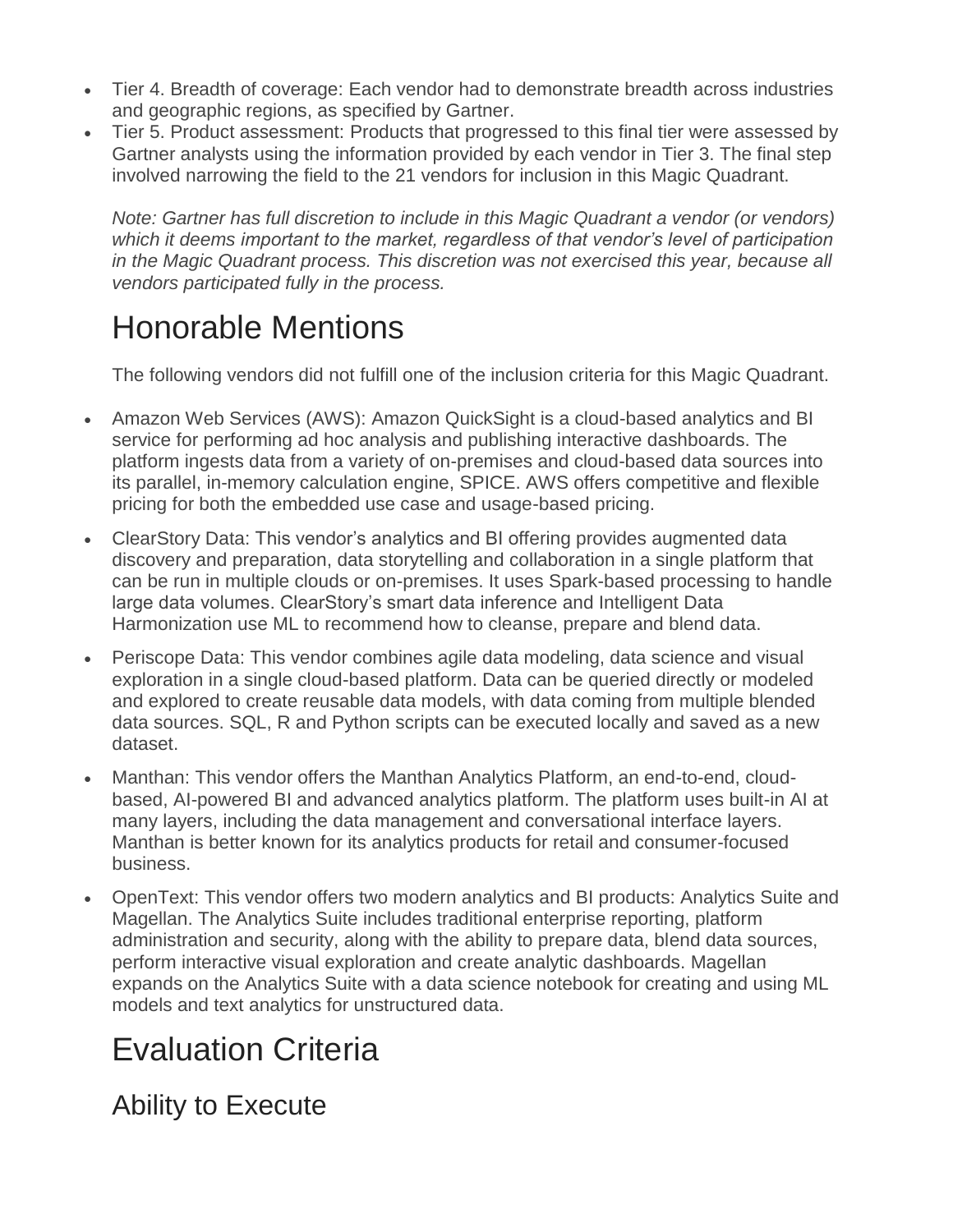Gartner assesses each vendor's ability to make its vision a market reality that customers regard as differentiated and that they are prepared to buy into. Gartner also assesses each vendor's success in doing so. A vendor's ability to deliver a positive customer experience — encompassing sales experience, support, product quality, user enablement, availability of skills, and ease of upgrade and migration — also influences its position on the Ability to Execute axis.

In addition to the opinions of Gartner analysts, the analysis in this Magic Quadrant reflects:

- Customers' perceptions of each vendor's strengths and challenges, as gleaned from their analytics and BI-related inquiries with Gartner.
- An online survey of vendors' reference customers.
- A questionnaire completed by the vendors.
- Vendors' briefings, including product demonstrations, and overviews of strategy and operations.
- An extensive RFP questionnaire inquiring how each vendor delivers the specific features that make up our 15 critical capabilities for this market (see "Toolkit: Analytics and BI Platform RFP," which also shows weights for individual subcriteria).
- A prepared video demonstration of how well vendors' analytics and BI platforms address the 15 critical capabilities.
- Analysts' testing of evaluation software.

Ability to Execute Criteria

- Product or service: How competitive and successful are the 15 product capabilities offered by the vendor in this market? How integrated is the product's workflow? How easy and visually appealing is it to use?
- Overall viability: What is the likelihood of the vendor continuing to invest in products and services for its customers, and how do reference customers assess the vendor's likely relevance in the future? This criterion includes analyst assessment of the overall organization's financial health, the financial and practical success of the business unit, and the likelihood of that unit continuing to invest in and offer the product and innovate within its product portfolio.
- Sales execution/pricing:\* This covers the vendor's capabilities in all presales activities and the structure that supports them. It also includes deal management, pricing, negotiation and contracting, presales support and the overall effectiveness of the sales channel.
- Market responsiveness/record: Does the vendor have momentum and success in the current market? If it does, is this momentum and success broad or confined to one geographic region? How diverse is the company's workforce? How do customers rate its ethics, culture and diversity? New this year is the incorporation of Gartner Peer Insights reviewers' assessments of value received.
- Customer experience:\* How well does the vendor enable its customers to use its product(s) through training, online tutorials, documentation and conferences? How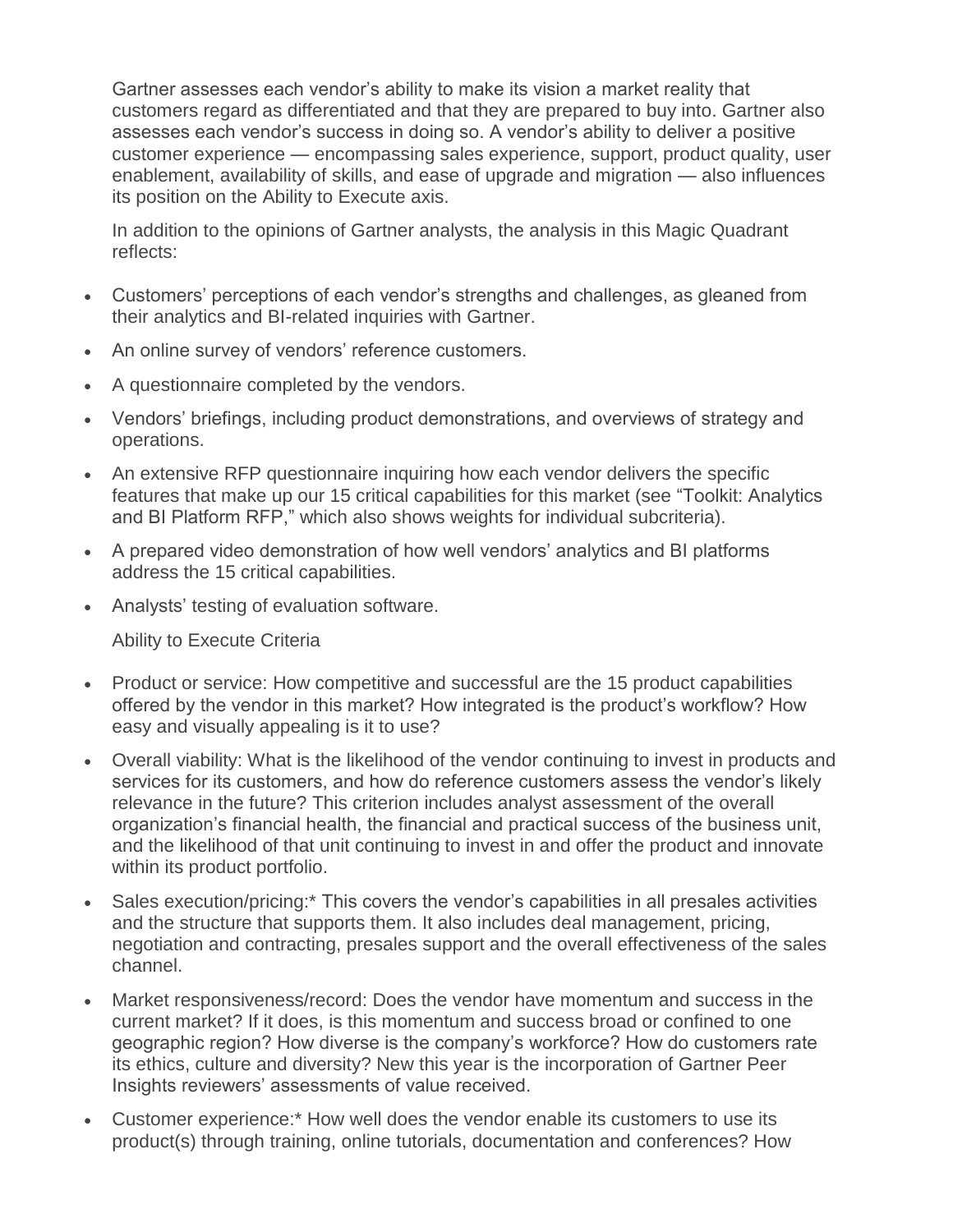readily available are resources (both in the market and from the vendor) with expertise in its product(s)? This criterion also covers the extent to which customers realize tangible business benefits from using the vendor's software.

 Operations:\* How well does the vendor support its customers? How trouble-free is the software? How easy is it to migrate to a newer version?

*\* These criteria are scored substantially on the basis of input from the survey of vendors' reference customers conducted for this Magic Quadrant.*



Table 1: Ability to Execute Evaluation Criteria

Source: Gartner (February 2019)

## Completeness of Vision

Gartner assesses vendors for their understanding of how market forces can be exploited to create value for customers and opportunity for themselves. The Completeness of Vision assessments and commentary in this Magic Quadrant are based on the same sources described in the Ability to Execute section above.

In determining Completeness of Vision for the "offering (product) strategy" criterion, Gartner evaluated vendors' ability to support key trends that will drive business value in 2019 and beyond. Existing and planned products and functions that contribute to these trends were factored into each vendor's score for this criterion.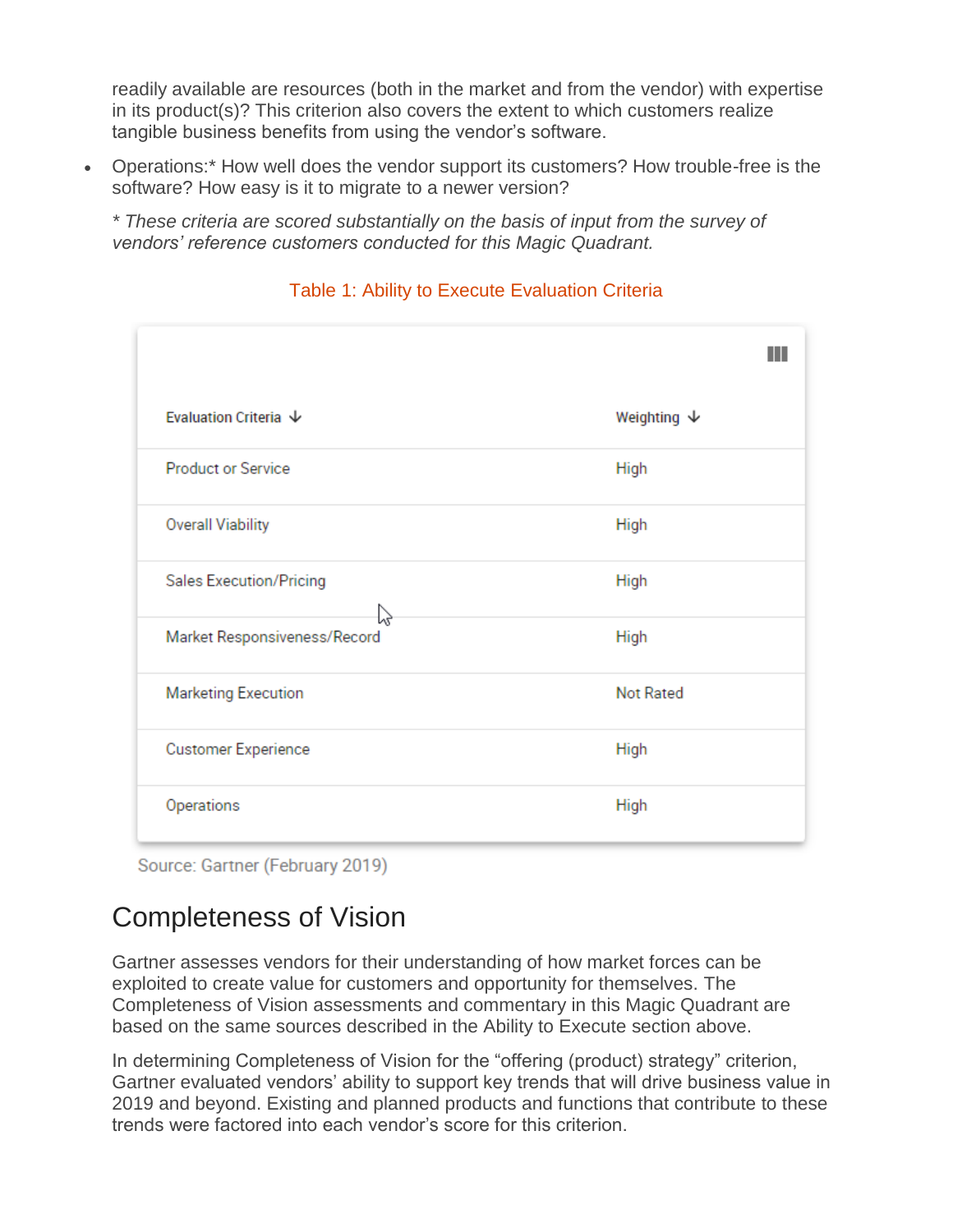Key themes are as follows, by category:

**Infrastructure** 

- Native access to graph databases or search databases such as Neo4J, Elasticsearch, Kibana, Attivio and Splunk. This is becoming increasingly important as data grows in volume and complexity.
- Support for deployments across multiple clouds: Hybrid connectivity from a cloud deployment to on-premises data sources is to be expected and is evaluated within the critical capabilities. The visionary element is the degree to which a single deployment for analytic content and data storage can span multiple cloud providers (and onpremises) but still be managed as a single deployment from both an administrative and a licensing perspective.
- Edge devices: Specifically the ability for microservices to be run in containers within edge devices.

Data Management

- Semantic graph: An IT-created semantic layer is a defining feature of traditional BI platforms. An emerging area of innovation for modern analytics and BI platforms focuses on business semantic models that are crowdsourced and automatically created, based on how data is used. In this way, a business's view of data becomes adaptive, based on the data fabric.
- A curated agile data catalog where business users can search, access, find and rate certified internal data, as well as open and premium external data with workflow — in order to promote harmonized data to certified status. This is becoming crucial to governed modern deployments that leverage complex distributed data with an increasing number of distributed content authors.
- Data harmonization and affinity analysis of additional datasets that improve analysis. These datasets should be recommended automatically using ML, and may extend to external data sources.
- Augmented data preparation on multistructured data. This is a core visionary feature. The need to profile, enrich and infer relationships (to automatically generate a model for analysis), and to make recommendations to improve or enhance insights from data, will stimulate differentiating innovations.
- The ability to automatically promote user-generated models and content to the SOR and to reuse and build on existing variables, calculations, models and content. This is essential for trusted self-service on a large scale.
- Modern push-down processing for big data sources, automating the selection of where best to process a query. This is an important feature for supporting large and complex datasets by using big data processing and minimizing the need to move data.
- Support for preparing, harmonizing and exploiting real-time events and streaming data, and pushing real-time results to a consumption layer in support of a range of use cases. This support is in its infancy, but will become an increasingly important data management consideration for organizations to adopt and integrate into analytic solutions in order to enhance their value to the business.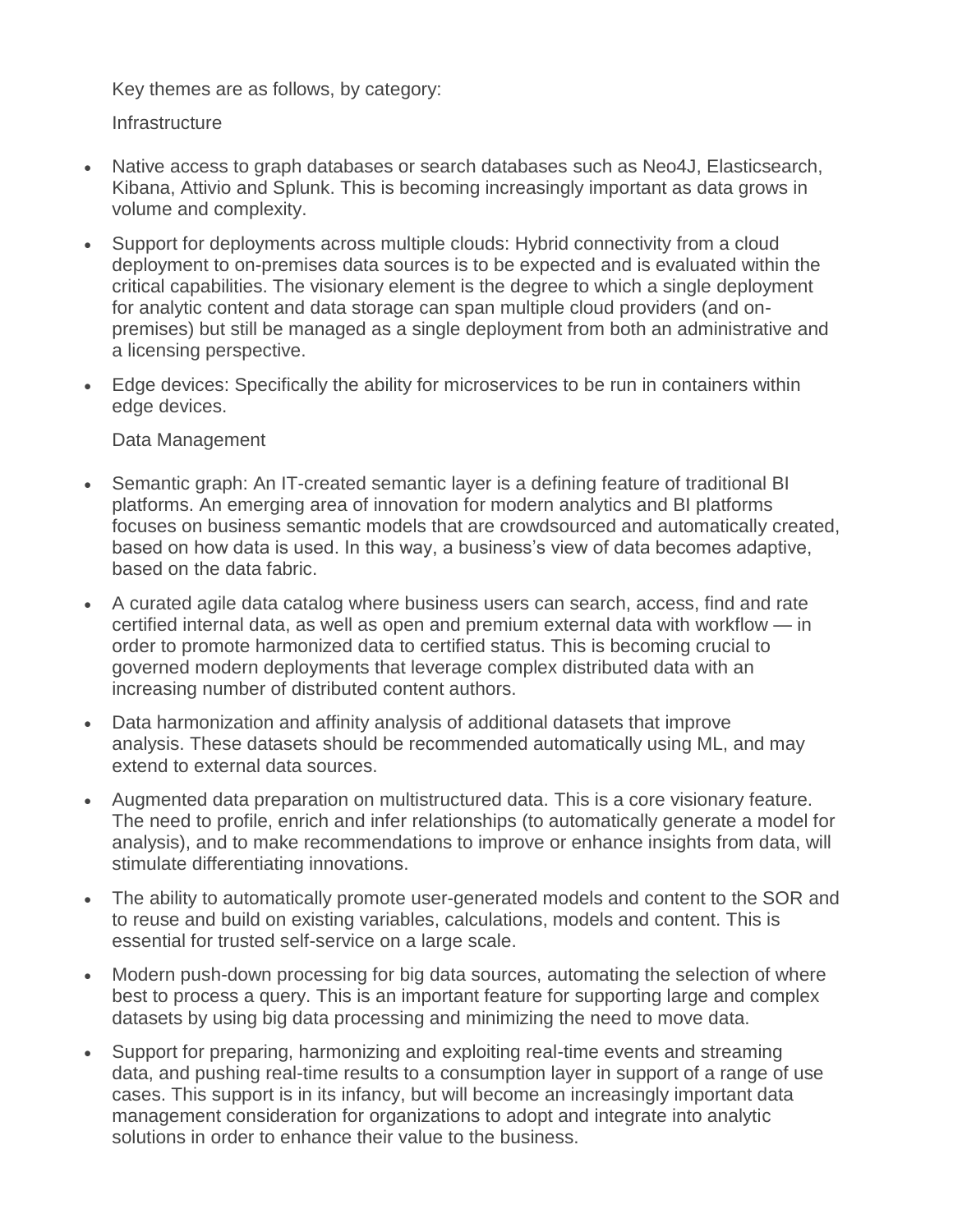Analysis and Content Creation

- Augmented data discovery that automates the identification of the patterns, anomalies and clusters hidden in data, which are often missed by analysts manually exploring datasets. This is central to next-generation analytics and BI platforms. Automated identification of insights and findings is key to enabling and expanding access to analytics to more users within an organization and to shortening the time to insight, while reducing bias.
- Augmented alerting. The ability to create alerts above or below a predefined threshold is evaluated as a current critical capability. The visionary aspect is when alerts are based proactively on anomaly detection and use ML algorithms.
- Search and NLP for voice and text. NLQ using searchlike text or voice to query data and ask questions will be a dominant future interface for analytics. In addition, NLG to generate explanations of charts and insights enhances data literacy.
- Conversational analytics change how users interact with data. What is currently mainly a matter of dragging and dropping elements on a page becomes more of a natural language process involving voice conversations. By providing both a query mechanism and interpretation of results, conversational analytics represents the convergence of a number of technologies, including personal digital assistants, mobile, bots and ML.
- Virtual reality and augmented reality are still largely at the concept stage. They promise the ability to digitize images for data input, as well as to integrate virtual- and augmented-reality viewing devices with data and dashboards.
- Support for a broad range of content analytics and text analytics for use on unstructured data. Organizations explore new sources of information to link to, and relate to, analytical insights derived from structured data sources.

Sharing of Findings

- The ability to invoke business actions from within the platform, either in a dashboard or embedded in another application. This represents a level of sophistication beyond current mainstream support for conditional alerts and event triggering based on system events.
- Decision management that provides a closed-loop collaborative workflow for capturing insights, actions taken and reasons for particular decisions.
- Crowdsourcing and contextual recommendations for relevant content, based on insights gained from users' collaboration and social interaction. This will largely replace the need to manually share content and findings across an organization. Instead, analytic and BI content will be displayed based on personalization, and most frequently used across workgroups.
- Integrated point-and-click simulation, "what if?" analysis and optimization. These extend the types of analysis that are currently often created using custom calculations.
- Data as a service and benchmarking, which are emerging trends enabled by the rise of cloud-based business applications. Customers opt for their data to be anonymized and aggregated by industry to enable benchmarking for key performance indicators such as order to cash or, in workforce analytics, average retention other recruiting metrics.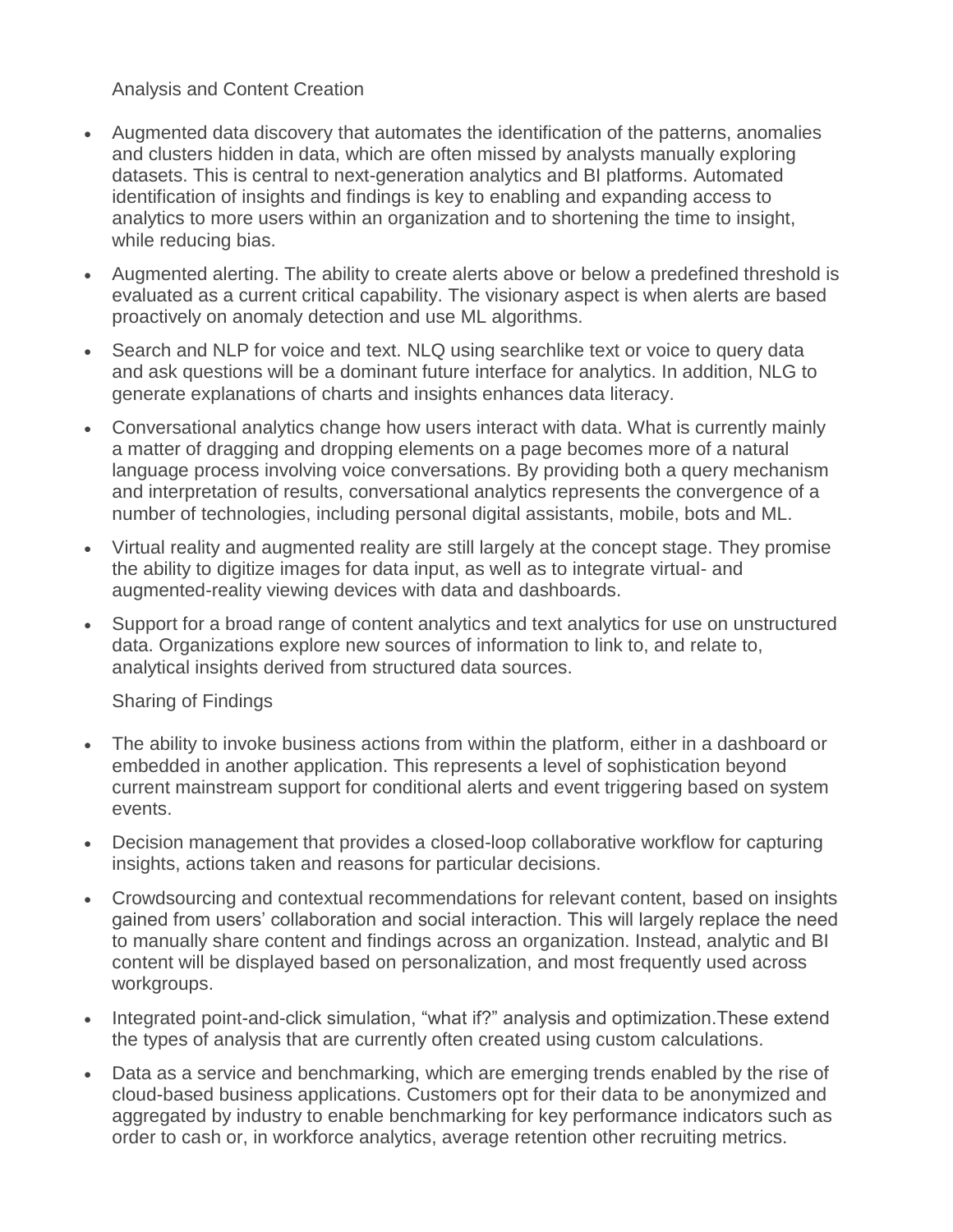Rendering of analytics content in immersive experiences for different types of user across many touchscreens in boardrooms and operations centers.

### Completeness of Vision Criteria

- Market understanding:\* Does the vendor have the ability to understand buyers' needs and to translate those needs into products and services? Ease of use, ability to support complex data requirements, and the types and complexity of analysis that users conduct with the platform — all key buying criteria — factor into this rating. In addition, we assess the degree to which a vendor provides, or plans to provide, a converged set of capabilities for both Mode 1 and Mode 2 analytics in a single platform.
- Marketing strategy: Does the vendor have a clear set of messages that communicate its value and differentiation in the market? Is the vendor generating awareness of its differentiation? Are Data for Good initiatives and social responsibility programs part of the company's overall differentiation?
- Sales strategy:\* Does the vendor have an innovative partner strategy, attractive pricing, flexible and clear product packaging, a strong "land and expand" strategy, and a robust enterprise sales model?
- Offering (product) strategy: Does the vendor's approach to product development and delivery emphasize differentiation and functionality corresponding to current and future requirements? (This assessment relates to product vision trends described at the beginning of the Completeness of Vision section.)
- Vertical/industry strategy: How well can the vendor meet the needs of various industries, such as financial services, life sciences, manufacturing and retail?
- Innovation: Is the vendor focusing its resources, expertise or capital to address key market requirements for competitive advantage? Is it investing in and delivering unique and in-demand capabilities? Is it setting standards for innovation that others are trying to match?
- Geographic strategy: How well can the vendor meet the needs of locations outside its native country, either directly or via partners?

*\* These criteria are scored partly or wholly on the basis of input from the survey of reference customers conducted for this Magic Quadrant.*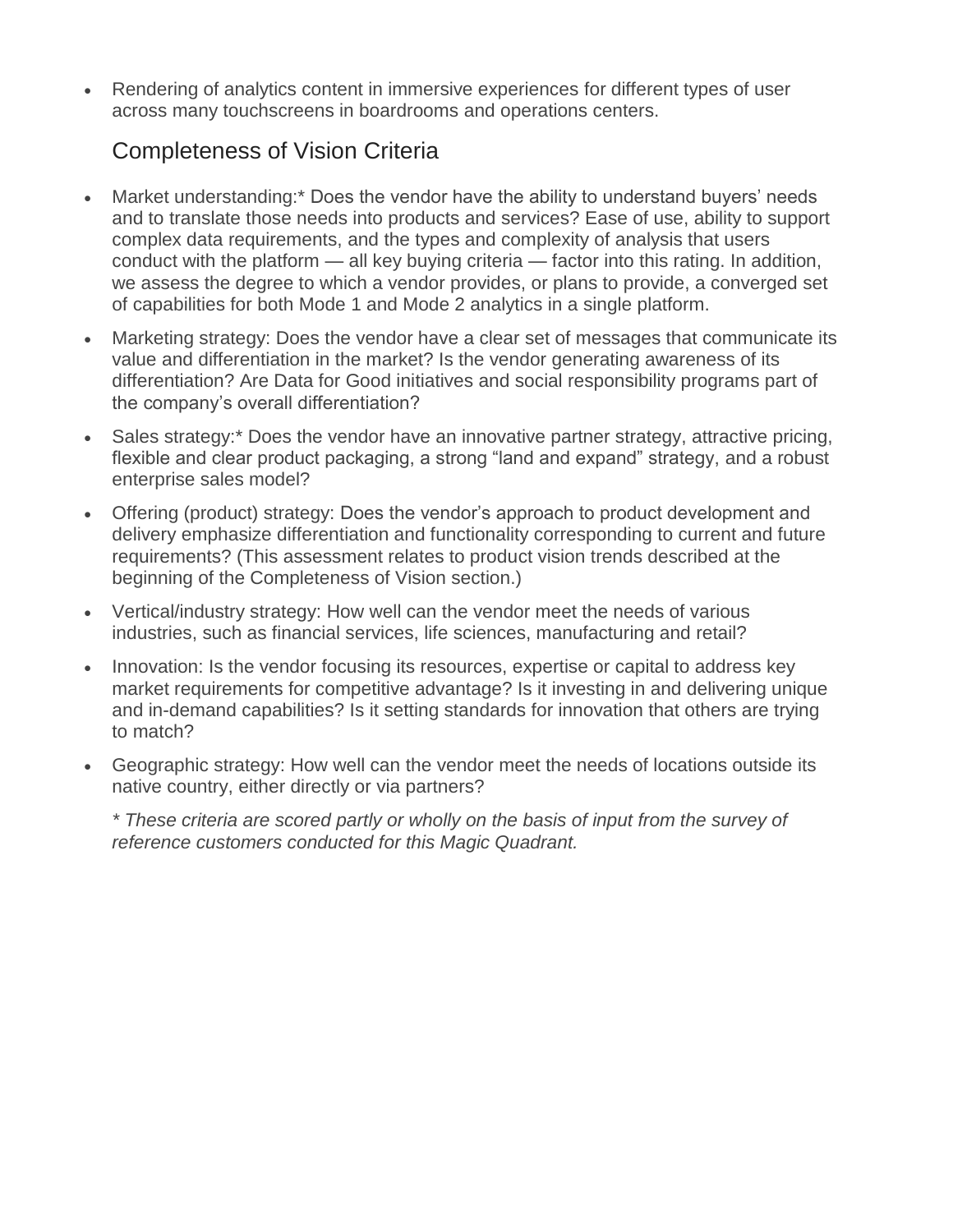| 5N                          | ш                      |
|-----------------------------|------------------------|
| Evaluation Criteria ↓       | Weighting $\downarrow$ |
| <b>Market Understanding</b> | High                   |
| <b>Marketing Strategy</b>   | High                   |
| Sales Strategy              | High                   |
| Offering (Product) Strategy | High                   |
| <b>Business Model</b>       | <b>Not Rated</b>       |
| Vertical/Industry Strategy  | Medium                 |
| Innovation                  | <b>High</b>            |
| Geographic Strategy         | Low                    |

#### Table 2: Completeness of Vision Evaluation Criteria

## Quadrant Descriptions

## Leaders

Leaders demonstrate a solid understanding of the product capabilities and commitment to customer success that buyers in this market demand. They couple this understanding with an easily comprehensible and attractive pricing model that supports proof of value, incremental purchases and enterprise scale. In the modern analytics and BI platform market, buying decisions are being made, or at least heavily influenced, by business users that demand products that are easy to buy and use. They require that these products deliver clear business value and enable use of powerful analytics by those with limited technical expertise and without upfront involvement from the IT department or technical experts. In a rapidly evolving market with constant innovation, a Leader must also demonstrate that it does not focus only on current execution. It must have a robust roadmap for solidifying its position as a market leader, and thereby for protecting the investments of today's buyers.

#### Summary of Leaders' Quadrant Positions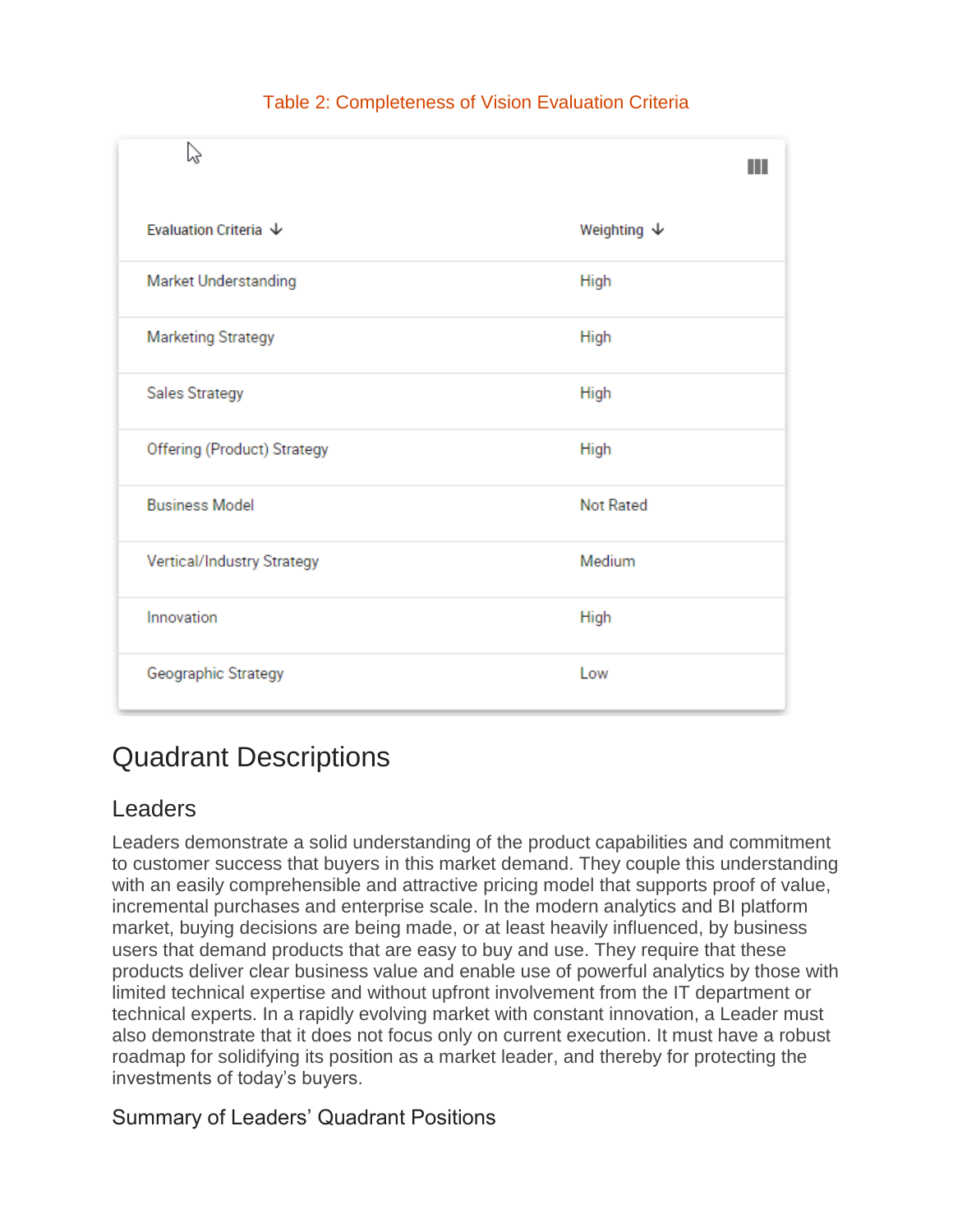Buying of net new modern analytics and BI platforms is now mainstream. Organizations that have been successful with smaller deployments have expanded their use across the enterprise and are increasingly making their modern analytics and BI platform an enterprise standard — or *the* enterprise standard — within their organization. Agility and ease of use for business users remain crucial motivations for buying. At the same time, the abilities to govern deployments, promote user-generated content to trusted enterprise sources, deal with complex and large datasets, extend and embed analytic content, and support large global deployments have attained new importance for buying decisions.

Four vendors execute sufficiently well on their vision to warrant a positon in the Leaders quadrant.

## **Challengers**

Challengers are well-positioned to succeed in this market. However, they may be limited to specific use cases, technical environments or application domains. Their vision may be hampered by the lack of a coordinated strategy across various products in their platform portfolio. Alternatively, they may fall short of the Leaders in terms of effective marketing, sales channels, geographic presence, industry-specific content and innovation.

### Summary of Challengers' Quadrant Positions

Only one vendor is executing at a level that may challenge the Leaders. However, having less mind share beyond its installed base and being later to deliver a disruptive product roadmap than some Leaders and Visionaries, it risks continued competition and disruption from more broadly focused competitors.

### Visionaries

Visionaries have a strong and unique vision for delivering a modern analytics and BI platform. They offer deep functionality in the areas they address. However, they may have gaps when it comes to fulfilling broader functionality requirements or lower scores for customer experience, operations and sales execution. Visionaries are thought leaders and innovators, but they may be lacking in scale or there may be concerns about their ability to grow and still provide consistent execution.

### Summary of Visionaries' Quadrant Positions

There is a tighter clustering of Visionaries in this edition of the Magic Quadrant, with all of them having improved Ability to Execute. Some Visionaries provide modern product offerings backed by established customer bases, but have emerging or hampered momentum. Other Visionaries have innovative and potentially disruptive product visions, but are restricted either by gaps in their current offerings or a lack of visibility and traction in the market (or both).

## Niche Players

Niche Players do well in a specific segment of the analytics and BI market — such as cloud BI, customer-facing analytics, agile reporting and dashboarding, or embeddability— or have limited ability to surpass other vendors in terms of innovation or performance. They may focus on a specific domain or aspect of analytics and BI, but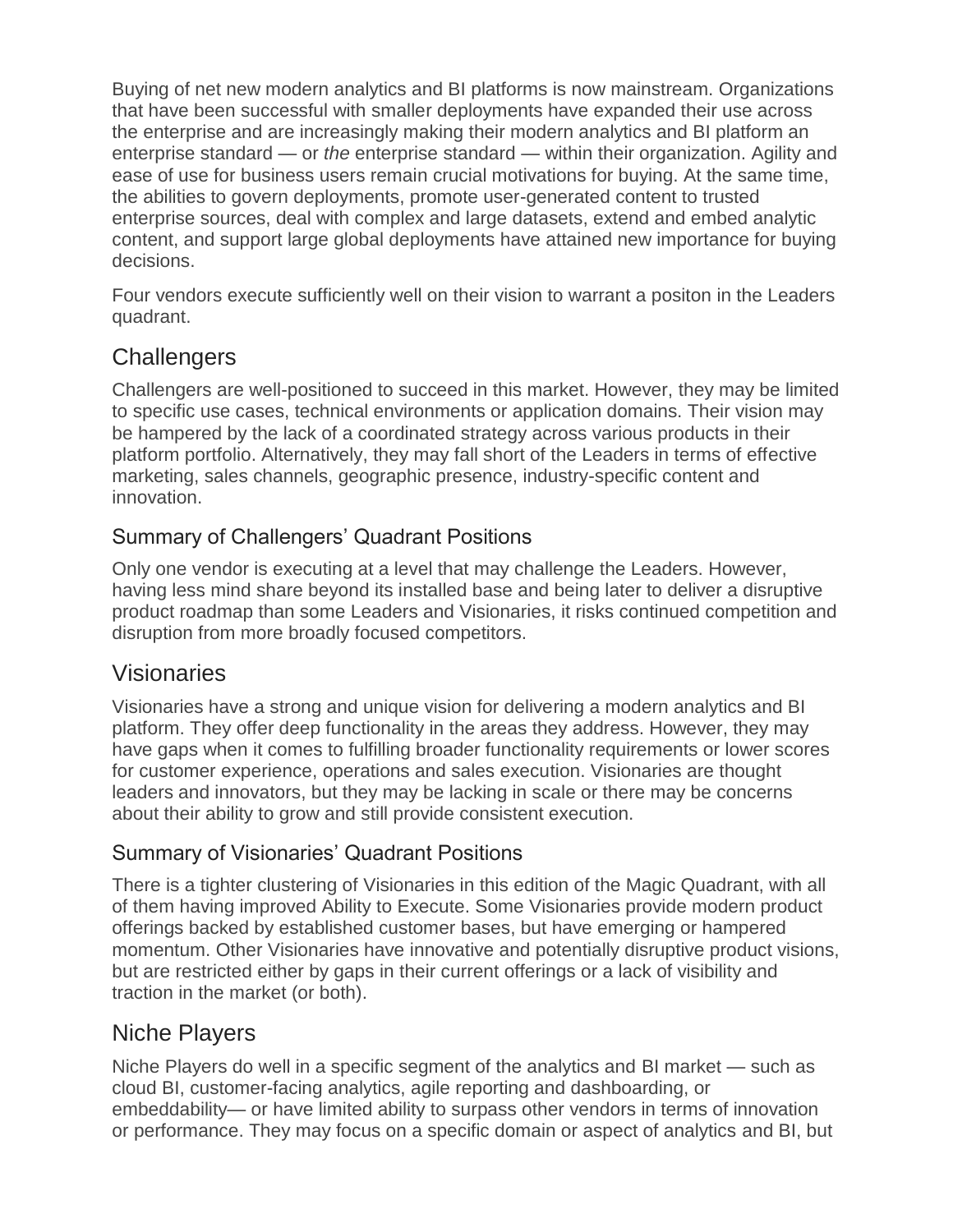are likely to lack deep functionality elsewhere. They may also have gaps in terms of broader platform functionality, or have less-than-stellar customer feedback. Alternatively, they may have a reasonably broad analytics and BI platform, but limited implementation and support capabilities or relatively limited customer bases (such as in a specific region or industry). In addition, they may not yet have achieved the necessary scale to solidify their market positions.

### Summary of Niche Players' Quadrant Positions

Just over half the vendors in this Magic Quadrant are Niche Players. All 11 Niche Players have specialized strengths and differentiated capabilities that position them well to meet the rapidly evolving requirements of customers in this market.

## **Context**

Readers should not use this Magic Quadrant in isolation as a tool for selecting vendors.

In 2016, Gartner dramatically modified and modernized its definition of an analytics and BI platform to reflect the segment of the overall market in which the majority of active net new purchases occur. As a result, we strongly discourage attempts to assess vendors' movements by comparing this Magic Quadrant with Magic Quadrants published before 2016: The change to the definition renders such comparisons invalid.

This Magic Quadrant assesses vendors' capabilities on the basis of their execution in 2018 and future development plans. As vendors and the market evolve, the assessments may only be valid for one particular point in time.

When making tool selection decisions, use this Magic Quadrant in combination with Gartner's "Market Guide for Traditional Enterprise Reporting Platforms,""Critical Capabilities for Analytics and Business Intelligence Platforms," Survey Analysis research, and Strength, Weakness, Opportunity and Threat (SWOT) publications on certain vendors. Also use Gartner's client inquiry service.

Readers should not ascribe their own definitions of Completeness of Vision or Ability to Execute to this Magic Quadrant (they often incorrectly equate these with product vision and market share, respectively). The Magic Quadrant methodology uses a range of criteria to determine a vendor's position, as shown by the extensive Evaluation Criteria section above.

## Market Overview

The modern subsegment of the analytics and BI market continues to expand more rapidly than the overall BI market. The extent to which technical experts are using modern analytics and BI platforms to deliver content in a modern and agile way, as opposed to business users authoring their own content, varies by region, industry and organizational maturity. According to surveyed reference customers, 64% are increasing the numbers of users and the amount of business-authored content. Many vendors in the modern analytics and BI market have double-digit revenue growth, but two factors have slowed this subsegment's revenue growth. The first is the move from primarily perpetual licensing to primarily subscription licensing. Second is the downward pricing pressure exerted by Microsoft and vendors that offer modern capabilities as part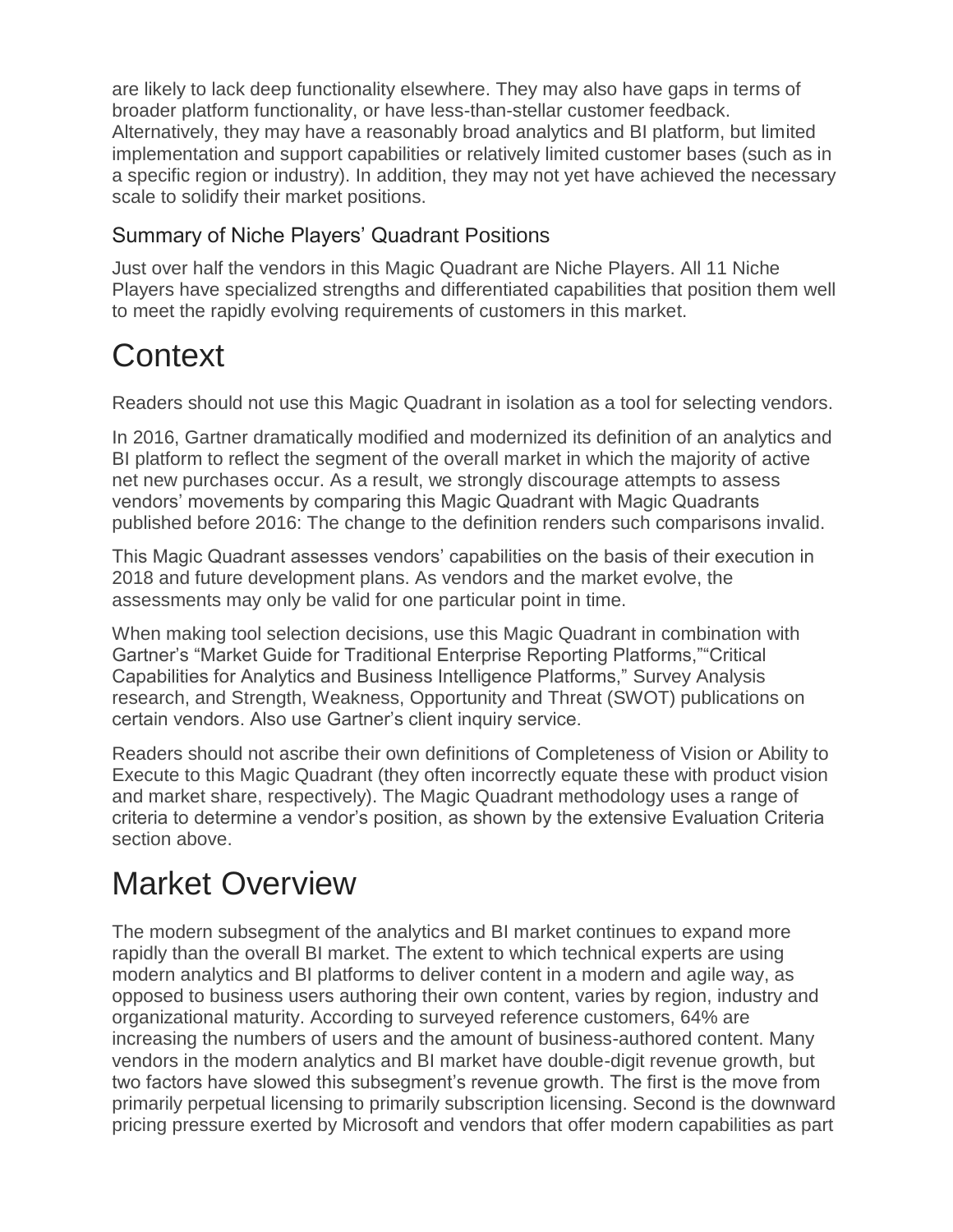of maintenance fees. Consequently, although substantial seat growth continues, it is not necessarily reflected in the high revenue growth exhibited in 2016 when Gartner first segmented the market into traditional BI and modern analytics and BI.

Key trends for this edition of the Magic Quadrant include:

- Single platform for Mode 1 and Mode 2: In the first wave of BI modernization, buyers recognized that, if they wanted agility in relation to analytics, that meant adding smaller vendors and point solutions to their traditional BI platform portfolio (see "Select the Right Analytics and Business Intelligence for the Right User and Use Case" and "Less Is More: Streamlining Your Analytics and BI Tool Portfolio"). However, as users have stretched the capabilities of visual-based data discovery vendors, these vendors have expanded their capabilities for governance, formatted reports and scheduled output all in support of Mode 1. Conversely, traditional BI platform vendors have expanded to support more agility. Customers would like to use existing report content and governance models; business users would like to scale and share visual explorations with more users, potentially adding governance in the process. Happily, vendors' expansions mean that buyers now have more choice when it comes to getting the best capabilities from a single provider.
- However, the degree to which a platform spans the full range of workflows, and Mode 1 and Mode 2, still varies significantly between vendors. Additionally, some vendors may only have such integrated coverage on their product roadmap, or may continue to focus on only one mode.
- These market dynamics pose challenges for customers deciding when to invest in a new vendor, when to upgrade, or when to discontinue an investment (see again, "Less Is More: Streamlining Your Analytics and BI Tool Portfolio"). Customers may decide on a platform that spans both modes, or may use portal-like or insight hub technology to provide a single point of access to multiple platforms (such as those of Metrics Insights, Motio, SAP [SAP Analytics Hub], Yellowfin and ZENOPTICS).
- Augmented analytics: This technology includes ML-enabled analytics and BI in all phases of the analytics workflow, from data preparation to data modeling and insight generation. Megavendors and startups alike continue to execute on their augmented analytics roadmaps, but at different paces and with differing degrees of sophistication and innovation. For example, augmented alerting and anomaly detection are new trends in augmented analytics, with only a few smaller vendors offering these at present. Although augmented analytics is not yet attracting mainstream buying activity, it remains a transformative differentiator that commands higher prices (see "Augmented Analytics Is the Future of Data and Analytics"). In addition, customers who were early to adopt visual-based discovery now face a proliferation of data and user-created analyses. As they mature their analytics, these customers are anxious to embrace this next wave of disruption. Further, customers who were late to modernize their traditional BI platforms are asking if they can simply skip ahead to augmented analytics.
- NLP: This technology is an aspect of augmented analytics, one used both to access data and to interpret findings. With the use of voice- and search-based interfaces, the query process changes from a primarily drag-and-drop query-building process into a more searchlike experience. NLP also includes conversational analytics as vendors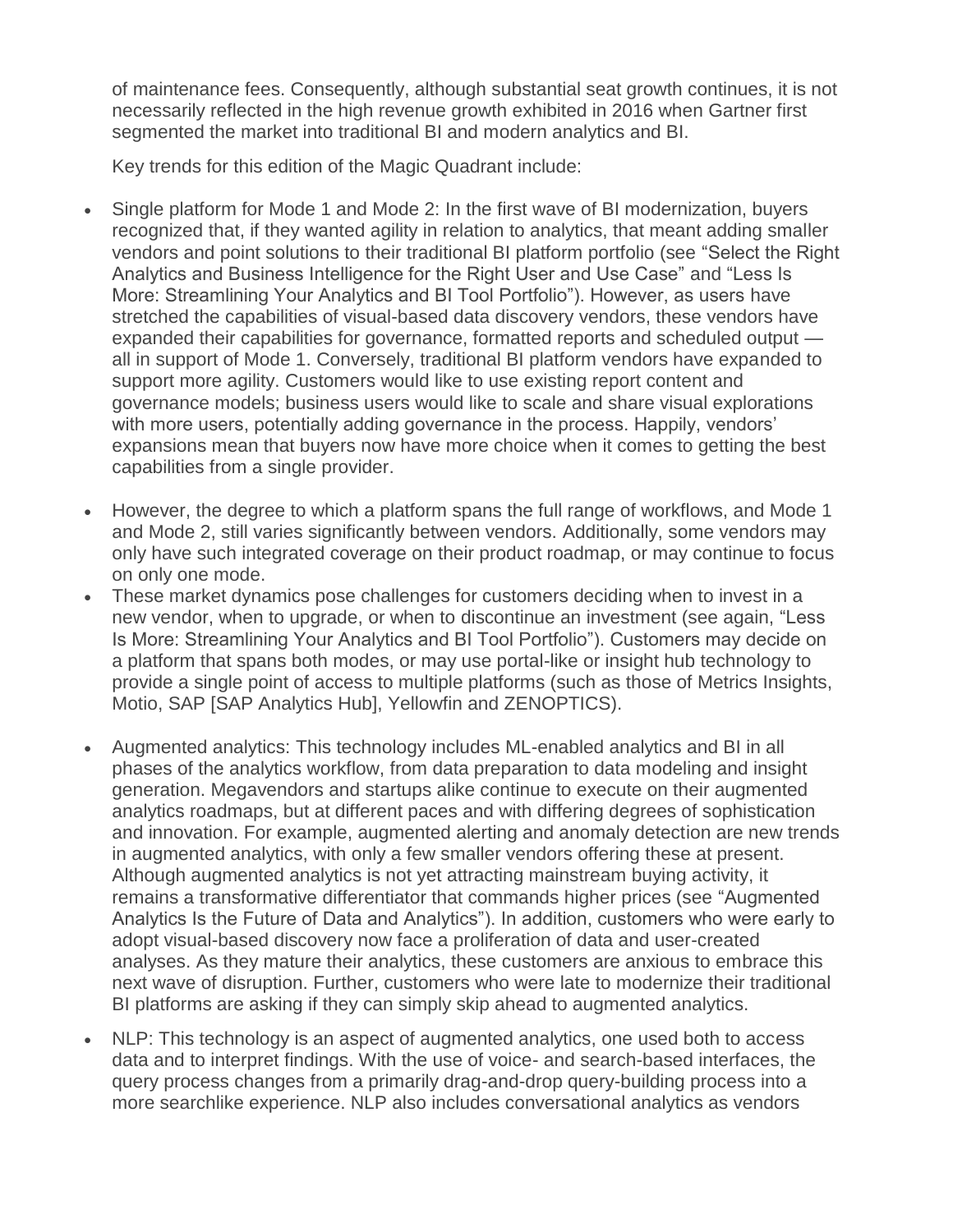integrate chatbots and virtual assistants into the analysis workflow. NLG uses ML to explain findings that may have been either manually or automatically generated.

- Downward pricing pressure, subscription-based pricing and enterprise license agreements: Downward pressure on prices continued in 2018, with Tableau introducing a new lower-priced role, Viewer, to compete better with Microsoft's Power BI (see "Tableau's New Software Pricing Lowers Costs for Casual Business Analytics Users"). Additionally, Qlik introduced a new dual-use license to enable QlikView users to use Qlik Sense — it substantially lowers the price of the latter product. Some megavendors provide modern analytics and BI capabilities in return for existing maintenance fees. Customers are often willing to pay a premium for differentiating capabilities, particularly new and emerging ones, such as augmented analytics.
- All but one vendor in this Magic Quadrant now offers subscription-based pricing, whether their software is deployed in the cloud or on-premises, and 54% of their surveyed reference customers are on this licensing model. The subscription model may lower the entry cost, but it does not lower licensing costs over time (typically beyond the third year). Most buyers look initially at the licensing cost. Gartner, however, continues to recommend that customers look at the total cost of ownership, which includes the costs of deployment, scaling up, varying efforts to author content, and ongoing training and enablement. Pricing flexibility is also important; pricing may, for example, be metered, user-based, server-based or reflective of "anywhere provisioning."
- Data scalability and model complexity: These aspects of analytics and BI platforms are under increased pressure as data storage options shift from single, relational storage to more varied, nonrelational storage. Also, as data literacy improves, users are asking more sophisticated questions that relate to multiple data sources and menu-driven advanced analytics. Additionally, the rise of data lakes as part of overall information architectures forces analytics and BI teams to decide how best to model data and where. Should data be replicated in the in-memory engine of the analytics and BI platform? Are the downsides associated with data replication worth the improved performance? Products continue to differ substantially in terms of these capabilities.
- Data storytelling, data literacy and user enablement: These are distinct trends but interrelated. Data storytelling requires a more data-literate workforce to be able to present data in a way that offers insights faster, improves memory retention and leads to desired actions. Technical features within a platform can facilitate this by automatically applying best practices in visual perception, presenting findings in a storylike sequence, and combining rich formatting and infographics. Turning IT report developers and data experts into communicators requires new levels of communication technique and training. There are services firms that specialize in providing education on data literacy and data storytelling. In addition, some analytics and BI platform vendors are bringing their user enablement programs to bear, particularly with elearning and communities. As some platform features are less differentiated, user enablement and turning customers into fans may prove to be the next competitive battleground.
- Privacy: Multiple jurisdictions around the world are maturing their privacy legislation. Examples are the General Data Protection Regulation (GDPR) in the EU and the Lei Geral de Proteção de Dados (LGDP) in Brazil. Others are in the making, such as a data protection and privacy framework for India and various concurrent efforts in the U.S. at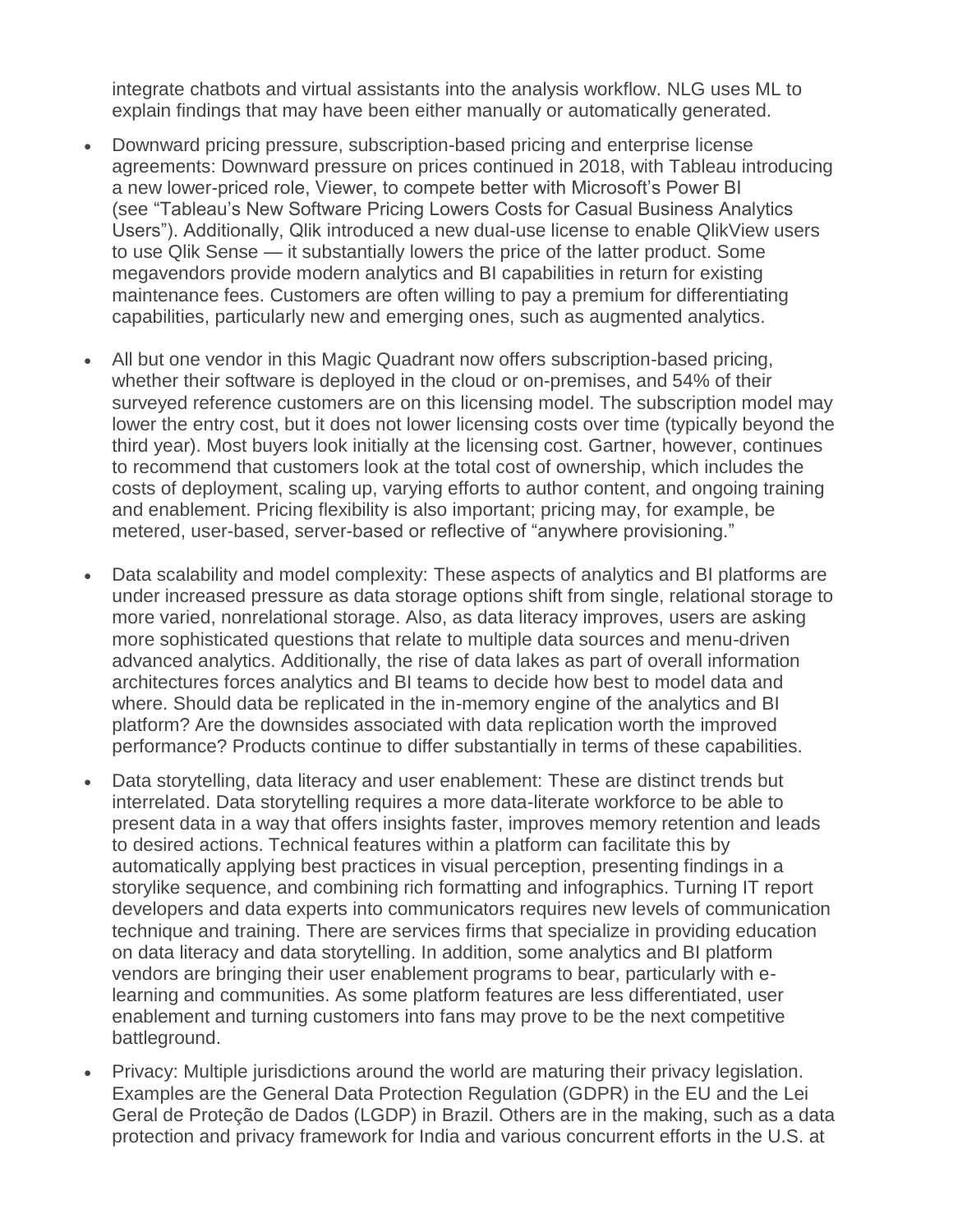both state and federal level. The financial and reputational damage that can follow failure to protect the data of individuals — employees, citizens and consumers effectively forces data and analytics leaders to ensure that their analytics and BI platform is not a weak link. Unfortunately, though, it often *is* a weak link, as vendors' offerings often fall woefully short. Most platforms, for example, provide no mechanism for identifying or classifying privacy-sensitive personal data elements, and no way to purge such elements from reports, dashboards and cached results. Only a handful of products enable BI administrators to prevent tagged personal data from being exported into risky and hard-to-control formats such as PDF or spreadsheet.

- Embedded analytics and BI and developer enablement: Embedded analytics and BI remains an important use case because customers want to create extranet applications, monetize data, and provide analytics and BI as part of overall business applications. These applications may reach beyond internal stakeholders to include customers, suppliers and citizens. ISVs also consider embedded analytics and BI capabilities important (see "5 Best Practices for Choosing an Embedded Analytics Platform Provider"). For some vendors, the embedded use case represents their primary market; this is the case with GoodData and Logi Analytics, for example, as well as with smaller vendors such as Exago and Izenda. For other vendors, it is a smaller focus, but represents a new battleground requiring special pricing and improved APIs. Customers most often buy products with embedded analytics and BI features due to a desire for specific capabilities to support the developer community and address the needs of product managers.
- Data for Good, social responsibility and diversity: Vendors participating in the Data for Good and AI for Good movements donate money, software, data and services in support of efforts to improve society and deepen community relationships (see "How to Use Data for Good to Improve Society"). Such participation has also become a means of differentiation when recruiting from a limited pool of talent in the technology sector, especially when it comes to data and analytics. Participation in Data for Good and/or AI for Good is just one reflection of an organization's culture and ethics, which, for 72% of the surveyed reference customers, weighed heavily during the buying process. In addition, a diverse workforce correlates with higher innovation and a greater ability to capture new markets (see "Diversity and Inclusion in Data and Analytics Fuels Innovation on the Path to Digital Transformation").
- Cloud adoption and innovation: Having past a tipping point in 2017, adoption of cloud analytics and BI continued in 2018. Most net new deployments originating in the cloud, and the majority of the reference customers surveyed for this Magic Quadrant, are already using various forms of cloud deployment.
- A number of innovations are developing in the cloud first and sometimes only in the cloud. Although neither Amazon nor Google qualified for inclusion in this Magic Quadrant, they remain new entrants to the market and important vendors to watch for their IaaS, database options, and analytic and BI platforms. Similarly, Workday, a provider of cloud business applications, has continued to expand its analytic capabilities, most recently by acquiring Stories, an augmented analytics vendor.
- A "multicloud" approach, whereby customers can choose to run an application in, and spanning, multiple cloud IaaS offerings (such as those of AWS and Microsoft Azure) is in its infancy. Qlik and SAP are among the first vendors to pursue this approach.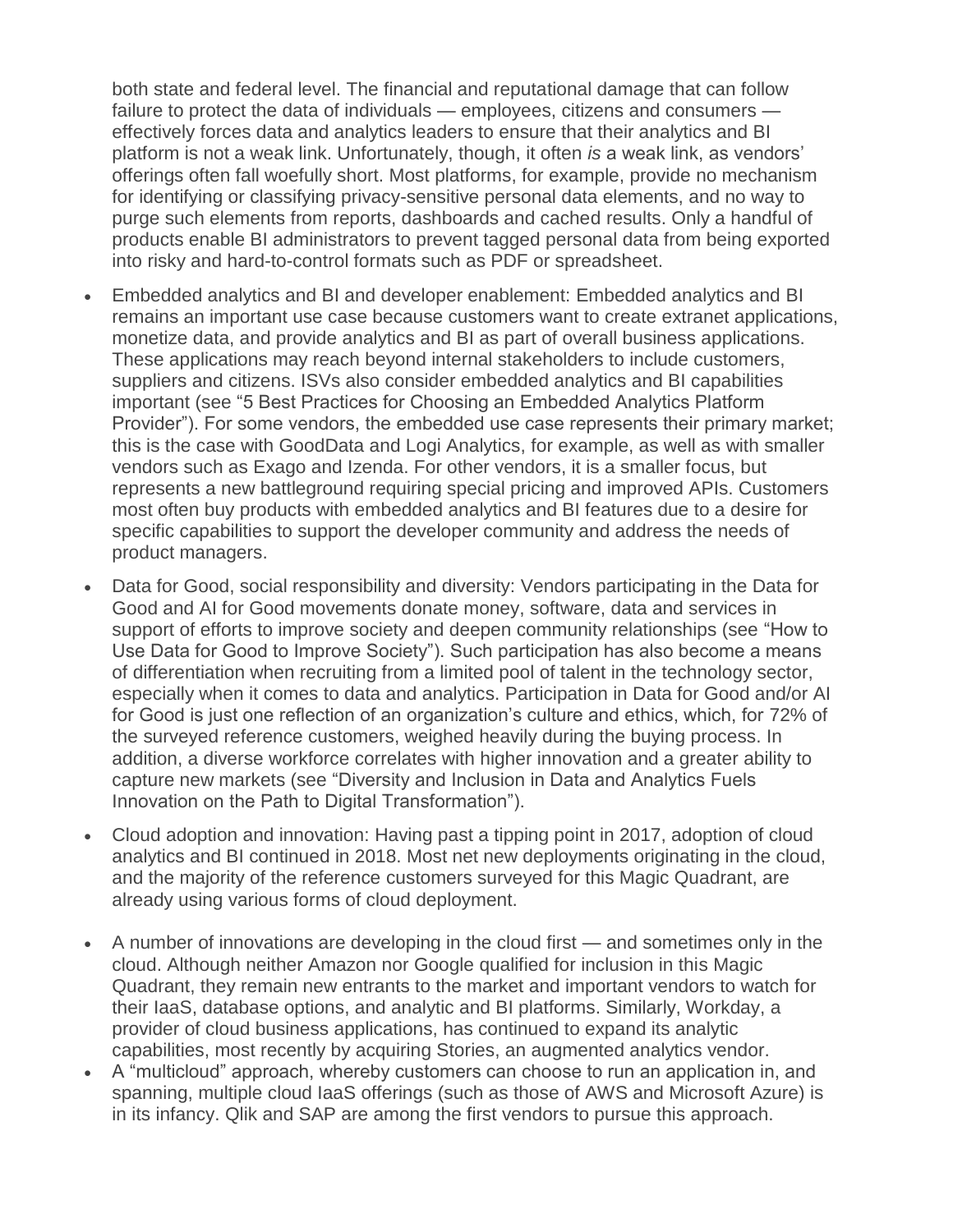- In addition, some vendors now offer a single license encompassing both on-premises and cloud users. Microsoft was the first, with Power BI Premium. Qlik and SAP are developing such options.
- While a single, comprehensive license is an ideal starting point, customers also want the ability to manage and administer content and users across deployment models (onpremises and cloud). As yet, though, most vendors do not support such comprehensive deployment.
- Although the level of cloud deployment is high among the reference customers surveyed for this Magic Quadrant, 34% plan to keep data warehouse and data lake deployments on-premises. This shows the need for analytics and BI vendors to support hybrid connectivity.

| <b>ACV</b>   | annual contract value                         |
|--------------|-----------------------------------------------|
| ΑI           | artificial intelligence                       |
| API          | application programming interface             |
| AWS          | <b>Amazon Web Services</b>                    |
| BI           | business intelligence                         |
| <b>DNFS</b>  | Direct Network File System                    |
| <b>ETL</b>   | extraction, transformation and loading        |
| FP&A         | financial planning and analysis               |
| <b>HDFS</b>  | Hadoop Distributed File System                |
| <b>IoT</b>   | Internet of Things                            |
| <b>JDBC</b>  | Java Database Connectivity                    |
| <b>JSON</b>  | JavaScript Object Notation                    |
| <b>ISV</b>   | independent software vendor                   |
| <b>KPI</b>   | key performance indicator                     |
| ML           | machine learning                              |
| <b>MOLAP</b> | multidimensional online analytical processing |
| <b>MPP</b>   | massively parallel processing                 |
| <b>NLG</b>   | natural language generation                   |
| <b>NLP</b>   | natural language processing                   |
| <b>NLQ</b>   | natural language query                        |
| <b>OAC</b>   | <b>Oracle Analytics Cloud</b>                 |
| SI           | system integrator                             |
| SOR          | system of record                              |
| UX           | user experience                               |

#### Acronym Key and Glossary Terms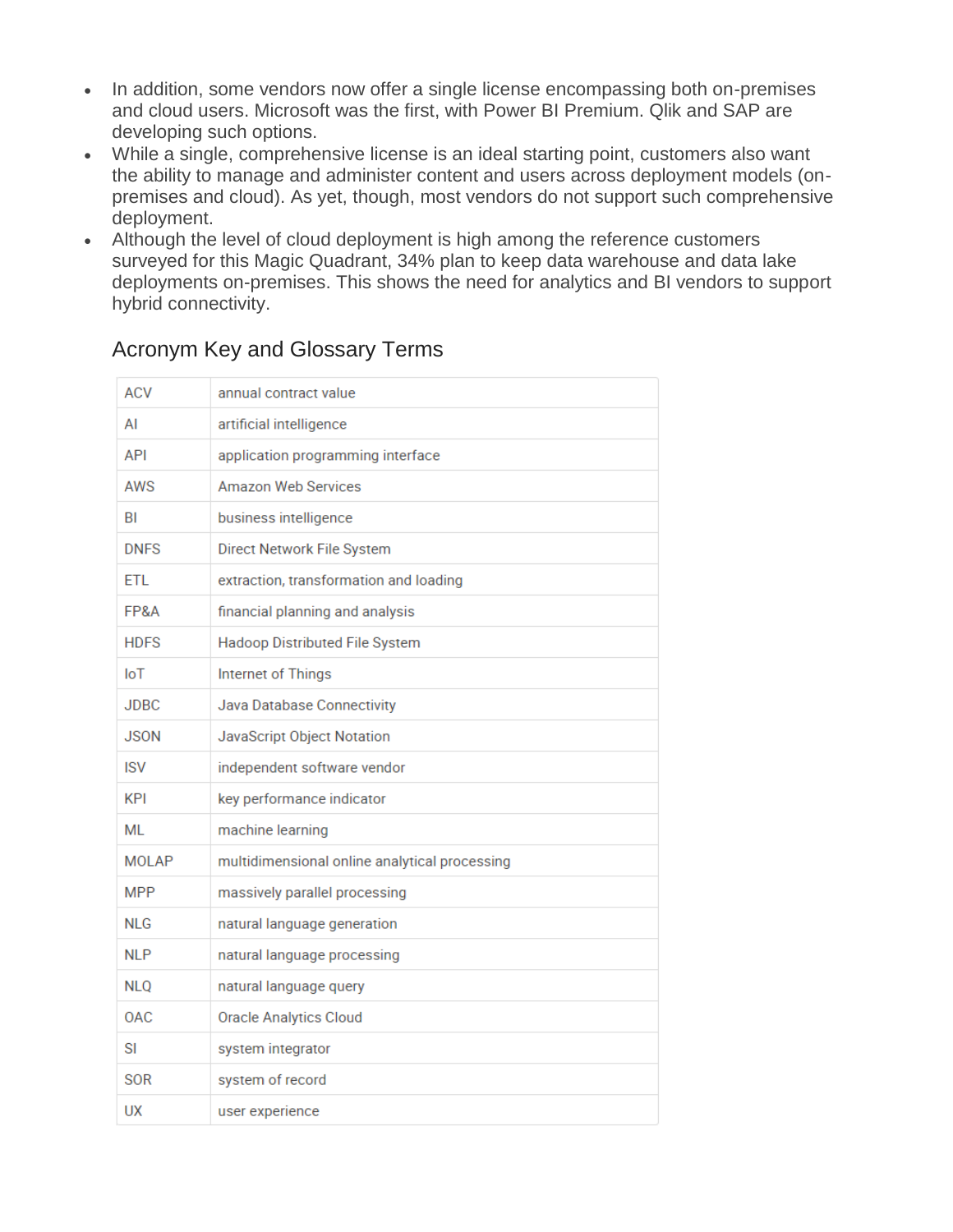## **Evidence**

Gartner's analysis in this Magic Quadrant is based on a number of sources:

- Customers' perceptions of each vendor's strengths and challenges, as gleaned from their analytics and BI-related inquiries to Gartner.
- An online survey of vendors' reference customers.
- A questionnaire completed by the vendors.
- Vendors' briefings, including product demonstrations, and discussions of strategy and operations.
- An extensive RFP questionnaire inquiring about how each vendor delivers the specific features that make up our 15 critical capabilities (see "Toolkit: Analytics and BI Platform RFP").
- Video demonstrations of how well vendors' analytics and BI platforms address specific functionality requirements across the 15 critical capabilities.
- Access to evaluation software from each vendor.

Online Survey for This Magic Quadrant

An online survey was developed and hosted by Gartner as part of its research for this Magic Quadrant. Vendor-identified reference customers — end-user customers and OEMs — and respondents from the previous year's survey provided data.

The survey was conducted from 6 September 2018 through 5 October 2018.

The survey results used in this document derive from 1,639 responses as follows:

- Vendor-identified reference customers (1,220 or 74%)
- Reference customers from the previous year's survey who also participated in this year's survey (168 or 10%)
- OEM reference customers (251 or 15%).

Although these represent a substantial pool of responses for drawing directional inferences, reference customer data is not representative of the total analytics and BI platform market. Rather, it is representative of the customers who elected to participate in the survey.

The number of qualified responses by vendor is as follows:

- Birst, 38
- BOARD International, 44
- Domo, 31
- GoodData, 34
- IBM, 83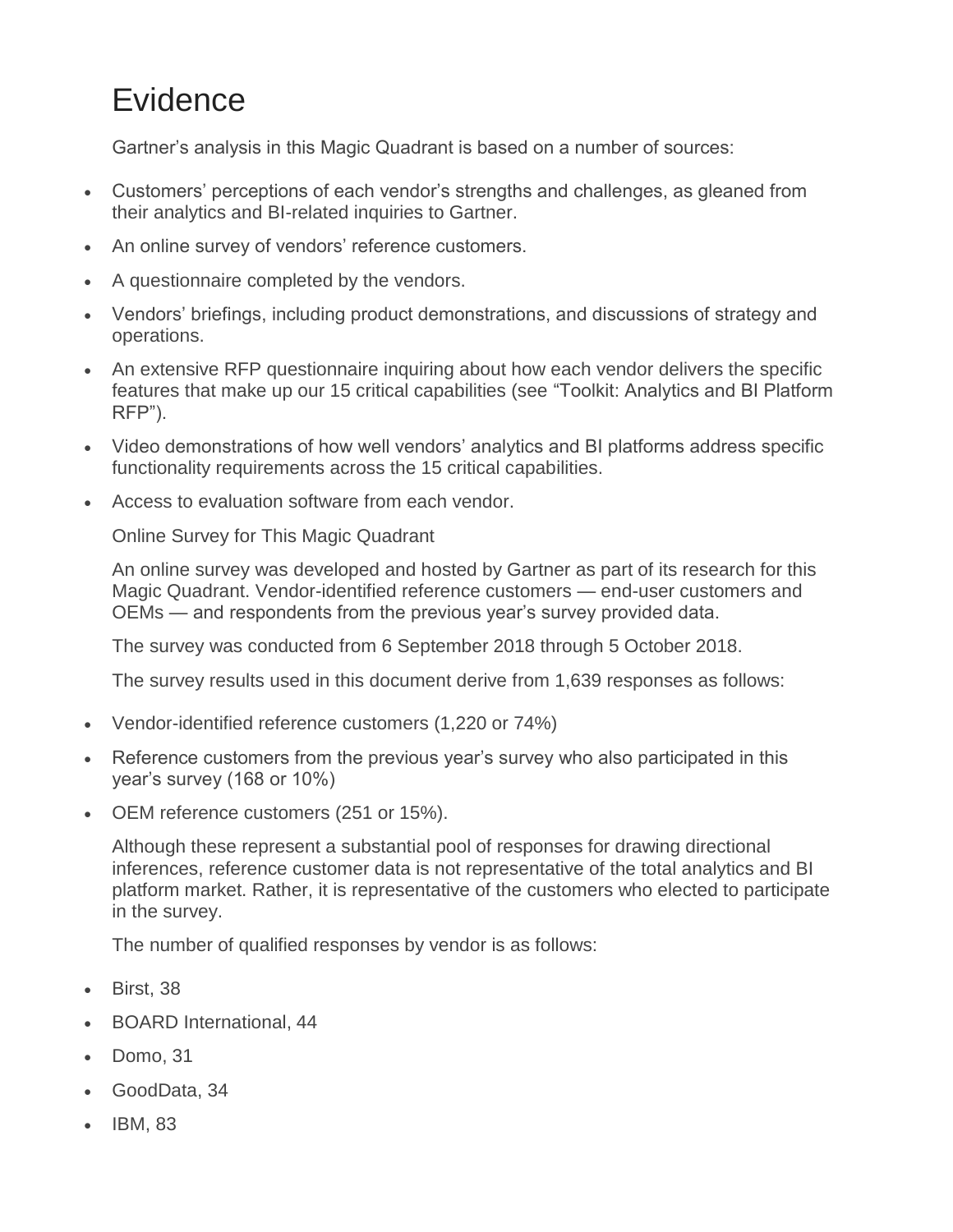- Information Builders, 68
- Logi Analytics, 33
- Looker, 43
- Microsoft, 90
- MicroStrategy, 94
- Oracle, 65
- Pyramid Analytics, 58
- Qlik, 315
- Salesforce, 60
- SAP, 52
- SAS, 77
- Sisense, 67
- Tableau, 67
- ThoughtSpot, 55
- TIBCO Software, 54
- Yellowfin, 70

Peer Insights

Gartner Peer Insights reviews were evaluated for anecdotal commentary and evaluation metrics related to operations (service and support, quality of technical support), sales experience (pricing and contract flexibility), and market responsiveness (value received). Those who made these reviews are referred to as "Gartner Peer Insights reviewers" throughout this Magic Quadrant. We considered reviews for modern analytics and BI posted from 1 January 2018 through 12 October 2018.

The number of Gartner Peer Insights reviewers by vendor is as follows (in cases where a vendor has fewer than 25 reviewers, their comments should be taken as directional):

- Birst, 31
- BOARD International, 27
- Domo, 83
- GoodData, 8
- IBM, 39
- Information Builders, 5
- Logi Analytics, 2
- Looker, 21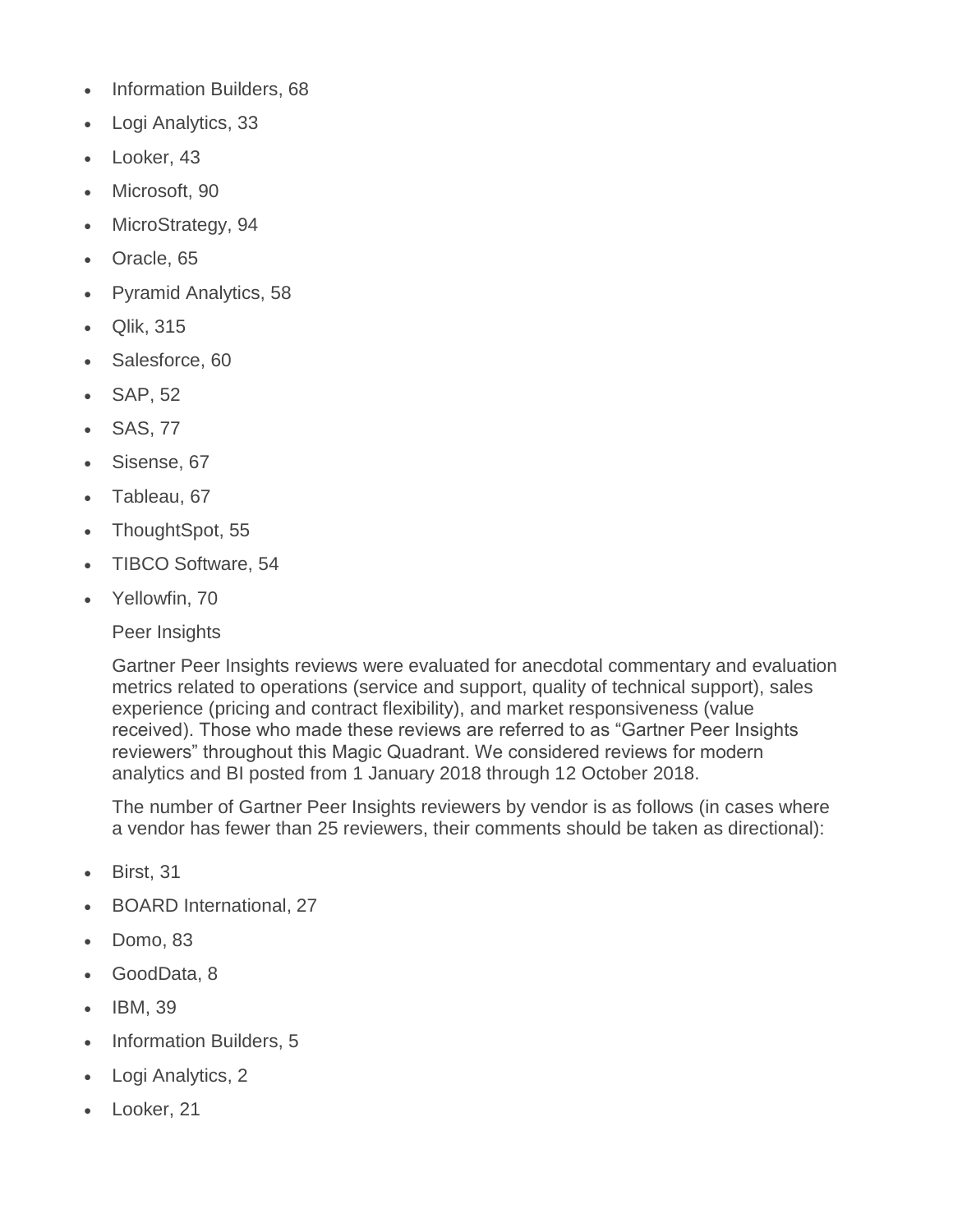- Microsoft, 452
- MicroStrategy, 45
- Oracle, 20
- Pyramid Analytics, 5
- Qlik, 288
- Salesforce, 41
- SAP, 36
- SAS, 51
- Sisense, 178
- Tableau, 747
- ThoughtSpot, 20
- TIBCO Software, 60
- Yellowfin, 9

## Note 1 Definitions of Mode 1 and Mode 2

A bimodal approach is the practice of managing two separate but coherent styles of work — one focused on predictability, the other on exploration:

- Mode 1 focuses on predictability and has a goal of stability. It is best used where requirements are well-understood in advance and can be identified by a process of analysis. It includes the necessary investment to renovate and open up the "legacy" environment for the digital world.
- Mode 2 is exploratory, involving experimentation to solve new problems, and optimized for areas of uncertainty. In this case, requirements are not well-understood in advance. Mode 2 is best suited to areas in which an organization cannot make an accurate and detailed predefined plan because not enough is known. Mode 2 efforts don't presume to predict the future, but allow the future to reveal itself in small pieces. Work often begins with a hypothesis that proves true, proves false or evolves during a process that typically involves short iterations or projects.

Work that spans both modes forces development teams to manage dependencies involving speed of delivery, which is also impacted by the architecture and design of the applications involved. The ability to effectively integrate the more predictable evolution of products and technologies (Mode 1) with the new and innovative (Mode 2) is the essence of a mature bimodal capability.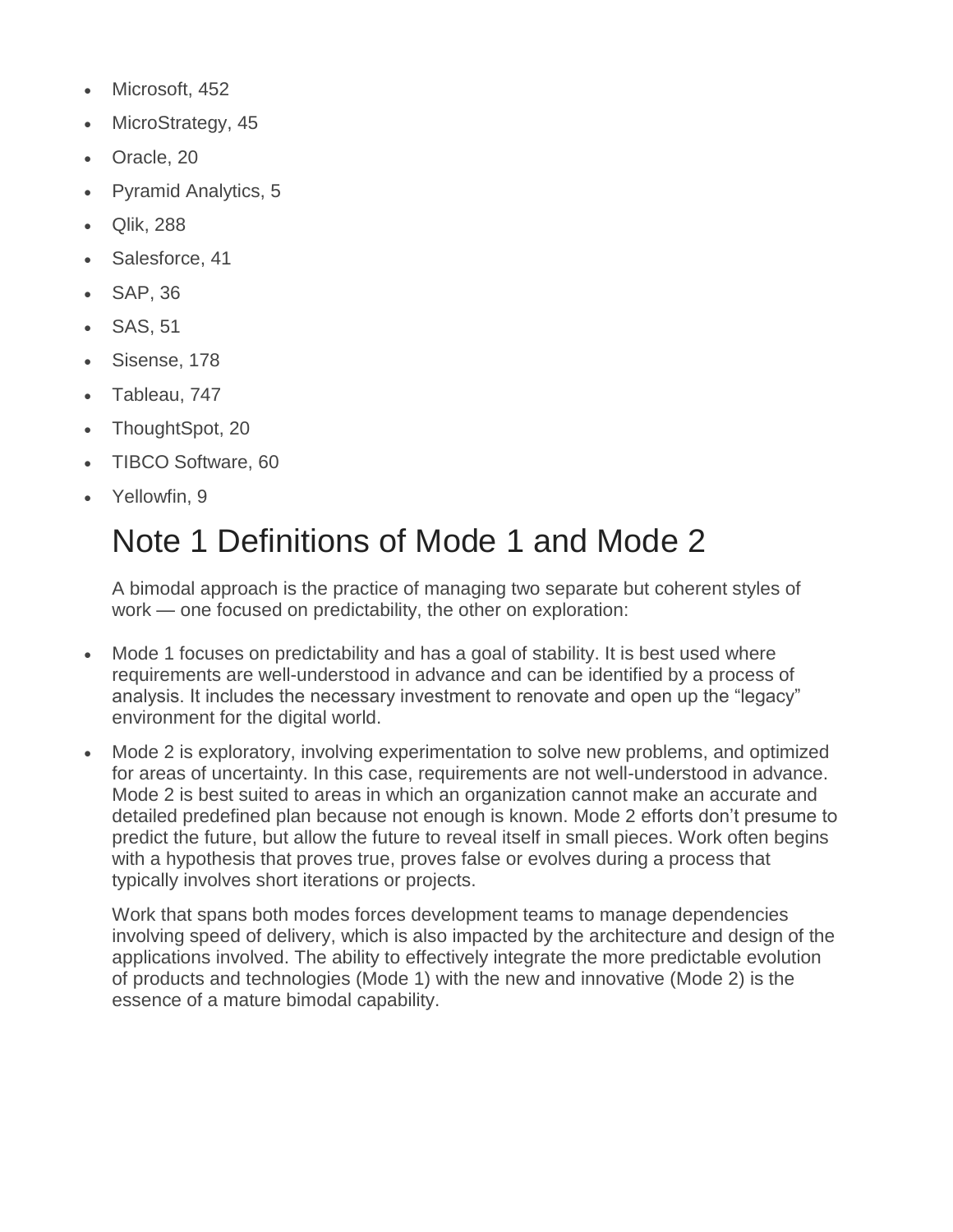## Note 2 Customer Survey Metrics Referenced in This Magic Quadrant

This Magic Quadrant refers throughout to composite metrics based wholly or partly on the responses of reference customers to our survey. The metrics were as follows:

- Customer experience: The score for this metric combines ratings for achievement of business benefits, availability of skills and user enablement (which includes scores for training, online videos, online communities and documentation). It is based entirely on responses to the survey of reference customers.
- Operations: The score for this metric combines ratings for product quality, support and ease of migration. It is based entirely on responses to the survey of reference customers.
- Sales experience: The score for this metric is based on reference customers' ratings of their satisfaction with presales, contracting, pricing and account management.
- Market understanding: The score for this metric is composite. It is based partly on Gartner analysts' opinions about the complexity of data that vendors' platforms can handle and vendors' ability or plans to support Mode 1 and Mode 2 in a single platform. It is also based on reference customers' scores for ease of use for consumers, ease of use for developers, visual appeal, ease of use for administration and deployment, and complexity of analysis (as described below).
- Complexity of analysis: The score for this metric is composite. It consists partly of a rating, based on Gartner analyst opinion, of how well a platform handles complex data needs. It also includes a survey-based weighted average score based on the percentage of responding reference customers who reported use of the platform for the types of analysis that users conduct with it. More interactive and advanced types of analysis result in a higher score than static or parameterized reporting.
- The analyst opinion rating is based on assessment of:
- o Diversity of data source connectivity
- o Ability to combine multiple data sources
- o Support for streaming data
- o Multipass SQL capabilities
- o Ability to federate data
- Activities are weighted as follows:
- $\circ$  Viewing of static reports = 1
- $\circ$  Use of parameterized reports and dashboards = 1
- $\circ$  Data integration and preparation = 2
- $\circ$  Performing simple ad hoc analysis = 3
- $\circ$  Using predictive analytics and/or data mining models = 3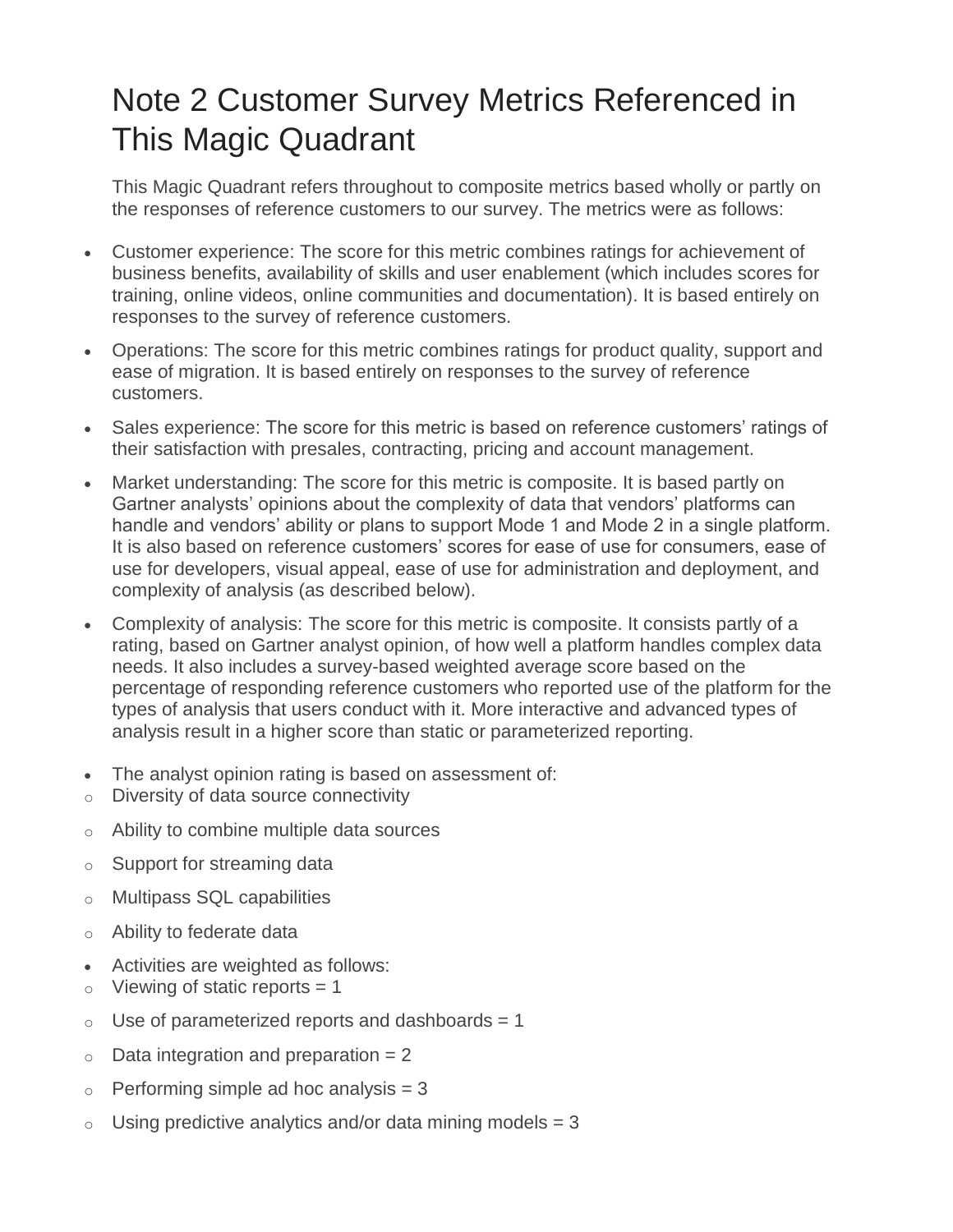- $\circ$  Interactive exploration and analysis of data = 4
- $\circ$  Performing moderately complex to complex ad hoc analysis = 5
- User enablement: The score for this metric is composite. It consists of individual ratings for documentation, online tutorials for content authors, online tutorials for consumers, online communities, conferences, training, e-learning, and availability of skills from the vendor and in the market overall.
- Business benefits: The score for this metric is an average derived from the following benefits:
- o Increased revenue
- o Better, faster decisions
- o Improved customer satisfaction
- o Reduced IT head count
- o Reduced external IT costs
- o Reduced non-IT costs
- $\circ$  Expansion of types of analysis
- o Availability of better insights to more people
- o Linking of KPIs to corporate objectives
- Monetization of data

## Note 3 Changes in Critical Capabilities

- "Self-service data preparation" has been renamed "data preparation."
- "Self-contained ETL and data storage" has been renamed "data storage and loading options."

Evaluation Criteria Definitions

## Ability to Execute

Product/Service: Core goods and services offered by the vendor for the defined market. This includes current product/service capabilities, quality, feature sets, skills and so on, whether offered natively or through OEM agreements/partnerships as defined in the market definition and detailed in the subcriteria.

Overall Viability: Viability includes an assessment of the overall organization's financial health, the financial and practical success of the business unit, and the likelihood that the individual business unit will continue investing in the product, will continue offering the product and will advance the state of the art within the organization's portfolio of products.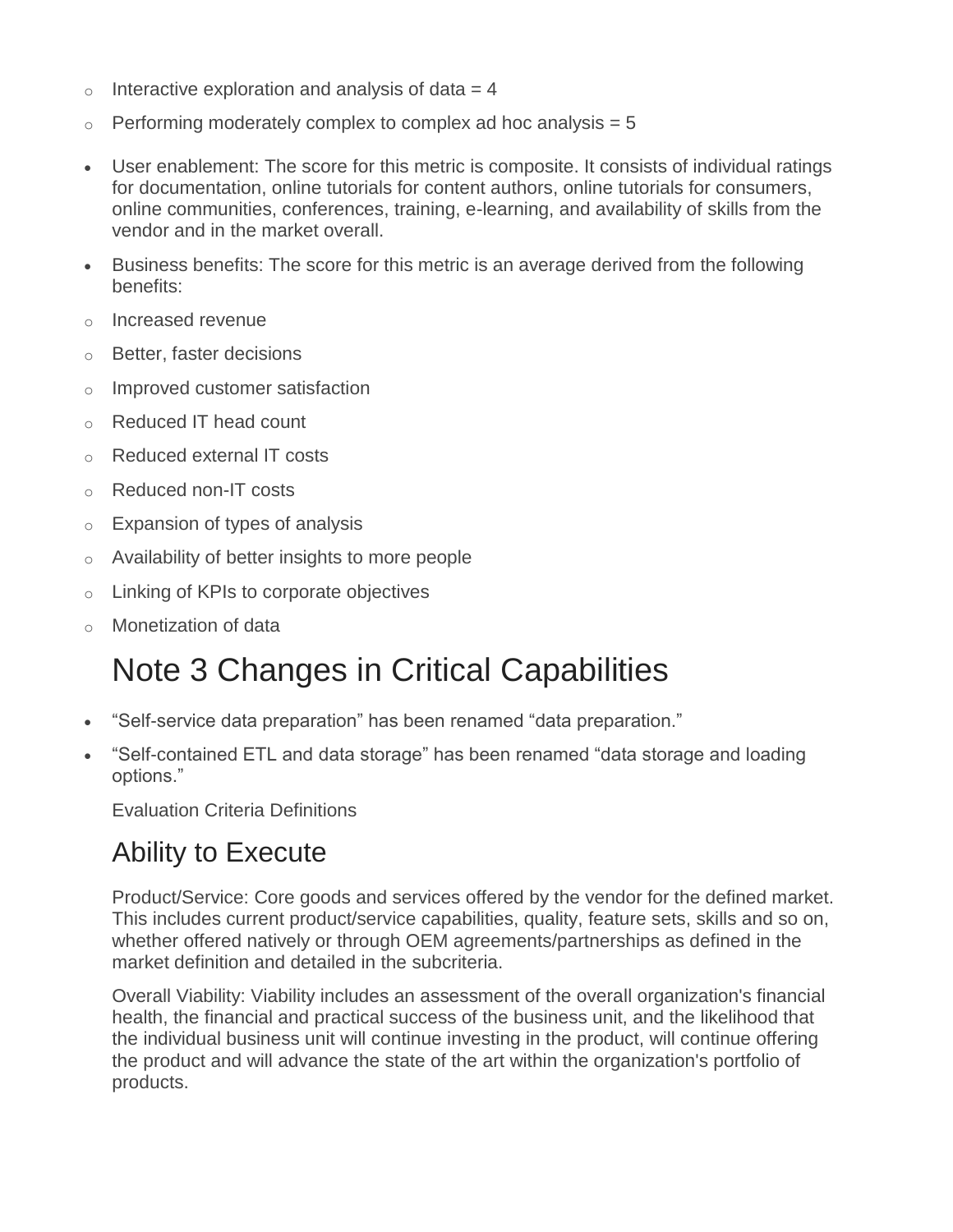Sales Execution/Pricing: The vendor's capabilities in all presales activities and the structure that supports them. This includes deal management, pricing and negotiation, presales support, and the overall effectiveness of the sales channel.

Market Responsiveness/Record: Ability to respond, change direction, be flexible and achieve competitive success as opportunities develop, competitors act, customer needs evolve and market dynamics change. This criterion also considers the vendor's history of responsiveness.

Marketing Execution: The clarity, quality, creativity and efficacy of programs designed to deliver the organization's message to influence the market, promote the brand and business, increase awareness of the products, and establish a positive identification with the product/brand and organization in the minds of buyers. This "mind share" can be driven by a combination of publicity, promotional initiatives, thought leadership, word of mouth and sales activities.

Customer Experience: Relationships, products and services/programs that enable clients to be successful with the products evaluated. Specifically, this includes the ways customers receive technical support or account support. This can also include ancillary tools, customer support programs (and the quality thereof), availability of user groups, service-level agreements and so on.

Operations: The ability of the organization to meet its goals and commitments. Factors include the quality of the organizational structure, including skills, experiences, programs, systems and other vehicles that enable the organization to operate effectively and efficiently on an ongoing basis.

## Completeness of Vision

Market Understanding: Ability of the vendor to understand buyers' wants and needs and to translate those into products and services. Vendors that show the highest degree of vision listen to and understand buyers' wants and needs, and can shape or enhance those with their added vision.

Marketing Strategy: A clear, differentiated set of messages consistently communicated throughout the organization and externalized through the website, advertising, customer programs and positioning statements.

Sales Strategy: The strategy for selling products that uses the appropriate network of direct and indirect sales, marketing, service, and communication affiliates that extend the scope and depth of market reach, skills, expertise, technologies, services and the customer base.

Offering (Product) Strategy: The vendor's approach to product development and delivery that emphasizes differentiation, functionality, methodology and feature sets as they map to current and future requirements.

Business Model: The soundness and logic of the vendor's underlying business proposition.

Vertical/Industry Strategy: The vendor's strategy to direct resources, skills and offerings to meet the specific needs of individual market segments, including vertical markets.